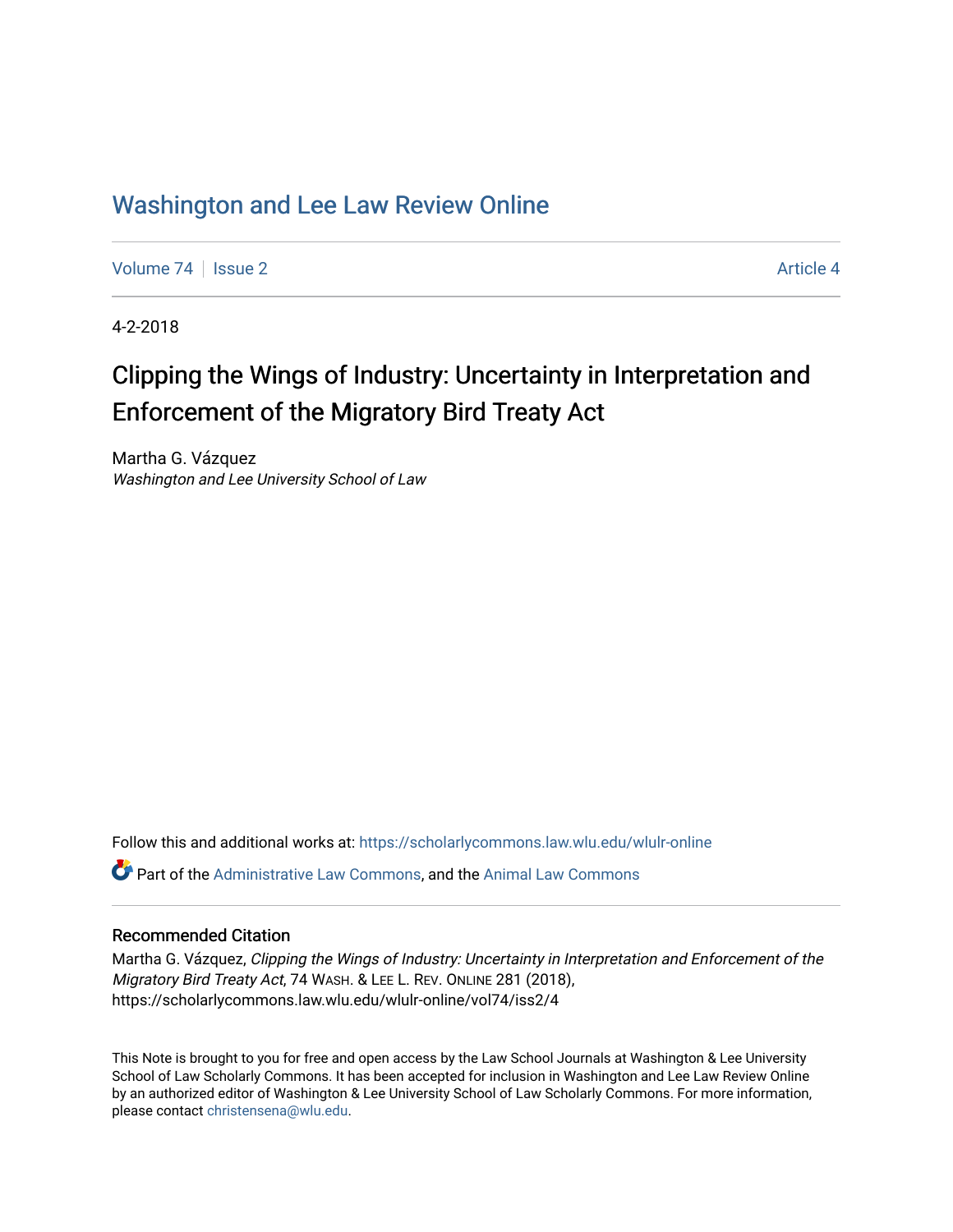# Clipping the Wings of Industry: Uncertainty in Interpretation and Enforcement of the Migratory Bird Treaty Act

Martha G. Vázquez\*

# *Table of Contents*

| L.  |                                                                                                                                                                   |  |
|-----|-------------------------------------------------------------------------------------------------------------------------------------------------------------------|--|
| П.  | A. The Birth of the Migratory Bird Treaty Act 287<br>1. Construction of the Migratory Bird Act 291<br>2.<br>Modern Threats and Modern Industry 295<br>$\mathbf C$ |  |
| HL. | 1. Circuits that Have Extended the Reach<br>Circuits that Have Declined to Extend the<br>$2_{-}$                                                                  |  |
|     | $\mathbf{B}$<br>Making Sense of the Judicial Landscape  309<br>C.<br>D.                                                                                           |  |
|     | B. The Proposed Rulemaking's Shortcomings 320<br>$2_{-}$<br>$3_{-}$<br>4.                                                                                         |  |

\* Thank you to Professor Al Carr for his guidance in writing this Note.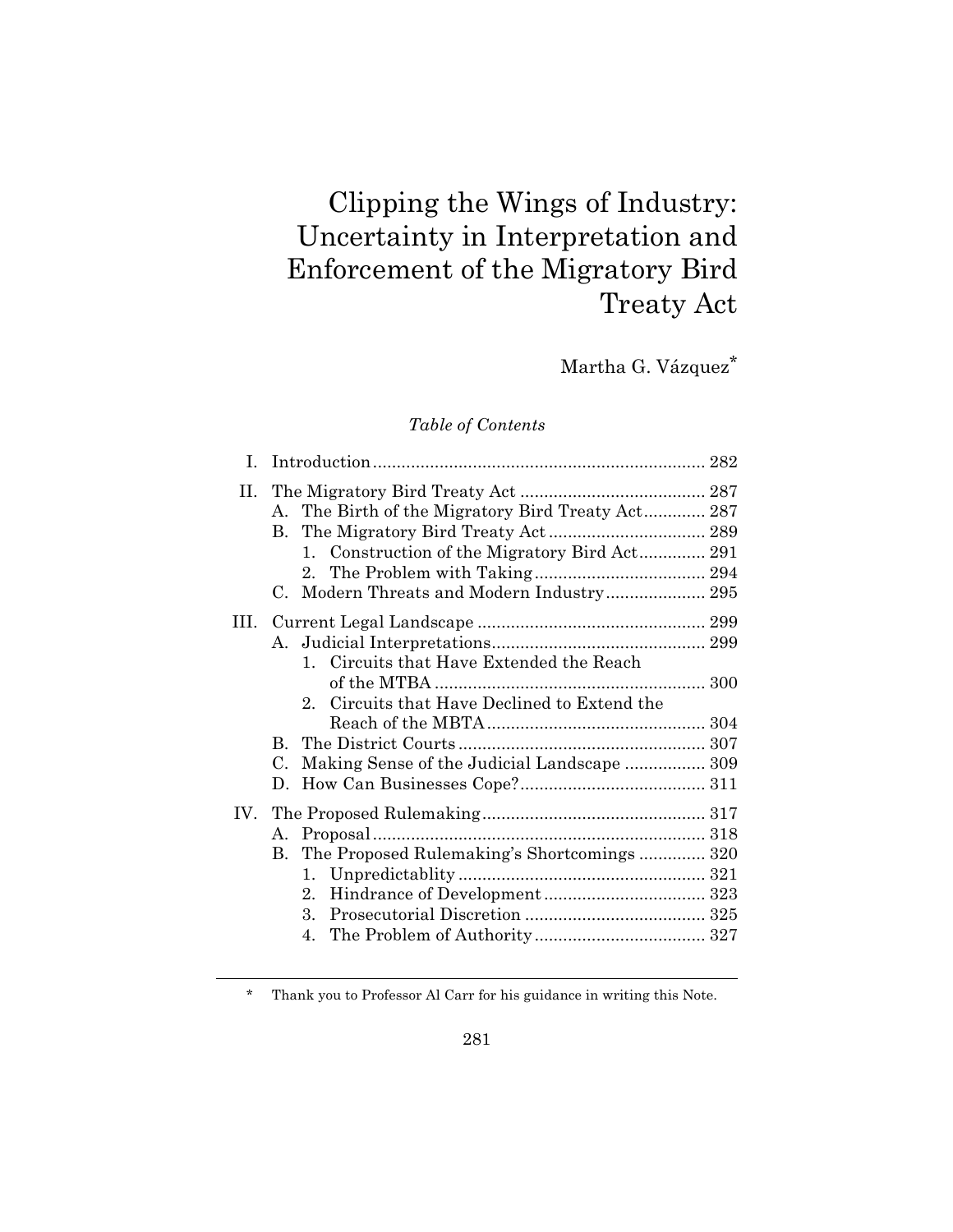#### *I. Introduction*

On September 1, 1914, Martha, the last surviving passenger pigeon, died at the Cincinnati Zoo.1 Martha's death marked the end of a species that was once the most populous bird in the United States, perhaps even the world.<sup>2</sup> In the centuries prior, the passenger pigeon had flown in flocks so thick that "hunting was easy—even waving a pole at the low-flying birds would kill some," and it nested by the thousands, routinely taking over forests and snapping branches with the weight of their nests.3 In 1857, when a state legislature proposed a bill to protect the passenger pigeon, a Select Committee of the Senate rejected the proposal, stating "[t]he passenger pigeon needs no protection. Wonderfully prolific . . . it is here today and elsewhere tomorrow, and no ordinary destruction can lessen them, or be missed from the myriads that are yearly produced."4

Despite this bold declaration, in less than a hundred years the passenger pigeon was hunted to extinction.5 "Researchers have agreed that the bird was hunted out of existence, victimized by the fallacy that no amount of exploitation could endanger a creature so abundant."6 Conservationists and lawmakers at the turn of the century realized that even the most prolific of birds could be wiped out by overhunting and exploitation, and a

 <sup>1.</sup> Barry Yeoman, *Why the Passenger Pigeon Went Extinct*, AUDUBON (May–June 2014), http://www.audubon.org/magazine/may-june-2014/whypassenger-pigeon-went-extinct (last visited Nov. 26, 2016) (on file with the Washington and Lee Law Review).

<sup>2.</sup> *See id.* (describing the large numbers of passenger pigeons and the impact the massive flocks had on society in the 1800s and early 1900s)*.*

<sup>3.</sup> *Id.*

<sup>4.</sup> *Migratory Bird Treaty Centennial 1916–2016*, U.S. FISH & WILDLIFE SERV., https://www.fws.gov/birds/mbtreaty100/timeline.php (last updated Jan. 26, 2016) (last visited Nov. 25, 2016) (on file with the Washington and Lee Law Review).

<sup>5.</sup> Yeoman, *supra* note 1.

<sup>6.</sup> *Id.*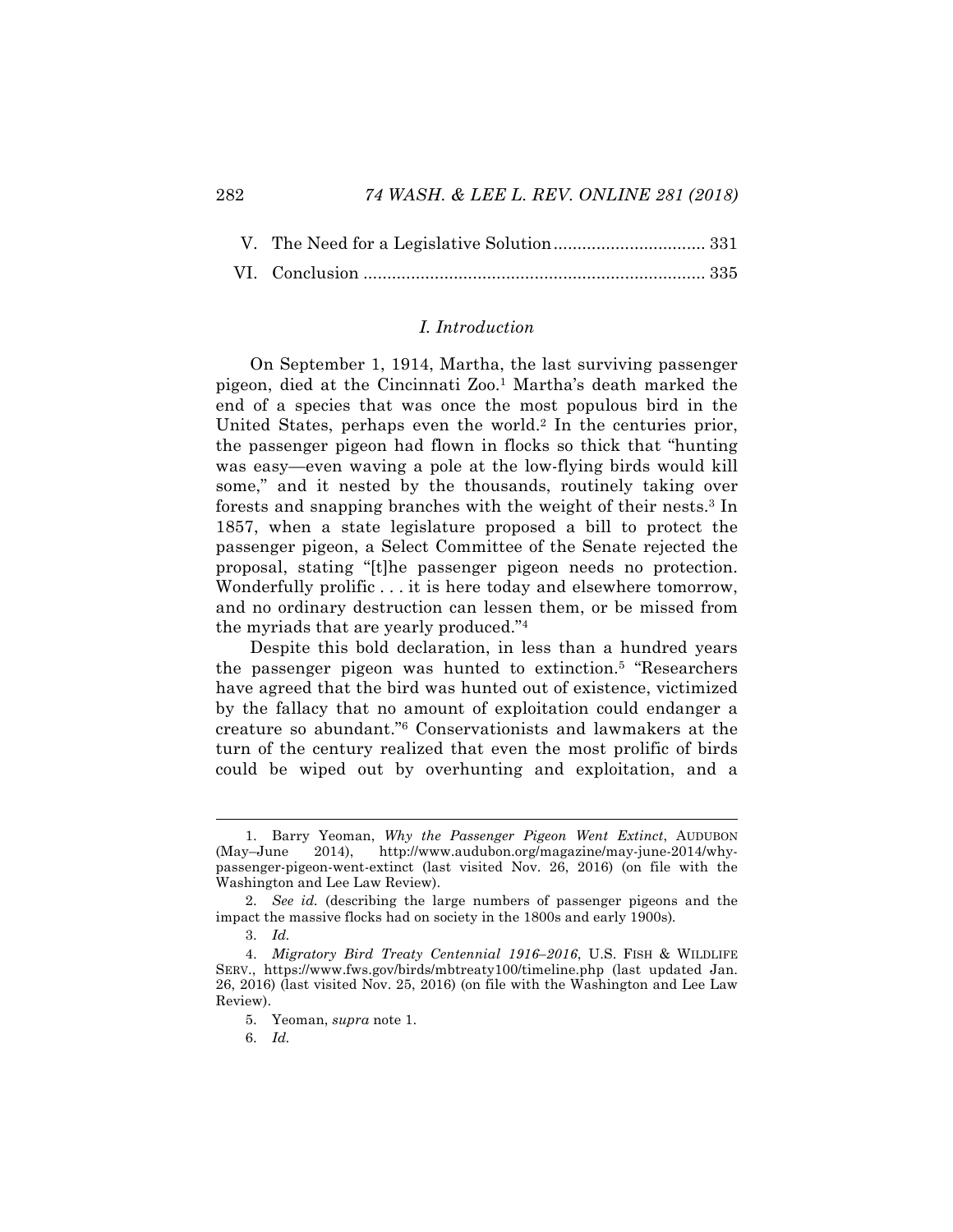movement quickly grew to save "interesting species from possible extinction."7

This movement culminated in the passing of the Migratory Bird Treaty Act (MBTA).<sup>8</sup> In many ways, the MBTA has been a success—the act stopped the wholesale slaughter of birds and unregulated hunting of many affected species of birds, allowing them to recover.9 However, since its passing nearly a century ago, the MBTA has struggled to keep up with modern developments in industry.10 Originally designed to combat the evils of overhunting, the MBTA has not adapted easily to regulating more modern threats to birds, which include buildings, power lines, and wind turbines.11 Commentators have criticized the MBTA as being both under-enforced and over-inclusive, with courts and regulators disagreeing on how the MBTA can be used to combat these modern threats.<sup>12</sup>

10. *See* Andrew G. Ogden, *Dying for a Solution: Incidental Taking Under the Migratory Bird Treaty Act*, 38 WM. & MARY ENVTL. L. & POL'Y REV. 1, 1 (2013) ("The almost century-old Migratory Bird Treaty Act is straining to fulfill its statutory purpose of protecting migratory birds from the changing and growing threats of modern industrial society."); Gloria Dickie, *Will the Migratory Bird Treaty Act Survive in the Modern Era?*, HIGH COUNTRY NEWS (Oct. 26, 2015), http://www.hcn.org/issues/47.18/green-energys-dirty-secret/willthe-migratory-bird-treaty-act-survive-in-the-modern-era (last visited Jan. 7, 2017) (speaking to the serious challenges facing the MBTA following the Fifth Circuit's decision that narrowly interpreted the Act) (on file with the Washington and Lee Law Review).

11. *See Migratory Bird Mortality: How Many Human-Caused Threats Afflict Our Bird Populations*, U.S. FISH & WILDLIFE SERV. (Jan. 2002), https://www.bakerenergyblog.com/wp-content/uploads/sites/13/2015/09/2002\_ FWS-BIRD-MORTALITY-STUDY.pdf (last visited Feb. 25, 2017) (detailing the anthropogenic threats to birds that greatly strain the bird populations) (on file with the Washington and Lee Law Review).

12. *Compare* Ogden, *supra* note 10, at 1 (arguing that the MBTA is under-enforced and that the Fish and Wildlife Service should take more action against incidental take offenders), *with* Benjamin Means, Note, *Prohibiting Conduct, Not Consequences: The Limited Reach of the Migratory Bird Treaty Act*, 97 MICH. L. REV. 823, 824 (1998) (arguing that the MBTA should be

 <sup>7.</sup> KURKPATRICK DORSEY, THE DAWN OF CONSERVATION DIPLOMACY <sup>165</sup> (1998).

<sup>8.</sup> The Migratory Bird Treaty Act, 16 U.S.C. §§ 703–12 (2006).

<sup>9.</sup> *See* Jennifer Howard, *Celebrating the Migratory Bird Treaty Act: A Pact That Transcends Borders*, AMER. BIRD CONSERVANCY (Aug. 15, 2016), https://abcbirds.org/celebrating-the-migratory-bird-treaty-a-pact-thattranscends-borders/ (last visited Nov. 29, 2016) (speaking to the "remarkable" success of the MBTA) (on file with the Washington and Lee Law Review).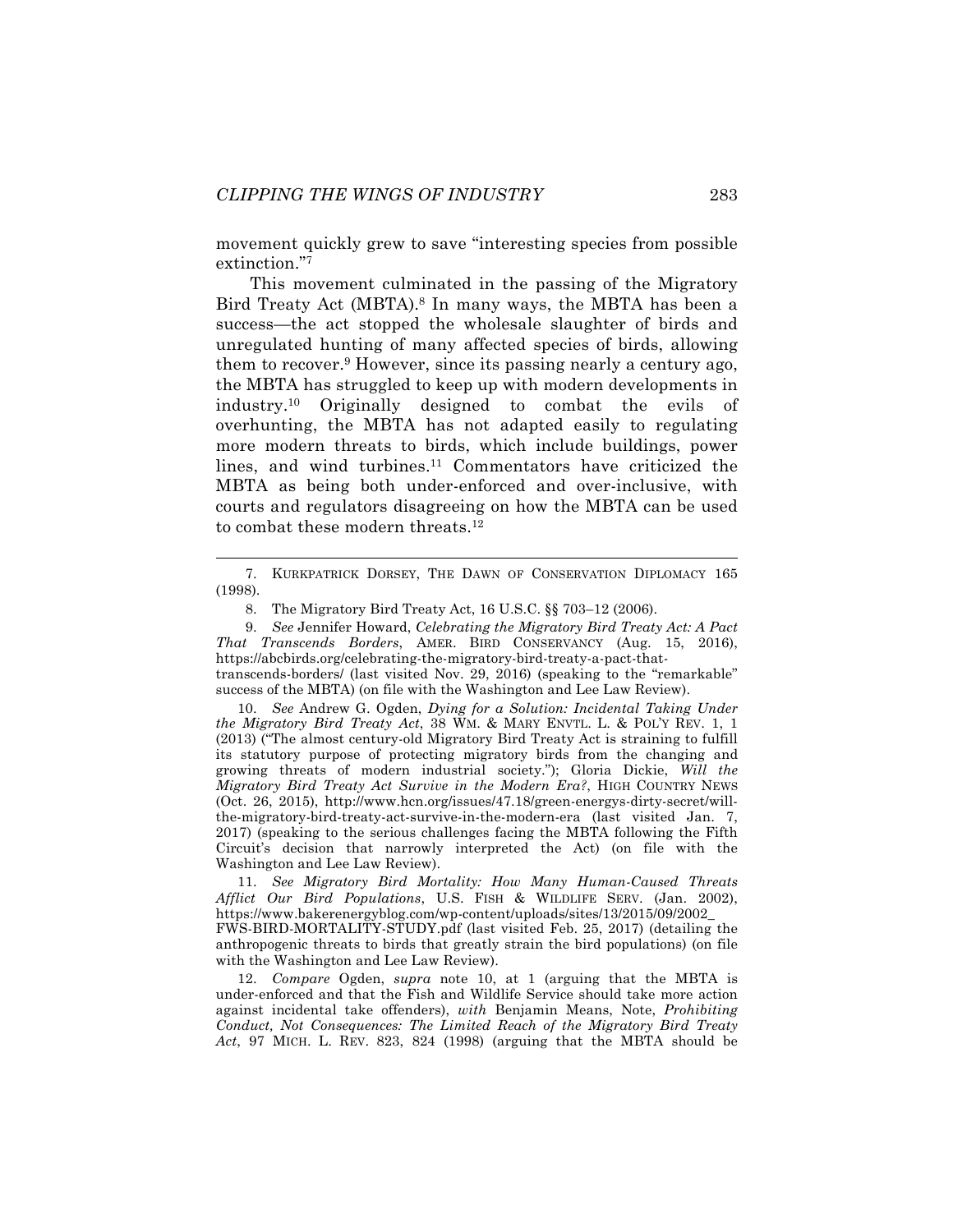Much of the difficulty in understanding the scope of the MBTA arises from inconsistent interpretations of one of its main provisions prohibiting the "taking" of migratory birds.<sup>13</sup> Consequently, a circuit court split has developed over whether the term "taking" includes killings that are incidental to otherwise lawful activities.14 The Fifth Circuit has issued the most recent opinion on the issue, in which it interpreted the word very narrowly in finding that a violation of the MBTA must involve the "intentional killing" of a known migratory bird.15 In contrast, the Second Circuit's interpretation created strict liability for bird deaths, finding that any killing of a migratory bird was a violation, whether it was incidental, accidental, or unintentional.16

One result of the various interpretations of the meaning of "take" is that the MBTA is inconsistently enforced, leading to uncertainty over what type of conduct qualifies as an illegal

interpreted narrowly).

<sup>13.</sup> *See generally Migratory Bird Treaty Act*, U.S. FISH & WILDLIFE SERVICE, https://www.fws.gov/birds/policies-and-regulations/laws-legislations/migratorybird-treaty-act.php (last updated Sept. 16, 2015) (last visited Sept. 10, 2016) (on file with the Washington and Lee Law Review).

<sup>14.</sup> *See* Maxel Moreland, *Migratory Bird Act: What Does Taking Mean?*, UNIV. CIN. L. REV. (Dec. 8, 2015), https://uclawreview.org/2015/12/08/migratorybird-act-what-does-taking-mean/ (last visited Nov. 18, 2016) (describing the split in interpretations of the word "taking" and arguing that the Fifth Circuit interpretation of "take" is the more persuasive interpretation) (on file with the Washington and Lee Law Review). For the purposes of this Note, the terms "incidental take" and "incidental taking" are used interchangeably. Both are terms of art derived from the definition of incidental take in the Endangered Species Act, which is "take that is incidental to, but not the purpose of, otherwise lawful activity." Endangered Species Act of 1973, 16 U.S.C. § 1539 (1982). This is the definition of incidental take or taking that applies to this paper.

<sup>15.</sup> *See* United States v. Citgo Petroleum Corp*.*, 801 F.3d 477, 488–89 (5th Cir. 2015) ("[W]e agree with the Eighth and Ninth circuits that a 'taking' is limited to deliberate acts done directly and intentionally to migratory birds. Our conclusion is based on the statute's text, its common law origin, a comparison with other relevant statutes  $\dots$ .").

<sup>16.</sup> *See* United States v. FMC Corp., 572 F.2d 902, 908 (2d Cir. 1978) ("Imposing strict liability on FMC in this case does not dictate that every death of a bird will result in imposing strict criminal liability on some party. However, here the statute does not include as an element of the offense 'wilfully, knowingly, recklessly, or negligently . . . .'").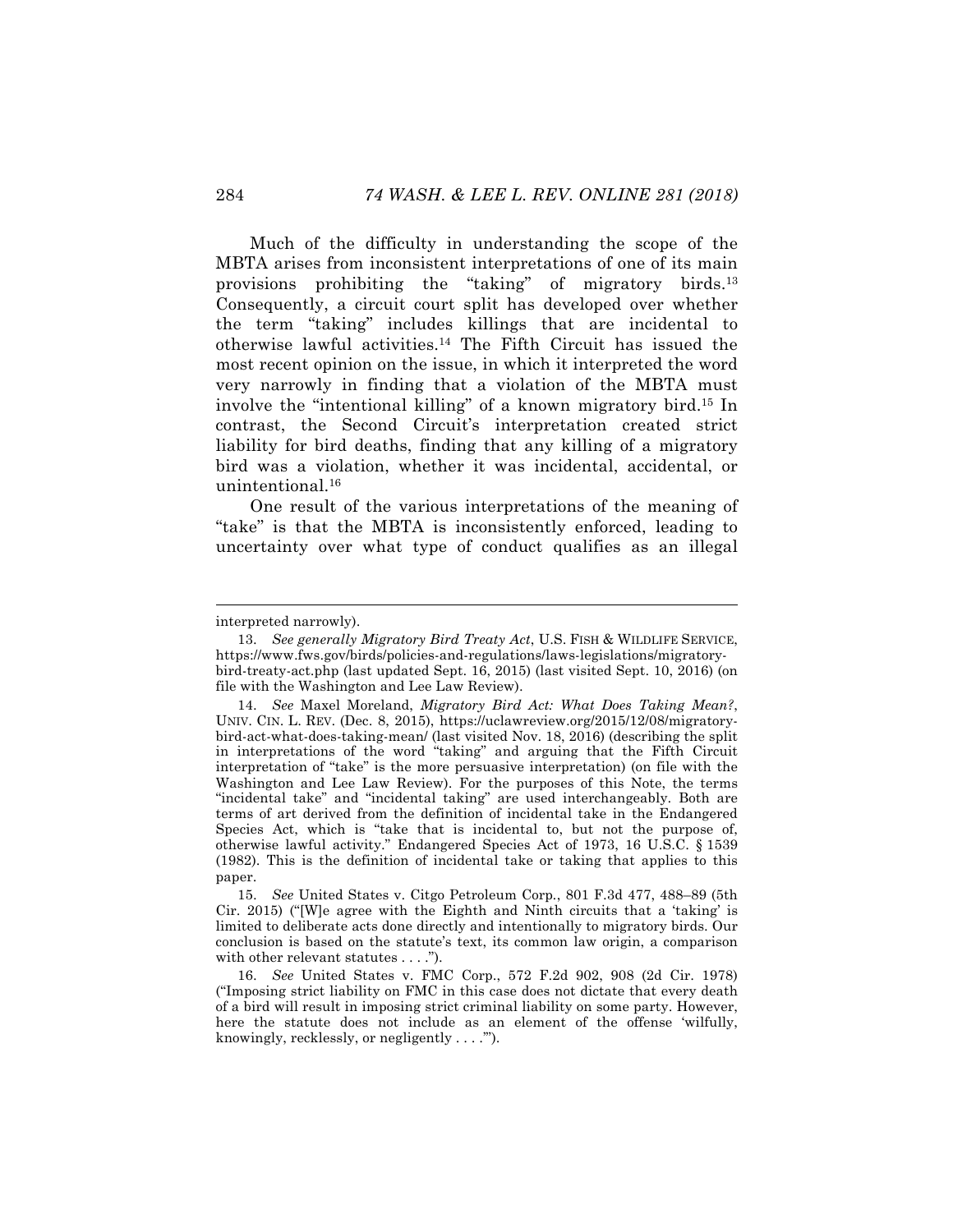"taking."17 In turn, this uncertainty has a detrimental affect on businesses, as many industrial projects necessarily have some incidental taking while operating.18

In response to this uncertainty, and growing concerns about how the MBTA is enforced, <sup>19</sup> in 2015, the Department of the Interior and the Fish and Wildlife Service (FWS) issued a notice of intent in the Federal Register to prepare a programmatic environmental impact statement.<sup>20</sup> According to the notice, the departments are considering rulemaking to address the incidental take of migratory birds, and "to provide legal clarity to Federal and State agencies, industry, and the public regarding compliance with the MBTA."21

While the FWS's proposed undertaking is commendable, several problems with the proposal could undermine its purpose. Significantly, many commentators anticipate that challenges to the rulemaking will "bring to a head the threshold question of

19. *See id.* (noting that the increasing number of bird deaths from industrial activity has prompted the rulemaking, as well as the need to provide better legal certainty to affected industries); *see also* Nora Pincus, *U.S. Fish and Wildlife Service Announces Notice of Intent to Prepare Rulemaking for Migratory Bird Treaty Act Incidental Take Permits*, WELLBURN, SULLIVAN, MECK & TOOLEY P.C. BLOG (July 9, 2015), http://www.wsmtlaw.com/blog/u-s-fish-and-wildlifeservice-announces-notice-of-intent-to-prepare-rulemaking-for-migratory-bird-

treaty-act-incidental-take-permits.html (last visited Jan. 8, 2017) (stating that the MBTA currently does not have a mechanism for protection from prosecution for harm caused by common commercial and industrial activities, and the new proposal could provide some protections to industry) (on file with the Washington and Lee Law Review).

20. *See generally* Migratory Bird Permits; Programmatic Environmental Impact Statement, 80 Fed. Reg. 30032 (proposed May 26, 2015), https://www.federalregister.gov/articles/2015/05/26/2015-12666/migratory-birdpermits-programmatic-environmental-impact-statement (last visited Mar. 2, 2017) (on file with the Washington and Lee Law Review).

21. *Id.*

 <sup>17.</sup> *See* Ogden, *supra* note 10, at 11 ("[T]he FWS's current 'carrot and stick' practice of incentivizing compliance with non-regulatory 'guidelines' intended to mitigate incidental taking with vague assurances of prosecutorial discretion results in an uneven and inconsistent enforcement of the law.").

<sup>18.</sup> *See* Shippen Howe, *The Intersection of the Migratory Bird Act and Energy Companies: An Uncertain Crossroad*, VAN NESS FELDMAN LLP (May 2010), http://www.vnf.com/703 (last visited Sept. 10, 2016) ("Although the statute appears largely to be directed at hunters, it has been used to impose strict, misdemeanor liability on energy companies and has had repercussions on energy companies that intend to build new infrastructure.") (on file with the Washington and Lee Law Review).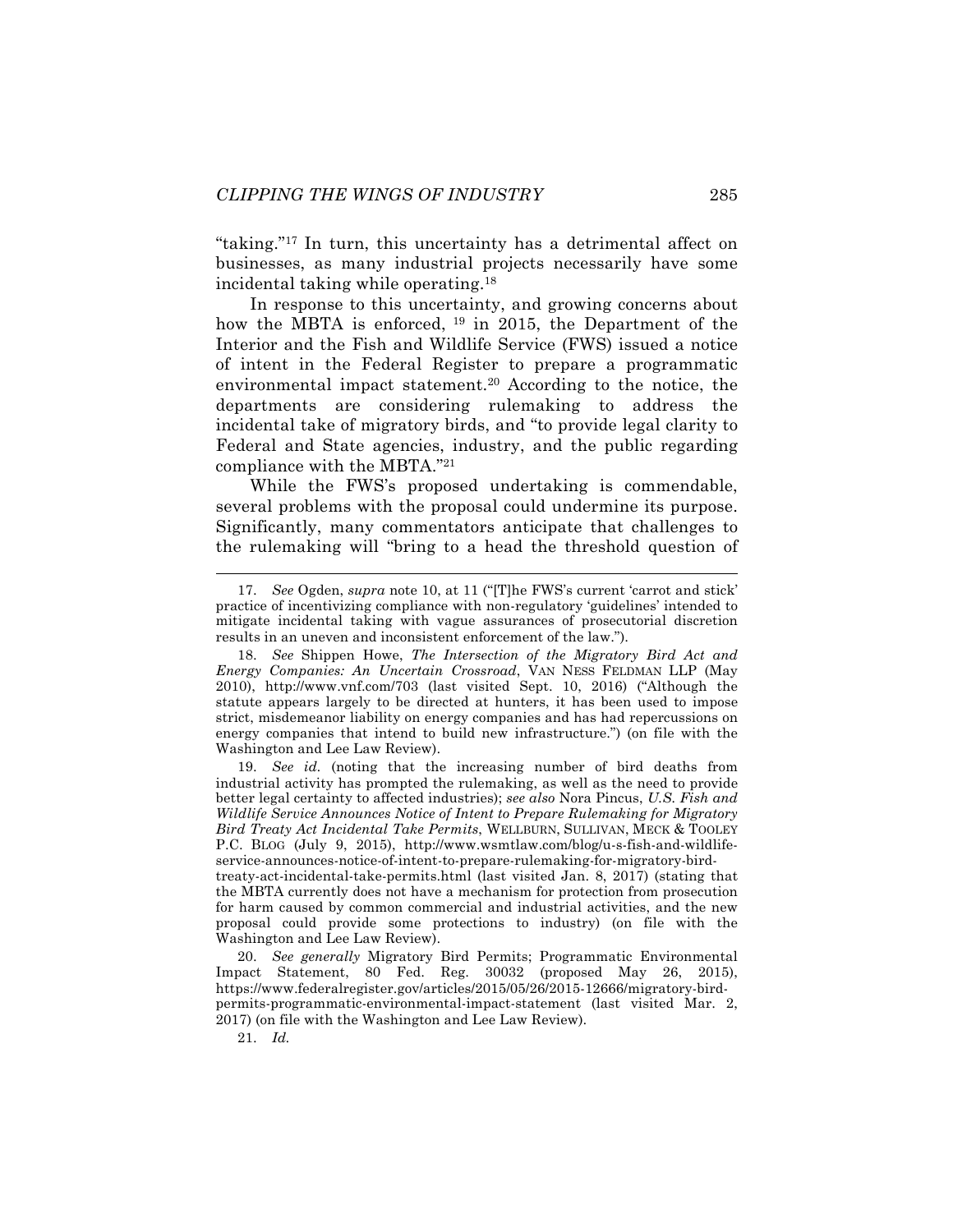whether the MBTA even applies to incidental take."<sup>22</sup> Indeed, many argue that the FWS does not have the authority to regulate incidental taking of migratory birds protected under the MBTA because incidental taking is not prohibited by the MBTA.23 The question of whether the MBTA applies to incidental take will have to be answered if FWS is to move forward with the rulemaking: FWS can only act pursuant to its congressionally delegated authority under the statute; if the MBTA does not cover incidental take, then FWS does not have the authority to regulate it.24

Following this introduction, Part II of this Note describes the history of the MBTA and the circumstances surrounding its enactment, as well as its mechanics.25 Part III details the circuit split caused by varying judicial interpretations of the Act, the current regulatory landscape, and the impact of the current legal landscape on industry.<sup>26</sup> Part IV then discusses the 2015 proposal of the FWS and the problematic nature of the proposal.27 Finally, Part V of this Note argues for a different solution to resolving the circuit split: a legislative amendment to the Act clarifying whether the MBTA covers incidental taking of birds.<sup>28</sup>

- 26. *Infra* Part III and accompanying notes.
- 27. *Infra* Part IV and accompanying notes.

 <sup>22.</sup> Andrew Bell, *U.S. Fish & Wildlife Proposes Incidental Take Rule for Migratory Birds*, MARTEN LAW (June 17, 2015), http://www.martenlaw.com/ newsletter/20150617-incidental-take-migratory-birds (last visited Sept. 20, 2016) (on file with the Washington and Lee Law Review).

<sup>23.</sup> *See* Moreland, *supra* note 14 ("The original enacting Congress likely meant to stop humans from purposefully taking these migratory birds . . . . [T]he 1918 Congress likely meant the traditional common law meaning of the word 'take,' [reinforcing the Fifth Circuit's holding] that Congress did not extend the MBTA to include incidental bird deaths.").

<sup>24.</sup> *See* 5 U.S.C. § 706 (2012) (stating that a reviewing court may set aside an agency action that is made in excess of statutory authority).

<sup>25.</sup> *Infra* Part II and accompanying notes.

<sup>28.</sup> *Infra* Part V and accompanying notes.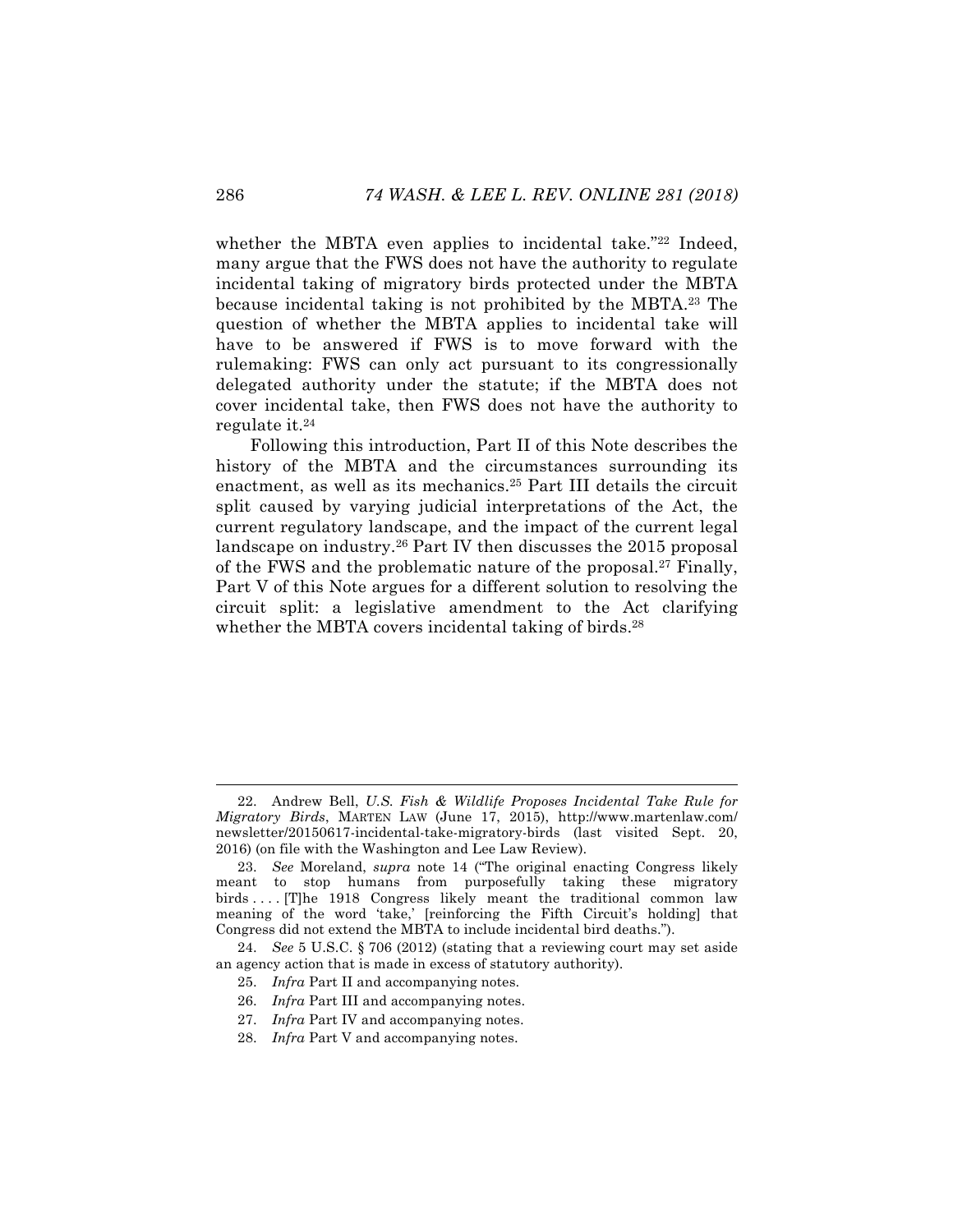#### *II. The Migratory Bird Treaty Act*

#### *A. The Birth of the Migratory Bird Treaty Act*

The extinction of the passenger pigeon was, sadly, just one of many warnings that conservation laws were needed to save native bird species.29 Hunting for sport had become a popular pastime by the turn of the twentieth century, and the "increasing accessibility of the countryside severely reduced the undisturbed habitat where animals could hide, and better transportation allowed hunters to get to even the most remote area."30 Hunting magazines "carried articles glorifying unrestrained slaughter" of migratory birds, and hunters filled railroad cars with dead pigeons.31 Additionally, in response to the demand for fashionable feather hats, "the market for birds was dominated by the enormous demand . . . for feathers by the millinery industry."<sup>32</sup> Overhunting threatened not only birds, but seals, fish, and the American bison.<sup>33</sup>

In response to these losses, a conservation movement grew.<sup>34</sup> Audubon societies formed as bird lovers became concerned about the fate of species that were once prevalent throughout the

33. *See* DORSEY, *supra* note 7, at 12–14 (detailing how the demise of the passenger pigeon and the bison provided an impetus for a conservation movement to protect birds, fish, and seals).

 <sup>29.</sup> *See* DORSEY, *supra* note 7, at 165 (explaining that the conviction "that wild birds were declining to the point that irreversible danger would occur" was strengthened by the extinction of the passenger pigeon and the near extinction of other species).

<sup>30.</sup> *Id.* at 172.

<sup>31.</sup> *Id.* at 170–71.

<sup>32.</sup> Kristina Rozan, *Detailed Discussion on the Migratory Bird Treaty Act*, MICH. ST. UNIV. ANIMAL LEGAL & HIST. CTR. (2014), https://www.animallaw.info/ article/detailed-discussion-migratory-bird-treaty-act (last visited Nov. 27, 2016) (on file with the Washington and Lee Law Review); *see also* DORSEY, *supra* note 7, at 178–79 (discussing how the fashion trend that began with wearing feather hats transitioned into wearing entire birds on hats, which drove up the prices of certain birds, driving several species nearly to extinction).

<sup>34.</sup> *See id*. at 176–177 (discussing the growth of a bird conservation movement that grew in reaction to the destruction of many natural species); *see generally Migratory Bird Treaty Centennial*, *supra* note 4 (providing a timeline that notes the emergence of protectionist groups around the turn of the 20th century).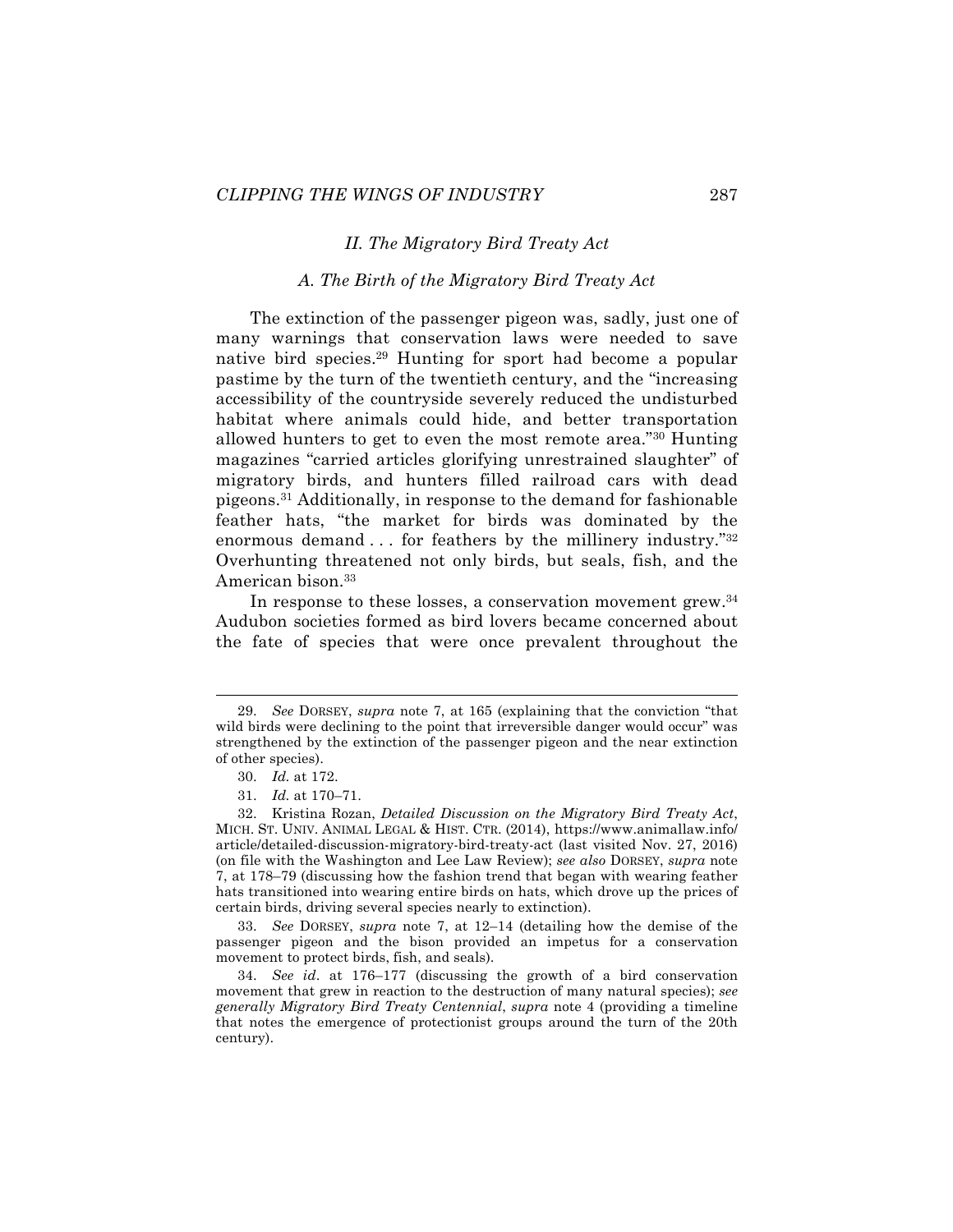United States.35 The Audubon societies lobbied the states for legislation to restrict hunting, and persuaded ladies to "forgo the cruelly harvested plumage" that decorated their hats.36 In 1900, Congress "made a 'very cautious first step [into] the field of federal wildlife regulation" by passing the Lacey Act.<sup>37</sup> The Lacey Act, authorized by the Commerce Clause, made the interstate transport of wild animals or birds in violation of state law a federal crime.38 Then in 1913, Congress passed its first national wildlife conservation law, the Weeks–McLean Act, which declared "all migratory games and insectivorous birds 'to be within the custody and protection of the United States.'"39 Although the Act was immediately challenged for constitutional deficiencies,<sup>40</sup> it paved the way for more lasting legislation.41

It was against this backdrop that the United States and Great Britain, on behalf of Canada, negotiated for a treaty to protect migratory birds.42 Despite heavy opposition, Congress

38. 16 U.S.C. §§ 701, 3371–3378 (2012).

39. Rozan, *Detailed Discussion*, *supra* note 32 (citing Weeks-McLean Act of Mar. 4, 1913, ch. 145, 37 Stat. 828 (superseded by the Migratory Bird Treaty Act of 1918, 16 U.S.C. §§ 703–12 (2006)).

40. *See* United States v. McCullagh, 221 F. 288, 294–95 (D. Kan. 1915) (finding that the Weeks Act was not authorized by the Commerce Clause of the Constitution).

41. *See* DORSEY, *supra* note 7, at 188–89 (explaining that the Weeks-McLean Act opened the door for the MBTA as "Canadian conservationists saw the passage of Weeks-McLean as an opportunity to work with Americans to create a mutual scheme to protect birds").

42. *See id.* at 192–214 (describing at length the negotiations and considerations that went into the signing of the Migratory Bird Treaty and

 <sup>35.</sup> *See id.* at 179 (describing how Audubon societies grew in strength and vilified the use of birds on hats); *see also Migratory Bird Treaty Centennial*, *supra* note 4 (speaking to the creation of various Audubon societies across the United States).

<sup>36.</sup> *Migratory Bird Treaty Centennial*, *supra* note 4; *see also* Rozan, *Detailed Discussion*, *supra* note 32 (explaining that the authority of the states to regulate hunting had been reinforced by the Supreme Court in 1896 when they held "that the states owned the wild animals within their borders in trust for their residents . . . .").

<sup>37.</sup> Rozan, *Detailed Discussion*, *supra* note 32 (citing MICHAEL J. BEAN & MELANIE J. ROWLAND, THE EVOLUTION OF NATIONAL WILDLIFE LAW 79 (3d ed. 1997)); *see also* DORSEY, *supra* note 7, at 180–81 ("In today's atmosphere of pervasive federal environmental laws, the Lacey Act seems frightfully weak . . . . But by passing it, Congress had agreed that the depredation of America's wildlife was not sustainable or acceptable.").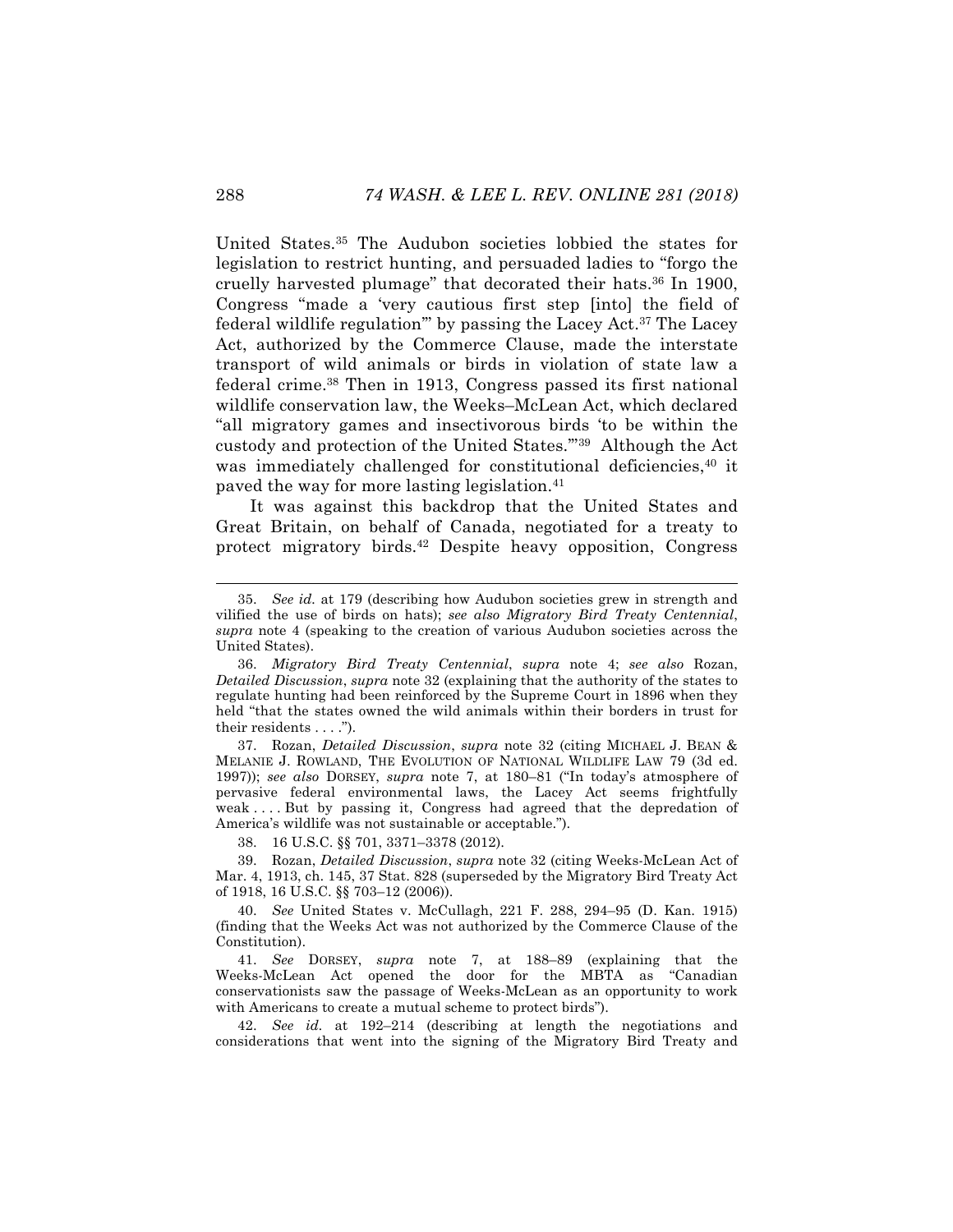ratified the Migratory Bird Treaty in 1916, much to the joy of bird lovers and conservationists. <sup>43</sup> The treaty governs migratory birds in the United States and Canada, with the intent of "saving from indiscriminate slaughter and of insuring the preservation of such migratory birds as are either useful to man or are harmless . . . . . "44 The treaty went on to serve as a model for similar treaties with Mexico, Japan, and the Soviet Union.<sup>45</sup>

## *B. The Migratory Bird Treaty Act*

To implement the new accord with Canada, Congress passed the Migratory Bird Treaty Act of 1918.46 Under the MBTA it is

unlawful at any time, by any means or in any manner, to pursue, hunt, take, capture, kill, attempt to take, capture, or kill, possess, offer for sale, sell, offer to barter, barter, offer to purchase, purchase, deliver for shipment, ship, export, import, cause to be shipped, exported, or imported, deliver for transportation, transport or cause to be transported, carry or cause to be carried, or receive for shipment, transportation, carriage, or export, any migratory bird, any part, nest, or egg of any such bird, or any product, whether or not manufactured, which consists, or is composed in whole or part, of any such bird or any part, nest, or egg thereof . . . .  $47$ 

asserting that the failure of the Weeks-McLean Act was a driving in the negotiations).

<sup>43.</sup> *See id.* at 206–13 (detailing the problems encountered by the conservationists when the treaty arrived for ratification in Washington, in particular from groups in Missouri that would go on to challenge the MBTA).

<sup>44.</sup> Convention for the Protection of Migratory Birds, U.S.–U.K., Aug. 16, 1916, 39 Stat. 1702.

<sup>45.</sup> *See* ERIC T. FREYFOGLE & DALE D. GOBLE, WILDLIFE LAW: A PRIMER 192 (2009) (providing details of the treaties between Mexico, Japan, and the USSR); *see generally* Convention for the Protection of Migratory Birds and Game Mammals, U.S.–Mex., Feb. 7, 1936, 50 Stat. 1311; Convention for the Protection of Migratory Birds and Birds in Danger of Extinction, and Their Environment, U.S.–Japan, Mar. 4, 1972, 25 U.S.T. 3329; Convention Concerning the Conservation of Migratory Birds and Their Environment, U.S.–U.S.S.R., Nov. 18, 1976, 29 U.S.T. 4647.

<sup>46.</sup> 16 U.S.C. § 703 (2012); *Migratory Bird Treaty Centennial*, *supra* note 4. 47. 16 U.S.C. § 703(a), 704(a).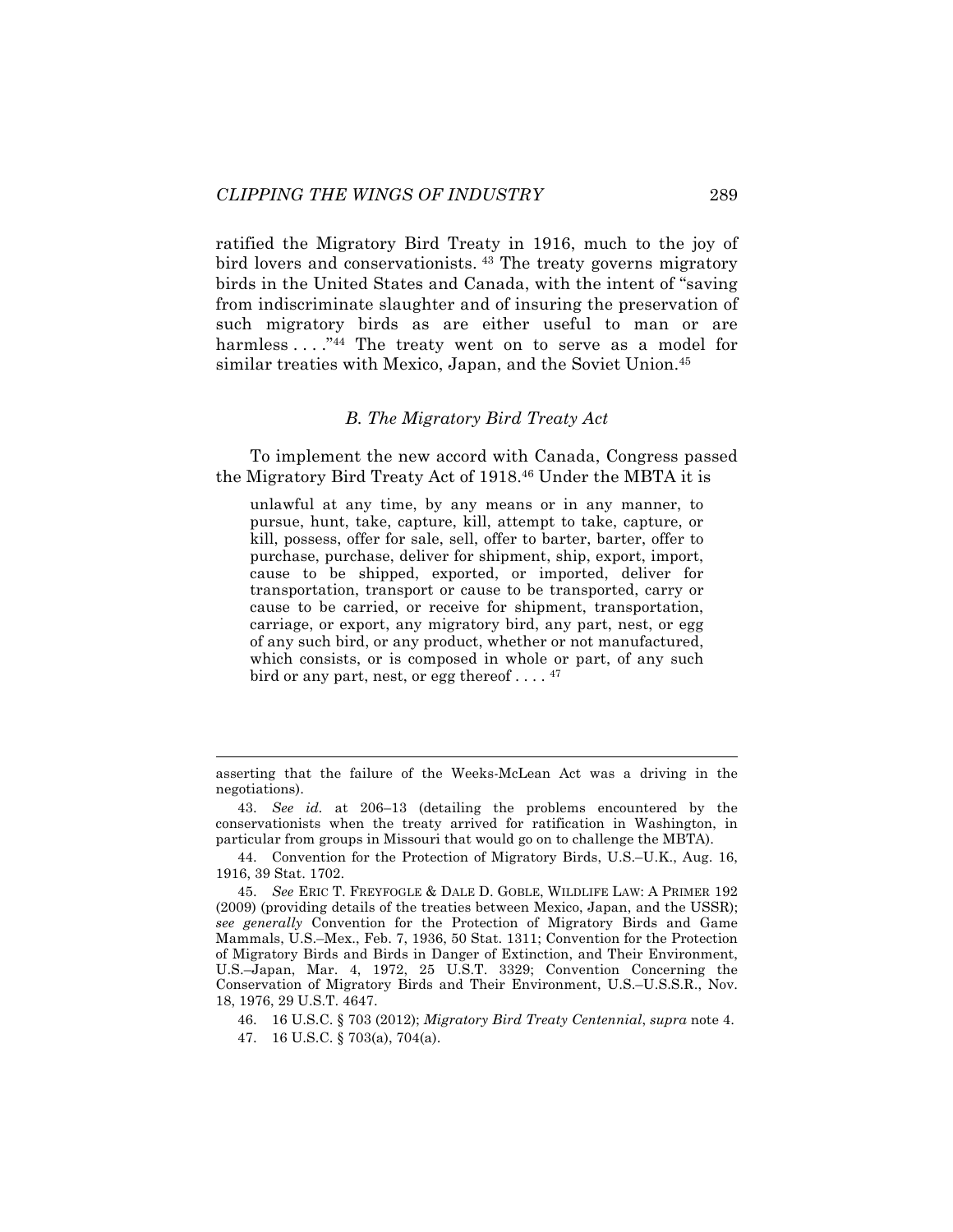The MBTA has been amended several times since 1918.48 Each time the United States entered into a new migratory bird treaty with another nation, the Act was updated to include the species covered by that new treaty.<sup>49</sup>

The Act is unusual in that it creates a blanket prohibition on all actions that kill or harm migratory birds and subsequently authorizes the Secretary of the Interior to issue permits or regulations for "hunting, wildlife control, or other measures."50 Violators of the Act are subject to criminal penalties, which include fines and imprisonment.51 In 1960, the Act was amended to create separate misdemeanor and felony crimes.<sup>52</sup> While the felony offenses require the actor to "knowingly" violate the MBTA, misdemeanor offenses, which are the focus of this article, are strict liability crimes.53

The criminal structure of the MBTA can be explained by the desire of its framers "to put an end to the commercial trade in birds and their feathers that . . . had wreaked havoc on the populations of many native bird species."54 The MBTA has been

50. *See* FREYFOGLE, *supra* note 45, at 192 ("The Act's initial prohibition is as broadly (and redundantly) phrased as the statute's drafters could make it.").

51. *See* Ogden, *supra* note 10, at 14–15 (explaining how the misdemeanor and felony violations of the MBTA interact).

52. Act of Sept. 8, 1960, Pub. L. No. 86–732, 74 Stat. 866 (amending the Migratory Bird Treaty Act to increase the penalties for violation of the Act,); *see also* Rozan, *Detailed Discussion*, *supra* note 32 (providing an overview of major amendments to the Act).

53. Ogden, *supra* note 10, at 14–15. Currently, the only felonies under the MBTA are the sale or taking with the intent to sell of MBTA-protected species. *Id.* 

54. Ogden, *supra* note 10, at 6 (quoting *A Guide to the Laws and Treaties of the United States for Protecting Migratory Birds*, U.S. FISH & WILDLIFE SERV., https://www.fws.gov/birds/policies-and-regulations/laws-legislations.php (last updated Oct. 17, 2016) (last visited Jan. 28, 2017) (on file with the Washington and Lee Law Review)).

 <sup>48.</sup> *Digest of Federal Resource Laws of Interest to the U.S. Fish and Wildlife Service: Migratory Bird Treaty Act of 1918*, U.S. FISH & WILDLIFE SERV., https://www.fws.gov/laws/lawsdigest/migtrea.html (last visited Jan. 7, 2017) (on file with the Washington and Lee Law Review).

<sup>49.</sup> *See The Evolution of the Migratory Bird Treaty Act*, AUDUBON SOC'Y (May 22, 2015), http://www.audubon.org/news/the-evolution-migratory-birdtreaty-act (last visited Nov. 18, 2016) (providing a timeline of the evolution of the Migratory Bird Treaty Act) (on file with the Washington and Lee Law Review).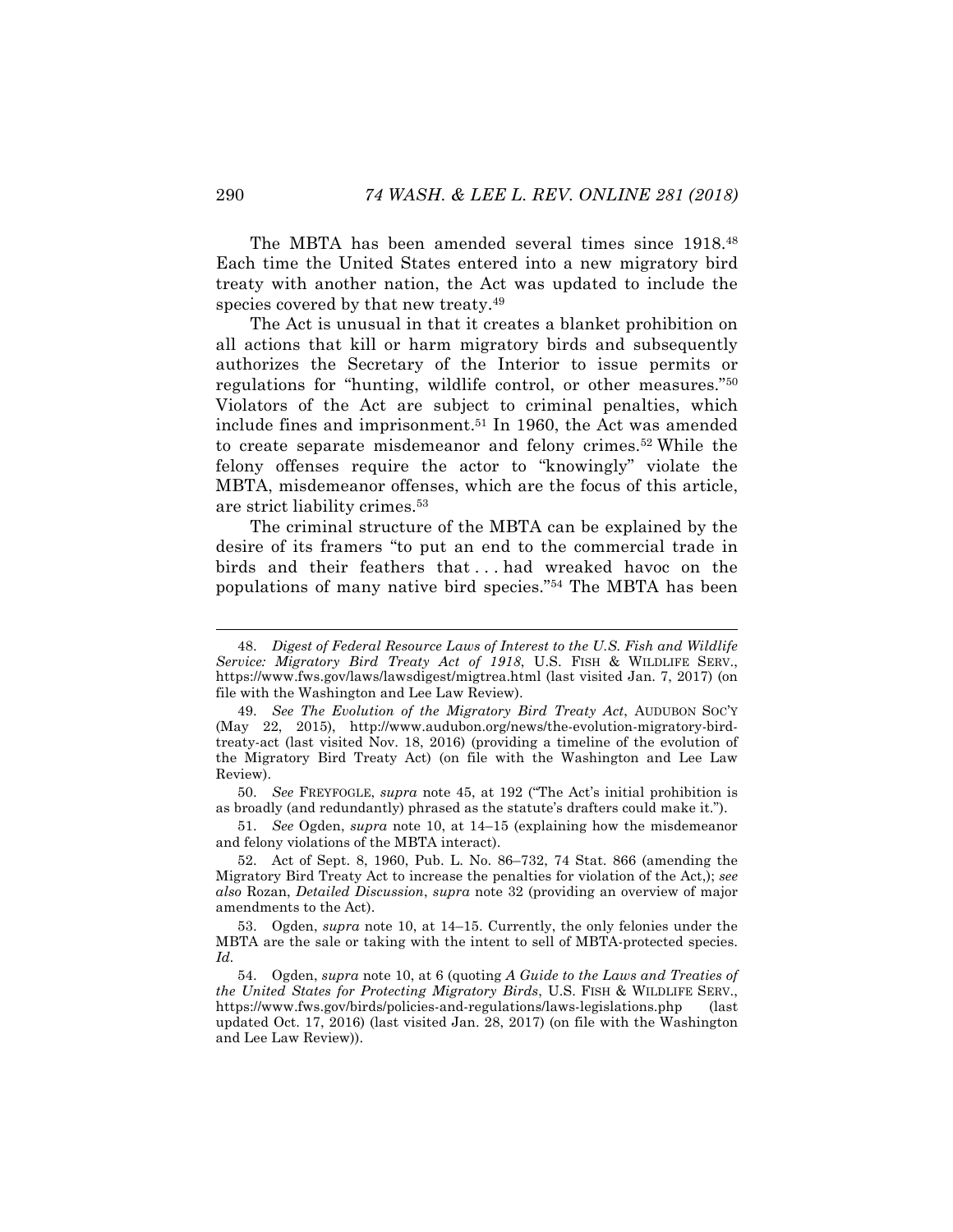very successful in combating overhunting and poaching, and is credited with helping several species recover from near extinction.<sup>55</sup>

An example of how the FWS has achieved this success is the Federal Duck Stamp Program. Under the MBTA, the killing and hunting of migratory birds is only permitted by the FWS under certain conditions. One of these conditions is all hunters of migratory waterfowl must purchase a Federal Duck Stamp prior to hunting.56 Ninety-eight percent of the proceeds from the purchase of a Duck Stamp goes to directly to migratory waterfowl conservation efforts.57 The program has been hugely successful: "Waterfowl hunting . . . is now generating funds to support waterfowl population recovery."58 This is just one example of how the MBTA, and its related legislation, has been successful in conserving migratory birds. However, for all its successes, the MBTA's construction has led to ambiguity that creates serious issues in enforcement of the Act against modern threats to birds.59

# *1. Construction of the Migratory Bird Act*

The MBTA is a broad criminal statute that makes it illegal for anyone to interfere with protected migratory birds, absent a permit.60 A species is protected under the Act if it meets one of the following criteria: (1) the species is covered by the Canadian Convention of 1916 (as amended in 1996); (2) the species is

60. *Supra* notes 47–51 and accompanying text.

 <sup>55.</sup> *See id.* ("For example, the Snowy Egret, once hunted extensively for its plumage, has rebounded due to the protections of the MBTA from dangerously low levels to an estimated current population of over 1.3 million individuals . . . .").

<sup>56.</sup> *History of the Federal Duck Stamp*, U.S. FISH & WILDLIFE SERV., https://www.fws.gov/birds/get-involved/duck-stamp/history-of-the-federal-duckstamp.php (last updated Feb. 9, 2017) (last visited Feb. 22, 2017) (on file with the Washington and Lee Law Review).

<sup>57.</sup> *Id.*

<sup>58.</sup> Alexandra Freeman, *How Hunters and Artists Helped Save North America's Waterfowl*, CORNELL LAB BIRD ACAD. (2015), https://academy.allabout birds.org/duck-stamps/ (last visited Feb. 26, 2017) (on file with the Washington and Lee Law Review).

<sup>59.</sup> *Infra* notes 76–81 and accompanying text.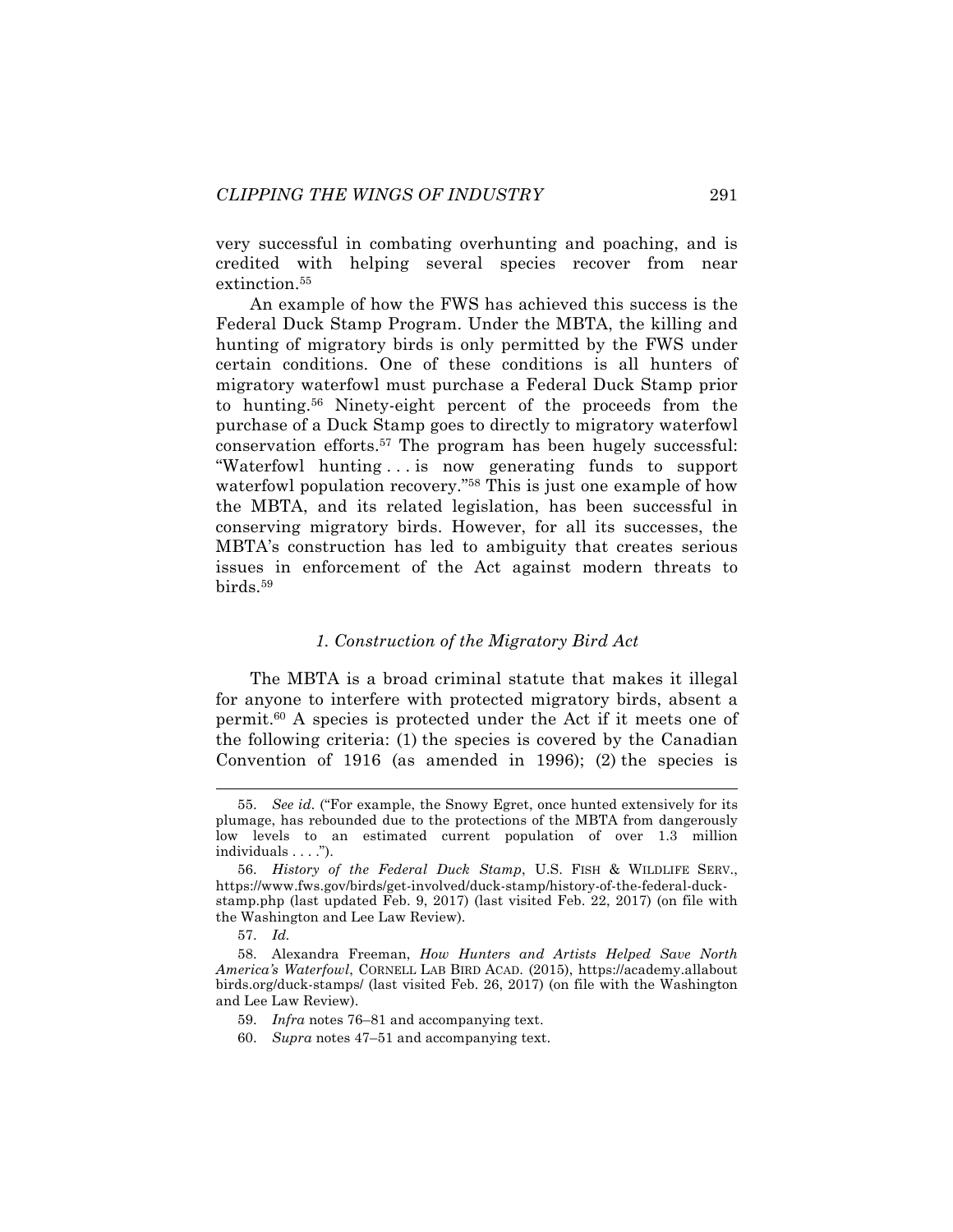covered by the Mexican Convention of 1936; (3) the species is listed in the annex of the Japanese Convention of 1972; or (4) the species is listed in the appendix to the Russian Convention of 1976.61 The list is periodically revised, the most recent change being made in November 2013 when "when spellings were corrected, common names and scientific names were updated, and 23 species were added and 4 were removed for a variety of reasons . . . . "<sup>62</sup> The Act only protects native species, specifically "those that occur as a result of natural biological or ecological processes."63

The number of bird species covered by the MBTA is larger than one might think—it included 1,026 species of birds as of October 2016.64 Legally speaking, whether a covered species is actually migratory is irrelevant; a bird is a migratory if FWS designates it as protected under the Act in a list published in the Federal Register.<sup>65</sup> While the list publication is a challengeable

 <sup>61.</sup> *Migratory Bird Treaty Act: Birds Protected*, U.S. FISH & WILDLIFE SERV., https://www.fws.gov/birds/policies-and-regulations/laws-legislations/ migratory-bird-treaty-act.php (last updated Sept. 16, 2015) (last visited Nov. 27, 2016) (on file with the Washington and Lee Law Review).

<sup>62.</sup> Migratory Bird Permits, *supra* note 20; Rozan, *Detailed Discussion*, *supra* note 32; FWS Revised List of Migratory Birds, 78 Fed. Reg. 65,844 (November 1, 2013).

<sup>63.</sup> *Migratory Bird Treaty Act: Birds Protected*, *supra* note 61; *see* FREYFOGLE, *supra* note 45, at 194–95 (describing the legal battle behind the issue of the MBTA's application to birds that are present in the United States only as a result of human efforts); *see also* Hill v. Norton, 275 F.3d 98, 103 (D.C. Cir. 2001) (considering whether the failure to include the mute swan as a protected bird under the MBTA was arbitrary and capricious), *superseded by statute*, Migratory Bird Treaty Reform Act, Pub. L. No. 108-447, 118 Stat. 2809 (2004) *as recognized in* Pub. Emp. for Envtl. Responsibility v. Hopper, 827 F.3d 1077 (D.C. Cir. 2016).

<sup>64.</sup> Kristina Rozan, *Brief Summary of the Migratory Bird Treaty Act*, MICH. ST. UNIV. ANIMAL LEGAL & HIST. CTR. (2014), https://www.animallaw.info/intro/migratory-bird-treaty-act-mbta (last visited Nov. 26, 2016) (on file with the Washington and Lee Law Review). For a complete list of all protected species, see generally *Migratory Bird Treaty Act Protected Species: MBTA as of December 2, 2013*, U.S. FISH & WILDLIFE SERV., https://www.fws.gov/birds/management/managed-species/migratory-bird-treatyact-protected-species.php (last updated Oct. 17, 2016) (last visited Nov. 28, 2016) (on file with the Washington and Lee Law Review).

<sup>65.</sup> *See* FREYFOGLE, *supra* note 45, at 192–93 (describing the types of migratory patterns of the species included in the Act, and declaring that the migratory pattern has little to do with whether a species is migratory under the Act).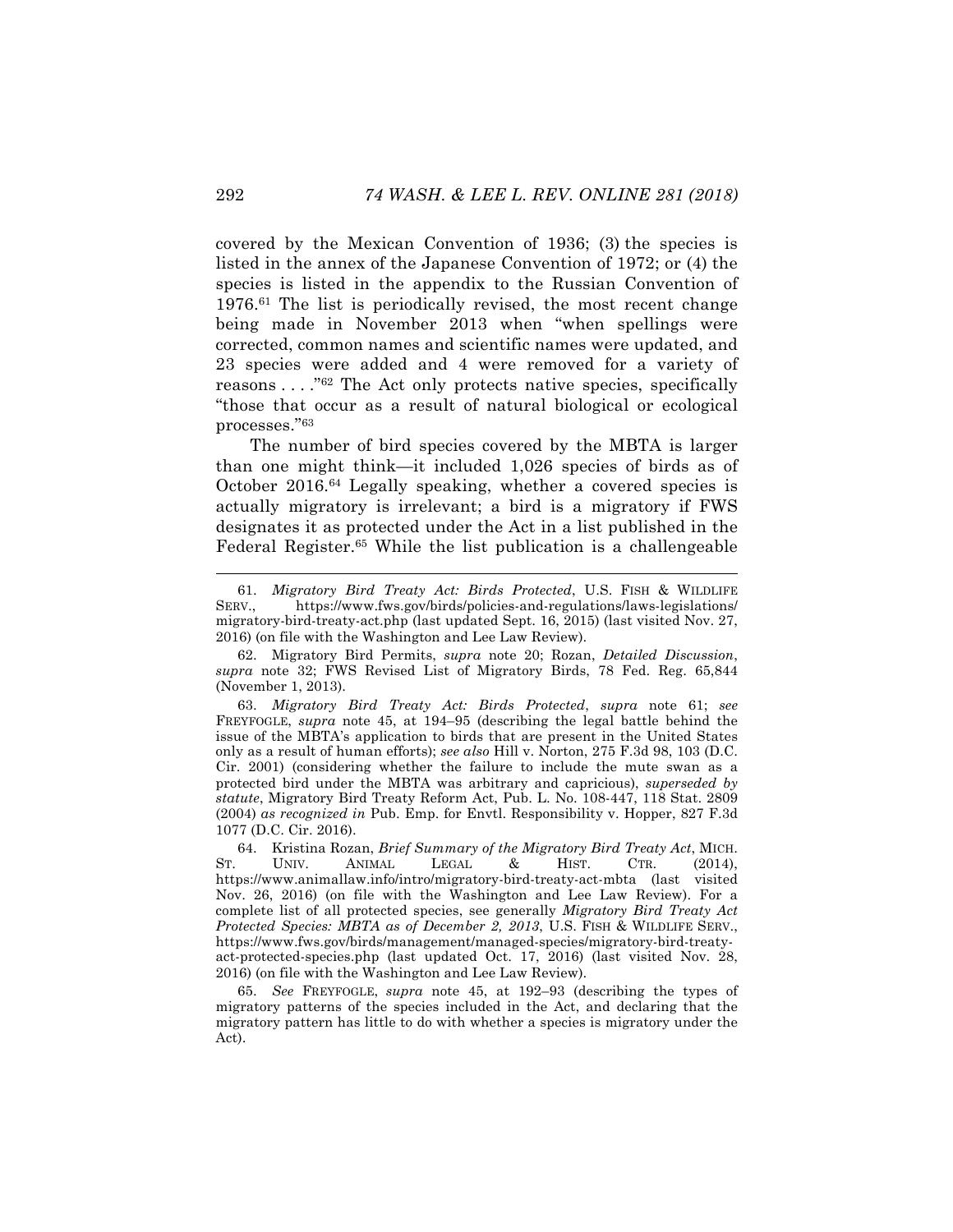agency action, once a species addition goes into effect "a person accused of violating the Act can not claim that a species was improperly included."66

The Secretary of the Interior is vested with the primary authority to administer and enforce the MBTA.<sup>67</sup> The Secretary then delegates that responsibility to the FWS. The FWS enforces the MBTA, and promulgates rules and regulations that are compatible with the conventions.68

The FWS has a great deal of discretion in deciding who to prosecute, and how, for violations of the MBTA.69 The agency "relies on the discretion of its in-house law enforcement staff to select which MBTA violations to pursue."70 The MBTA has no private right of action, which is "what gives the selective enforcement rule its value: if the [FWS] does not enforce then there be no enforcement of the MBTA."71 As the harm to birds becomes more indirect, and thus the culprit more difficult to ascertain, this discretion over enforcement has grown.<sup>72</sup>

68. 16 U.S.C. § 704.

69. *See* Ogden, *supra* note 10, at 32 ("The FWS has considerable discretion in deciding whom and when to prosecute for a violation of the MBTA.")*. See generally* Kathy G. Beckett, *Migratory Bird Treaty Act Enforcement Questioned*, NAT'L L.R. (Sept. 19, 2015), http://www.natlawreview.com/article/migratorybird-treaty-act-enforcement-questioned (last visited Sept. 20, 2016) (on file with the Washington and Lee Law Review).

70. Chris Clarke, *Expert: There's a Problem with Fish and Wildlife's Enforcement of Bird Law*, KCET (Feb. 4, 2014), https://www.kcet.org/redefine /expert-theres-a-problem-with-fish-and-wildlifes-enforcement-of-bird-law (last visited Jan. 31, 2017) (on file with the Washington and Lee Law Review).

71. John Arnold McKinsey, *Regulating Avian Impacts Under the Migratory Bird Treaty Act and Other Laws: The Wind Industry Collides with One of its Own, the Environmental Protection Movement*, 28 ENERGY L.J. 71, 78 (2007).

72. *See id.* ("When hunters were the biggest immediate threat to birds, enforcement of the MBTA was more straightforward: you cite the hunter. With more of the harm to birds being done inadvertently, enforcement gets more complex . . . ."); Ogden, *supra* note 10, at 29 (discussing the FWS's use of prosecutorial discretion to enforce the MBTA, and asserting that "prosecutorial

 <sup>66.</sup> *See id.* at 192 (describing a case in which a landowner was found guilty of killing Great Horned Owls that were killing his chickens: "Because the owl was on the official list, the court refused to consider the claim that the owls were year-round residents of the region and didn't actually migrate . . .").

<sup>67.</sup> 16 U.S.C. § 703 (2012); *see also* WILLIAM F. SIGLER, WILDLIFE LAW ENFORCEMENT 54–56 (3d ed. 1980) (detailing the mechanics of the MBTA and explaining that the Secretary of the Interior is authorized to administrate the Act).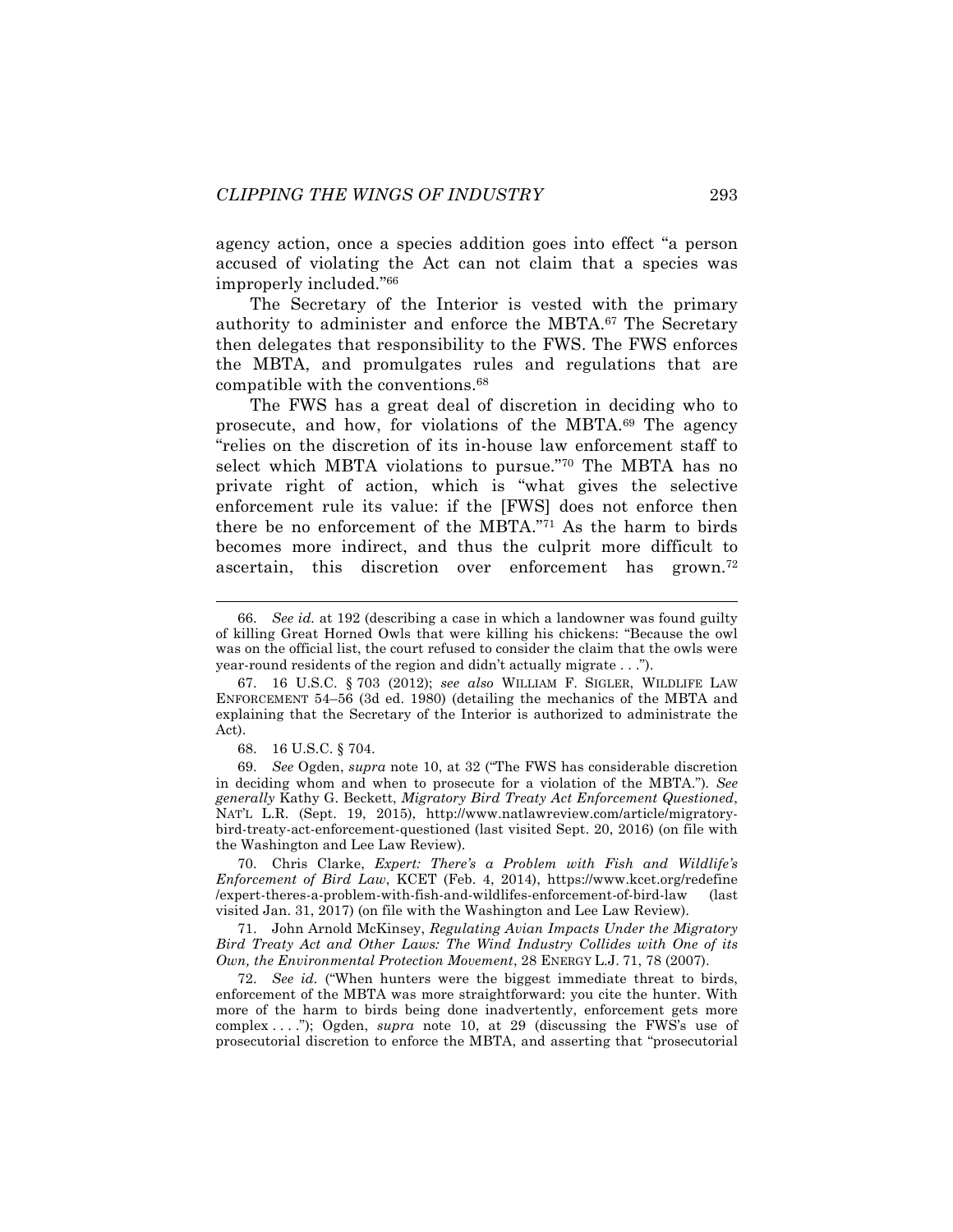Commentators are wary of the FWS's broad prosecutorial discretion, with many arguing that it is being exercised unevenly73 and that it is the most significant problem with the MBTA today.74

# *2. The Problem with Taking*

The word "taking" plays a significant role in the enforcement of the MBTA.75 According to the MBTA, it is "unlawful at any time, by any means or in any manner, to ... take ... any migratory bird."76 It is not clear, however, what "taking" entails, and "amendments to the MBTA have yet to expressly clarify which acts the MBTA criminalizes."77 Unlike the other MBTAprohibited actions, such as hunting or trapping, the word take is open to interpretation.78 Some argue that taking occurs only in relation to intentional acts,<sup>79</sup> while others argue that the MBTA's

74. *See* Ogden, *supra* note 10, at 41–40 ("[T]he FWS's current MBTA enforcement policy that relies principally on prosecutorial discretion is indefensible and unsustainable.").

75. *See* Alexander Obrecht, *Migratory Bird Treaty Act: Question of Un-Intentional Take Primed for Potential Fifth Circuit en Banc or Supreme Court Review*, BAKER HOSTETLER (Sept. 30, 2015), https://www.bakerenergy blog.com/2015/09/30/migratory-bird-treaty-act-question-of-unintentional-takeprimed-for-potential-fifth-circuit-en-banc-or-supreme-court-review/ (last visited Feb. 25, 2017) (explaining that the term take is often used in indictments against companies for MBTA violations) (on file with the Washington and Lee Law Review).

76. 16 U.S.C. § 703(a) (2012).

77. Rozan, *Detailed Discussion*, *supra* note 32.

78. *See* Means, *supra* note 12, at 826–28 (applying the rules of statutory construction to determine what actions are prohibited by the word "take" in the MBTA); Moreland, *supra* note 14 (describing the various interpretations of the word "take" and asserting that the term is ambiguous).

79. *See* United States v. Citgo Petroleum Corp., 801 F.3d 477, 494 (5th Cir. 2015) ("The MBTA's ban on 'takings' only prohibits intentional acts (not omissions) that directly (not indirectly or accidentally) kill migratory birds.");

discretion is the primary incentive" for parties and corporations to cooperate with FWS regulations).

<sup>73.</sup> *See* Brian Palmer, *Angry Birds*, NAT'L RESOURCES DEF. COUNCIL (June 12, 2015), https://www.nrdc.org/onearth/angry-birds (last visited Oct. 12, 2016) ("Last year the House Natural Resources Committee accused the U.S. Fish and Wildlife Service of selectively targeting oil and gas companies and demanded that the agency supply records for every prosecution under the law.  $\ldots$ ") (on file with the Washington and Lee Law Review).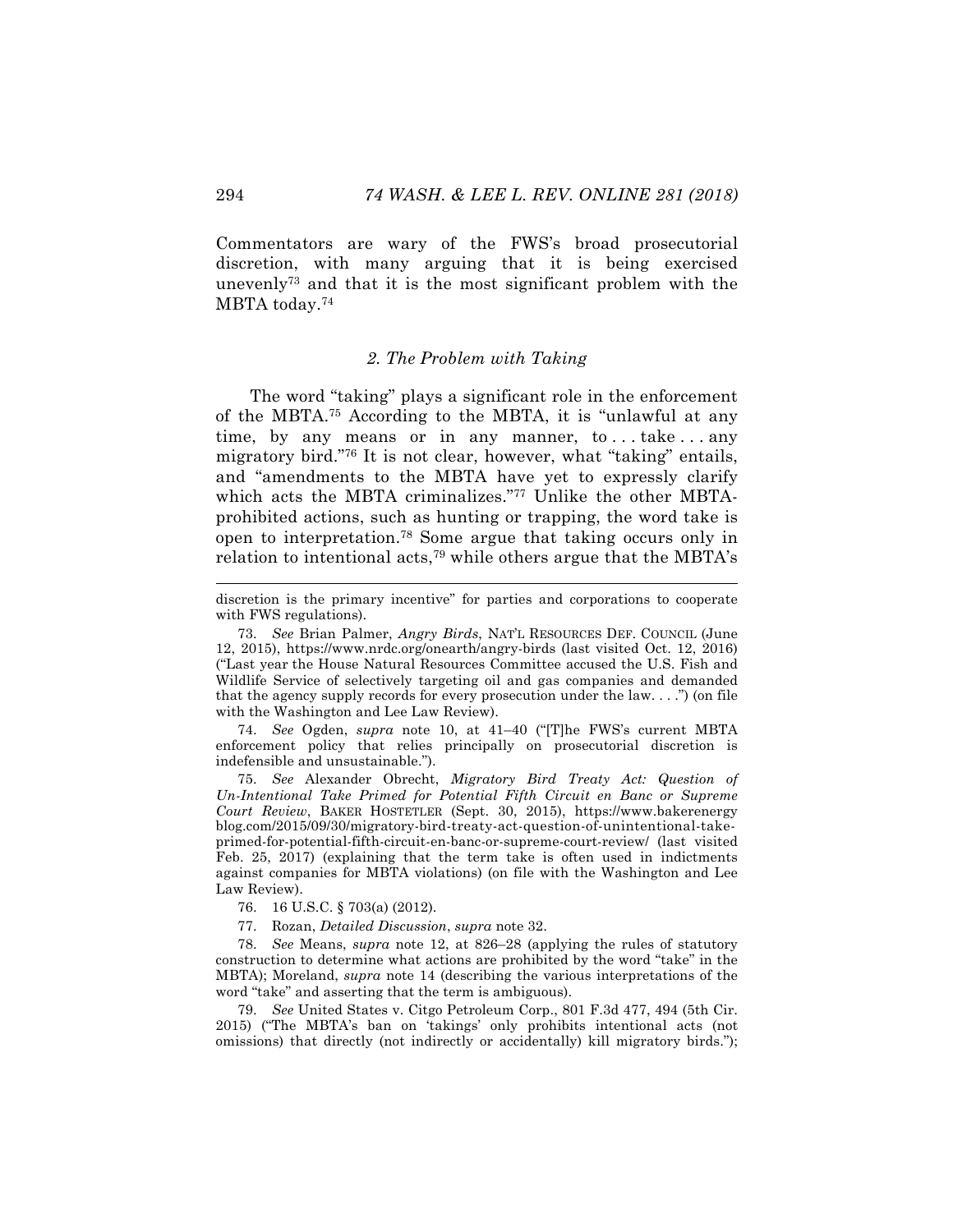ban on the taking of migratory birds applies to non-intentional actions as well.80 Additionally, this distinction is critical because the modern threats to birds are not hunting and trapping because the MBTA was wildly successful in stopping those dangers. Today the threats to birds are otherwise lawful activities that unintentionally kill migratory birds, which is known as incidental taking.81

#### *C. Modern Threats and Modern Industry*

The MBTA was devised to combat the overhunting that decimated bird populations in the nineteenth and early twentieth centuries.82 What the drafters could not have foreseen, however, are the threats currently facing the migratory bird populations.

80. *See* United States v. FMC Corp., 572 F.2d 902, 908 (1978) (reasoning that a person who dumps chemicals should be held strictly liable for any bird deaths, even if there was no intent to harm birds); Dickie, *supra* note 10 ("Recent rulings in the 2nd and 10th circuits have taken the view that the law's prohibition on "take" applies to any activity that is likely to kill migratory birds.").

Moreland, *supra* note 14 ("The Fifth Circuit's application of imaginative reconstruction, to explain that the 1918 Congress likely meant the traditional common law meaning of the word "take," reinforces its holding that Congress did not extend the MBTA to include incidental bird deaths."); *see also* Means, *supra* note 12, at 826 ("Statutory interpretation begins with the language of a statute and the plain language of the MBTA indicates that Congress meant only to regulate activity directed at wildlife.").

<sup>81.</sup> *See* Thomas Dimond, *Fifth Circuit Limits the Scope of "Take" Prohibition Under the Migratory Bird Treaty Act (MBTA), Rejecting Second and Tenth's Interpretation*, ICEMILLER LEGAL COUNS. (Sept. 17, 2015), http://www.ice miller.com/ice-on-fire-insights/publications/fifth-circuit-limits-the-scope-of-thetake-prohibi/ (last visited Jan. 8, 2017) ("As the Fifth Circuit observed, properly limiting the scope of liability under the MBTA is of significant concern to any commercial enterprise.") (on file with the Washington and Lee Law Review); Ogden, *supra* note 10, at 6–7 ("Today, all species of birds are far more likely to be killed by anthropogenic threats than the estimated fifteen million birds taken annually by hunters."); *see also* Rozan, *Detailed Discussion*, *supra* note 32 ("There is no question that the need for the protection of migratory birds has not abated in the last 100 years. But, it is clear that the nature of the threat has drastically changed.").

<sup>82.</sup> *See* Mahler v. U.S. Forest Serv., 927 F. Supp. 1559, 1574 (S.D. Ind. 1996) ("The MBTA was designed to forestall hunting of migratory birds and the sale of their parts. The court declines Mahler's invitation to extend the statute well beyond its language and the Congressional purpose behind its enactment."). *See generally supra* notes 33–42 and accompanying text.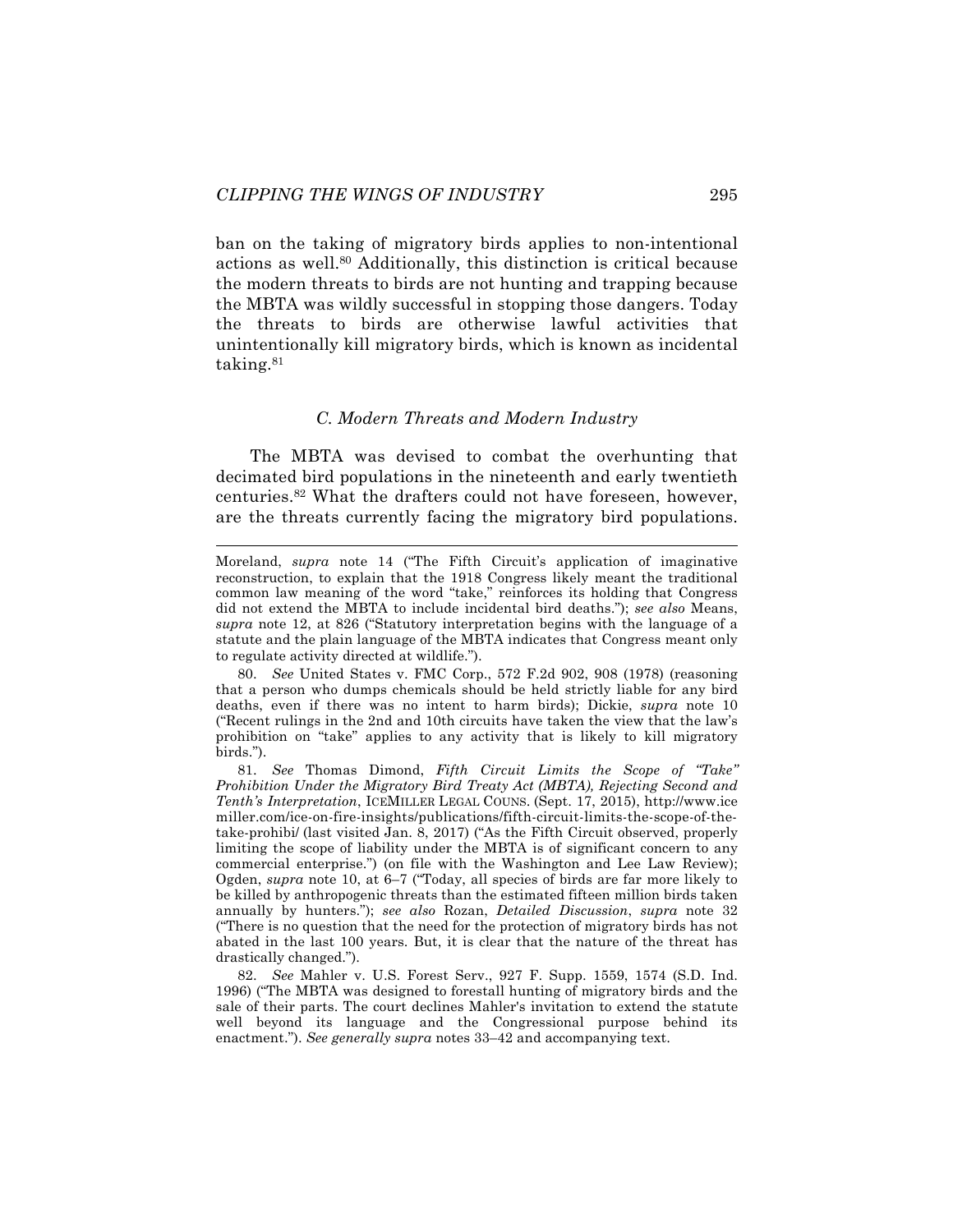According to the FWS, outside of habitat destruction, the leading causes of bird mortality are collisions with building windows (estimated 7 million to 600 million bird deaths per year), communications towers (6.5 million), high tension transmission and power lines (8–57 million), electrocutions (900 thousand to 11.6 million), impacts with vehicles (89–340 million), poisoning (72 million), and wind turbine rotors (140–500 thousand), as well as death in the hands (paws) of free-ranging domestic or feral cats  $(1.4 \text{ million} - 3.7 \text{ billion})$ .<sup>83</sup> Additionally, "oil field production 'skim pits' and wastewater disposal facilities kill 500,000 birds annually,"84 and large solar panel farms may be responsible for up to 28,000 deaths annually.85 The difficulty of estimating mortality rates explains the great ranges in estimates, however, the FWS has synthesized the most recent studies to provide the best estimates of avian mortality.86

84. Ogden, *supra* note 10, at 7.

 <sup>83.</sup> *Threats to Birds*, U.S. FISH & WILDLIFE SERV. (May 26, 2016), https://www.fws.gov/birds/bird-enthusiasts/threats-to-birds.php (last visited Jan. 24, 2017) (on file with the Washington and Lee Law Review); *see also* Scott R. Loss et al., *The Impact of Free-Ranging Domestic Cats on Wildlife in the United States*, NATURE COMM. Jan. 29, 2013, at 1–8 (presenting results of a study that found birds are more likely to be killed by free-ranging cats than any other cause).

<sup>85.</sup> *See* Eric Zerkel, *New Solar Power Plants are Incinerating Birds*, THE WEATHER CHANNEL (Aug. 18, 2014), https://weather.com/science/news/solarplants-birds-20140818 (last visited Jan. 8, 2017) (reporting on deaths caused by birds flying across large solar panel firms and being "fried" mid-flight) (on file with the Washington and Lee Law Review); *see also* John Upton, *Solar Farms Threaten Birds*, SCI. AM. (Aug. 27, 2014), https://www.scientificamerican. com/article/solar-farms-threaten-birds/ (last visited Oct. 12, 2016) (providing statistics and details of how solar panel farms threaten birds protected by the MBTA) (on file with the Washington and Lee Law Review); Matt Vespa, *After Frying Thousands of Birds, World's Largest Solar Farm Catches Fire*, TOWNHALL (May 21, 2012, 2:00 PM), http://townhall. com/tipsheet/mattvespa/2016/05/21/icymi-after-frying-thousands-of-birds-worldslargest-solar-farm-catches-fire-n2166718 (last visited on Oct. 12, 2016) (reporting on the harmful effects of the Ivanpah solar farm on migratory birds) (on file with the Washington and Lee Law Review).

<sup>86.</sup> *See Threats to Birds*, *supra* note 83 (providing statistics on the anthropomorphic threats to migratory birds). For the studies relied upon by the Fish and Wildlife Service in compiling these statistics, see generally U.S. DEP'T TRANSP., EVALUATION OF NEW OBSTRUCTION LIGHTING TECHNIQUES TO REDUCE AVIAN FATALITIES (2012), https://www.fws.gov/migratorybirds/pdf/ management/ patterson2012.pdf; J. F Dwyer et al., *Predictive Model of Avian Electrocution Risk on Overhead Powerlines*, 28 CONSERVATION BIOLOGY 159 (2013); Daniel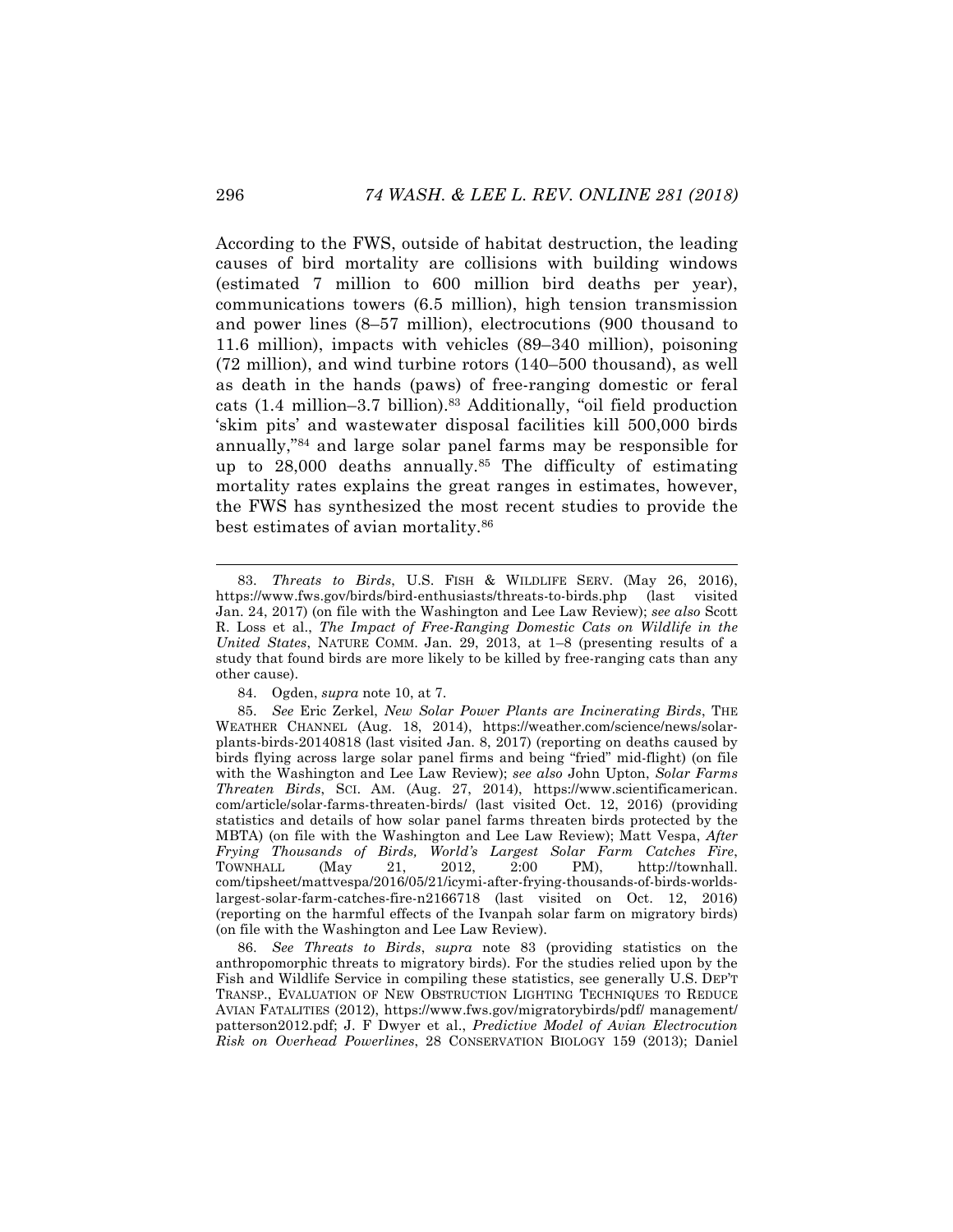Modern industry clearly has a large impact on migratory birds, and not surprisingly, the MBTA has an equally large impact on modern industry. Energy companies are frequently defendants in MBTA cases.<sup>87</sup> Enforcement actions have been taken against oil and gas producers,<sup>88</sup> electric utilities, <sup>89</sup> and wind energy producers.<sup>90</sup> State and local transportation agencies

87. *See* Rozan, *Detailed Description*, *supra* note 32 (describing typical plaintiffs and defendants in MBTA cases).

89. *See* United States v. Moon Lake Electric Ass'n Inc., 45 F. Supp. 2d 1070, 1075 (D. Colo. 1999) (holding an electrical cooperative liable for killing birds that were making contact with its electrical poles).

90. *See Utility Company Sentenced in Wyoming for Killing Protected Birds at Wind Projects*, U.S. DEP'T OF JUST. (Nov. 22, 2013), https://www.justice.gov/opa/pr/utility-company-sentenced-wyoming-killing-protectedbirds-wind-projects (last visited Feb. 4, 2017) (detailing the charges against Duke Energy Renewables Inc. for killing migratory birds in Wyoming) (on file with the Washington and Lee Law Review); John Kell, *Duke Energy Pays \$1 Million Fine for Killing Birds*, WALL ST. J. (Nov. 22, 2013), https://www.wsj.com/articles/SB100014240527023047917045792145319441567 44 (last visited Feb. 22, 2017) (reporting that Duke Energy Renewables Inc. pled guilty for killing golden eagles and other migratory birds at two of the company's wind projects in Wyoming) (on file with the Washington and Lee Law

Klem, Jr. et al., *Architectural and Landscape Risks Factors Associated with Bird-glass Collisions in an Urban Environment*, 121 WILSON J. ORNITHOLOGY 126 (2009); Scott R. Loss et al., *Bird-building Collision in the United States: Estimates of Annual Mortality and Species Vulnerability*, 116 THE CONDOR: ORNITHOLOGICAL APPLICATIONS 8 (2014); Scott R. Loss et al., *Estimation of Bird-Vehicle Collision Mortality on U.S. Roads*, 78 J. WILDLIFE MGMT. 763 (2014); Scott R. Loss, *Estimates of Bird Collision Mortality at Wind Facilities in the Contiguous United States*, 168 BIOLOGICAL CONSERVATION 201 (2013); Travis Longcore et al., *An Estimate of Avian Mortality at Communication Towers in the United States and Canada*, PLOS ONE (Apr. 25, 2012), http://journals.plos.org/plosone/article?id=10.1371/journal.pone.0034025 (last visited Jan. 27, 2017) (on file with the Washington and Lee Law Review); Scott R. Loss et al., *Refining Estimates of Bird Collision and Electrocution Mortality at Power Lines in the United States*, PLOS ONE (July 3, 2014), http://journals.plos.org/plosone/article?id=10.1371/journal.pone. 0101565 (last visited Jan. 27, 2017) (on file with the Washington and Lee Law Review).

<sup>88.</sup> *See* United States v. Brigham Oil & Gas, 840 F. Supp. 2d 1202, 1211 (D.N. Dak. 2012) (finding that and oil and gas producer's use of reserve pits did not violate the MBTA because the deaths were unintentional); *see also* Brian K. Knox & Barry M. Hartman, *New Criminal Charges Under Migratory Bird Treaty Create More Complexity for Energy Companies*, K&L GATES (Sept. 8, 2011), http://www.klgates.com/new-criminal-charges-under-migratory-birdtreaty-act-09-07-2011/ (last visited Feb. 3, 2017) (reporting that "[t]he United States Department of Justice recently filed federal criminal charges against seven oil and gas producers operating in North Dakota's Williston Basin" for violations of the MBTA) (on file with the Washington and Lee Law Review).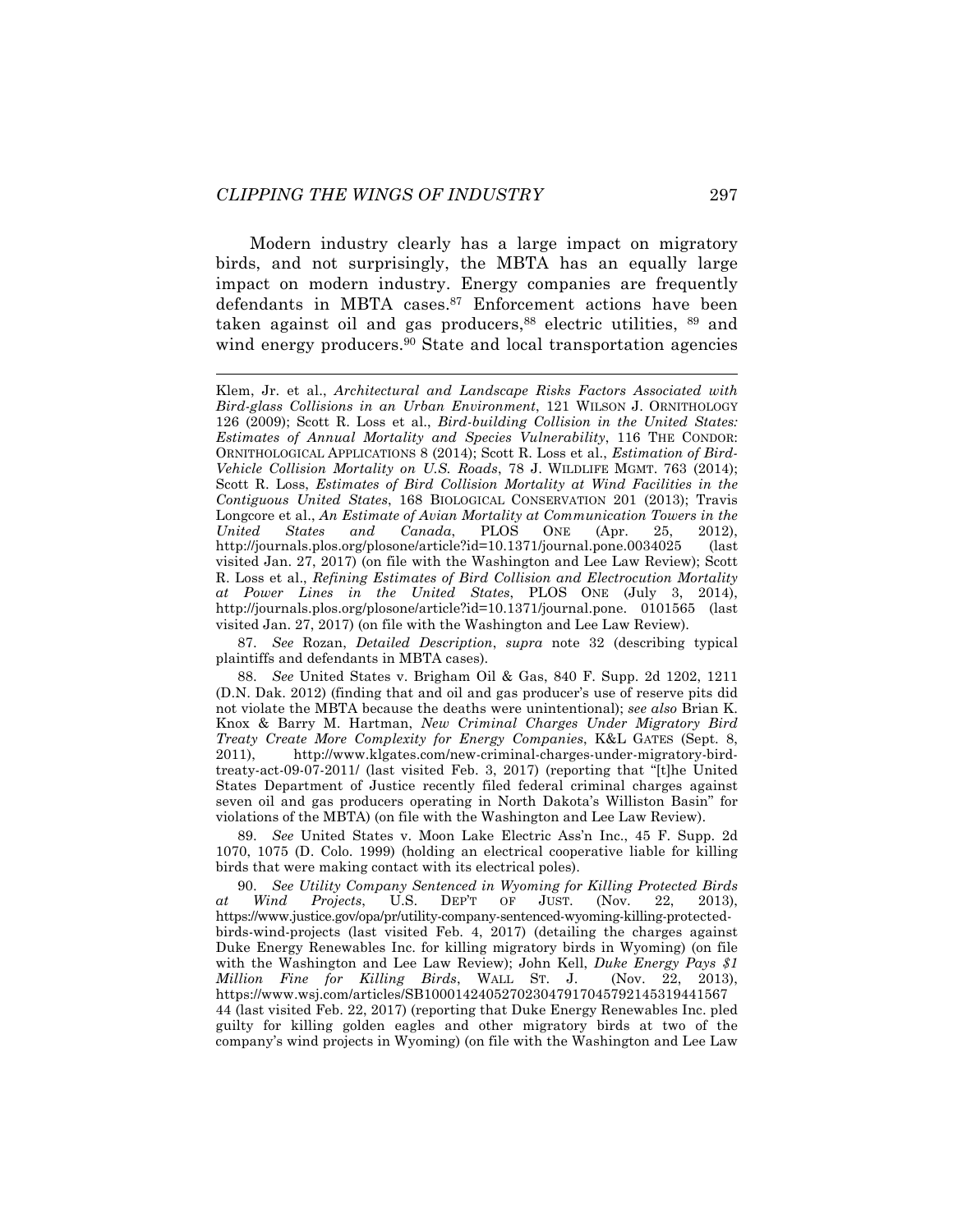are also susceptible to delays and increased costs associated with MBTA compliance.<sup>91</sup>

Despite this, it is not clear how far the MBTA extends over these industries and activities. As discussed, the word taking is ambiguous, and these activities all involve incidental take, which may or may not be covered by the MBTA.92 As modern industry has developed, concern with the question of the MBTA's authority over incidental take has also developed.93 It is in this context that the circuit courts of the United States have split in their interpretations of the Act, perhaps muddling the issue further.

Review).

<sup>91.</sup> *See* Oklahoma Department of Transportation, Comments from Oklahoma Department of Transportation (July 27, 2015), https://www. regulations.gov/contentStreamer?documentId=FWS-HQ-MB-2014-0067-0099& attachmentNumber=1&contentType=pdf ("Compliance with [MBTA] in avoiding all possible impacts to the common cliff and barn swallows annually costs taxpayers of Oklahoma up to \$15,000,000. Due to Oklahoma's continued focus on addressing structurally deficient bridges, future costs attributable to compliance measures are projected to be as high as \$21,500,000 in 2018."); Oregon Department of Transportation, Re: Docket No. FWS-HQ-MB-2014-0067 (July 27, 2015) https://www.regulations.gov/contentStreamer?documentId=FWS-HQ-MB-2014- 0067-0121&attachmentNumber=1&contentType=pdf ("Oregon's roadsides

bridges and culverts are home to many nesting birds . . . ."); *Tiny Hummingbird Egg Stalls Project to Upgrade a Bay Area Bridge*, L.A. TIMES (Jan. 31, 2017), http://www.latimes.com/local/lanow/la-me-hummingbird-bridge-20170131-

story.html (last visited Feb. 7, 2017) (reporting about a delay caused to a \$92 million bridge repair because of a MBTA-protected hummingbird egg found on bridge when the work was set to begin) (on file with the Washington and Lee Law Review).

<sup>92.</sup> *Supra* Part II, subpart D, section 2 and accompanying notes.

<sup>93.</sup> *See* Alexander K. Obrecht, *Migrating Toward and Incidental Take Permit Program: Overhauling the Migratory Bird Treaty Act to Comport with Modern Industrial Operations*, 54 NATURAL RESOURCES J. 107, 108–09 (2014) (speaking about the expansion of the MBTA through FWS enforcement and the ensuing confusion over their authority to prosecute incidental take under the MBTA).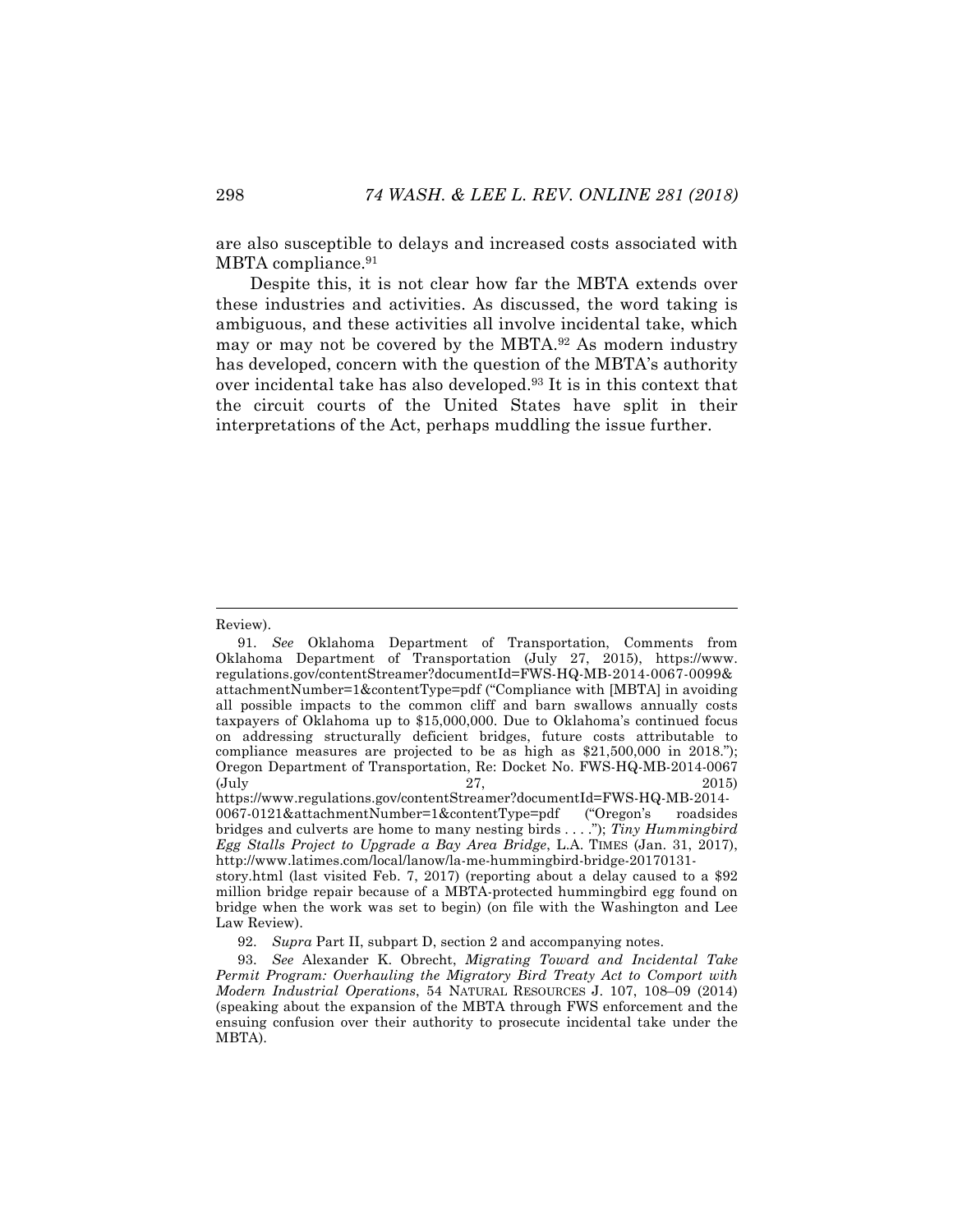#### *III. Current Legal Landscape*

### *A. Judicial Interpretations*

Given its breadth, it is not surprising that the MBTA has been called the "most-violated law in the United States."94 Indeed, applying its provisions literally could lead to absurd results—such as criminal penalties being imposed on homeowners when a bird collides with their window.<sup>95</sup> "The MBTA would impose criminal liability on a person for the death of a bird under circumstances where no criminal liability would be imposed for even the death of another person."96 Recognizing the potential for such absurdity, some circuit courts have been reluctant to extend the reach of the MBTA to incidental activities.97 Others, however, have interpreted the MBTA to include incidental take, relying on the MBTA's take provision to hold defendant's criminally liable.<sup>98</sup> This circuit court split is immediately relevant today, as both the FWS and businesses look

96. Means, *supra* note 12, at 832 (quoting Mahler v. U.S. Forest Serv., 927 F. Supp. 1559, 1578 (S. D. Ind. 1996)).

 <sup>94.</sup> Chris Clarke, *Nation's Landmark Bird Protection Law Likely to See Major Changes*, KCET (Apr. 20, 2015), https://www.kcet.org/redefine/nationslandmark-bird-protection-law-likely-to-see-major-changes (last visited Feb. 7, 2017) (on file with the Washington and Lee Law Review).

<sup>95.</sup> *See* United States v. FMC Corp., 572 F.2d 902, 905 (1978) ("Certainly construction that would bring every killing within the statute, such as deaths caused by automobiles, airplanes, plate glass modern office buildings or picture windows in residential buildings into which birds fly, would offend reason and common sense."); Andrew W. Minikowski, *A Vision or a Waking Dream: Revising the Migratory Bird Treaty Act to Empower Citizens and Address Modern Threats to Avian Populations*, 16 VT. J. ENVTL. L. 152, 154 (2014) ("Some courts feared that criminal liability under MBTA could reach the point of absurdity by holding parties liable for bird deaths that were truly beyond their control."); Dickie, *supra* note 10 ("If it applies to human activity regardless of intent, then where do you draw the line?").

<sup>97.</sup> *See* Minikowski, *supra* note 95, at 154 ("[A]s the scope of criminal liability under MBTA began to increase, so did many of the federal courts' unease with it."); Obrecht, *supra* note 93, at 119–20 ("A recent body of case law, however, limits the MBTA's misdemeanor provisions to intentional actions directed at birds.").

<sup>98.</sup> *See* Minikowski, *supra* note 95, at 154 (discussing the history of the circuit split and the early decisions which relied on the take provision to expand the scope of the MBTA).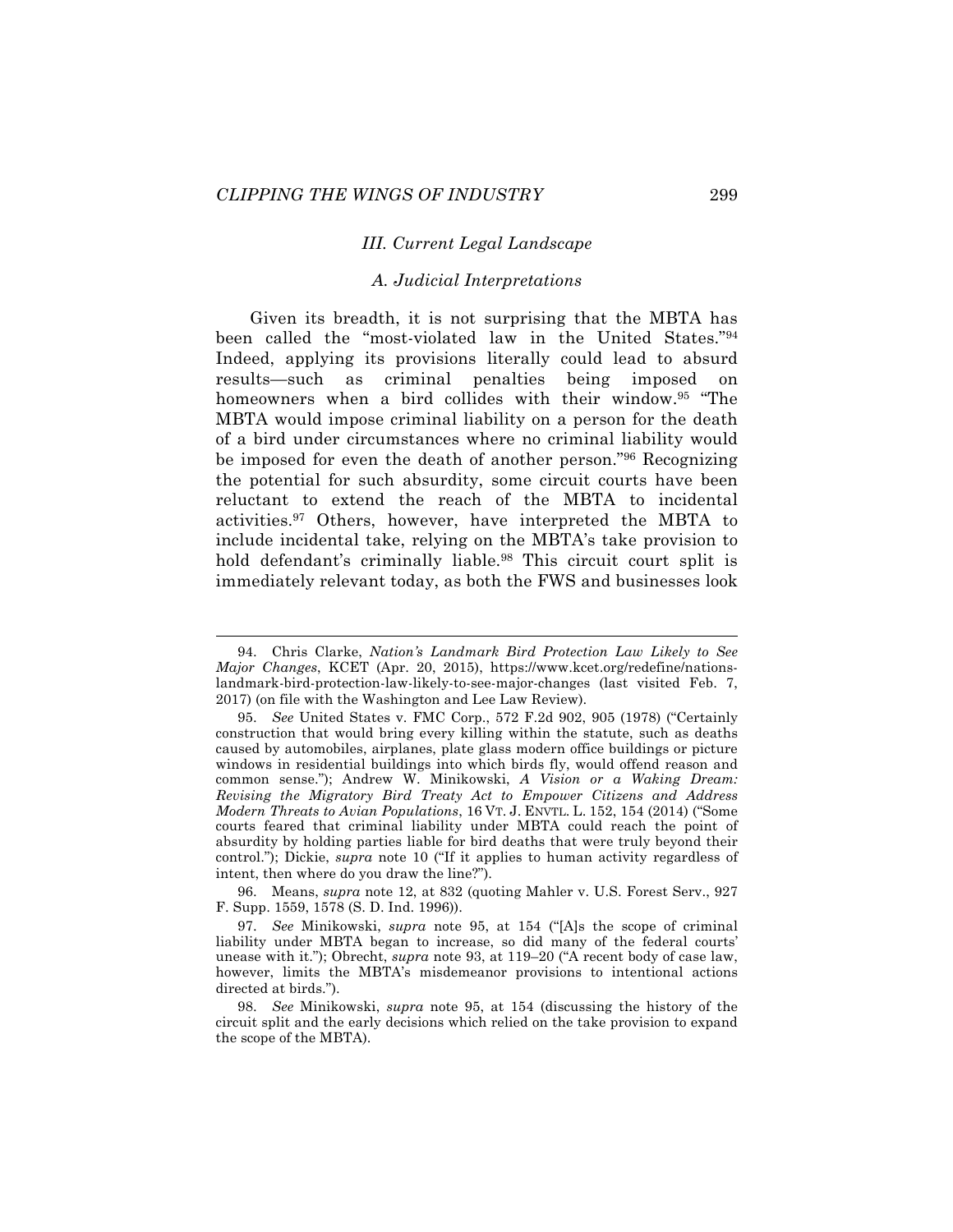to the decisions of the courts to understand the meaning of the MBTA.

#### *1. Circuits that Have Extended the Reach of the MTBA*

The first judicial expansion of the MBTA came in 1978, when the Second Circuit held FMC Corporation (FMC) liable for bird deaths that occurred due to exposure to toxic chemicals.<sup>99</sup> FMC, a pesticide and chemical company, was storing wastewater in a ten acre pond, which was attractive to migrating waterfowl.<sup>100</sup> These birds began showing up dead, and the state and federal fish and wildlife services began an investigation.<sup>101</sup> Although the water was treated prior to entering the pond, large concentrations of a harmful chemical, which could cause "a significant probability of death" to birds, was found in the pond. Once the investigation was complete, FMC discovered that the process being used to treat the chemical was ineffective—the chemical was being directly pumped into the pond.102 FMC was indicted on thirty-six counts for "unlawfully by means of toxic and noxious waters kill[ing] migratory birds included in the terms of the conventions between [the United States and Great Britain, Mexico and Japan], all in violation of Title 16, United States code, section 703."103 The jury convicted FMC on eighteen counts, and fined the company \$100 per count, although the fine was remitted on all but five counts.104

On appeal, FMC argued that "even if 'the killing of migratory birds need not be accompanied by knowledgeable violation of the law' (as in the hunter cases), there must be 'an intent to harm

 <sup>99.</sup> United States v. FMC Corp., 572 F.2d 902 (2d Cir. 1978).

<sup>100.</sup> *Id.* at 904–05.

<sup>101.</sup> *Id.* at 905.

<sup>102.</sup> *Id.*

<sup>103.</sup> *Id.* at 903.

<sup>104.</sup> *Id.* The circuit judges reviewing the decision of the trial court were apparently "baffled" as to why the jury chose to convict on some, but not all of the counts. Judge Moore wrote "The 18 counts selected by the jury for conviction covering the alleged killings . . . and the 18 counts for acquittal . . . present no clue useful on appellate review unless there were jurors disposed favorably to the Ringbilled Gull and Shortbilled Dowicher . . . and less favorably to the Least Sandpiper and the Migratory Fringillid . . . ."). *Id.*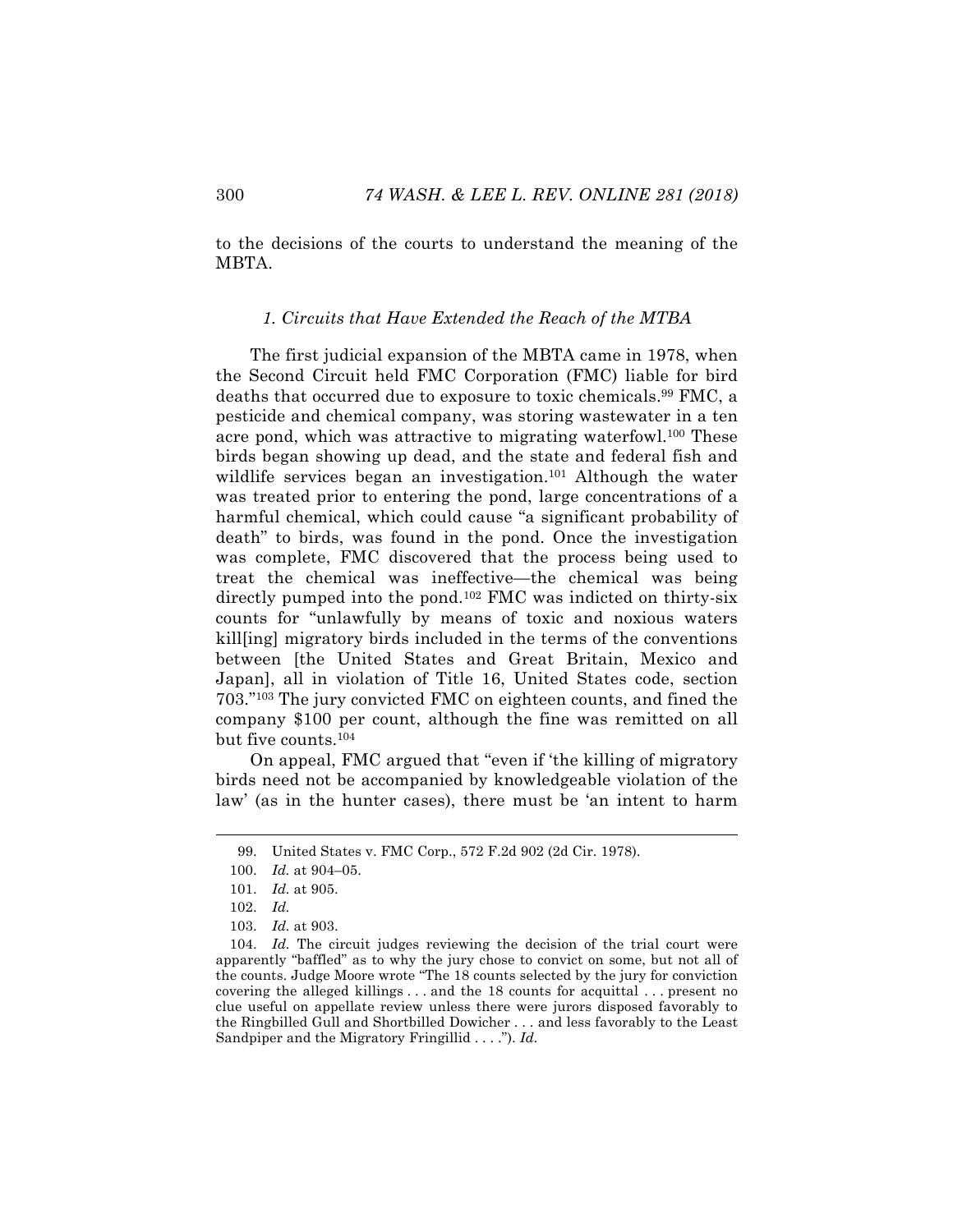birds culminating in their death' for a conviction."105 The court rejected this argument: "[H]ere the statute does not include as an element of the offense 'wilfully, knowingly, recklessly, or negligently.'"106 The court found that FMC had "engaged in the manufacture of a pesticide known to be highly toxic" and then failed to take measures to prevent this chemical from reaching a pond where it could come into contact with birds and other animals, which was enough to impose strict liability on the company. $107$ 

In its analysis, the Second Circuit relied on "the rule of reason" and an analogy to tort law. In the court's words; "where there is no help to be had from legislative history or decisional authority, as in this specific situation, resort must be had to a rule of reason or even better, common sense."108 This guiding "common sense" principle led the court to reason that extending the scope of the MBTA to cover every unintentional killing of birds would not be problematic because "such situations can be left to the sound discretion of the prosecutors and the courts."109

The *FMC* court also analogized the factual scenario to a principle of tort law to find the corporation liable. Explaining that the company failed to prevent the toxin from entering the pond, the court wrote; "Such a situation is analogous to the situations in the various tort notions of strict liability which have insinuated themselves into American Law since the English case of *Rylands v. Fletcher*."110 In *Rylands v. Fletcher*, the English court found that a person would be prima facie answerable for damage caused by anything "likely to do mischief" that that person brought onto their land.111 The court then noted that the notion of strict liability "has been deemed to apply" in this type of case (in tort law) and also "when a person engages in extrahazardous activites."112 The court reasoned that FMC had

112. *Id.*

 <sup>105.</sup> *Id.* at 906 (quoting Appellant's brief at 11).

<sup>106.</sup> *Id.* at 908.

<sup>107.</sup> *Id.* at 907.

<sup>108.</sup> *Id.* at 905.

<sup>109.</sup> *Id.*

<sup>110.</sup> Rylands v. Fletcher (1868) L.R. 3 H.L. 330.

<sup>111.</sup> United States v. FMC Corp., 572 F.2d 902, 907 (2d Cir. 1978) (citing Rylands v. Fletcher (1868) L.R. 3 H.L. 330).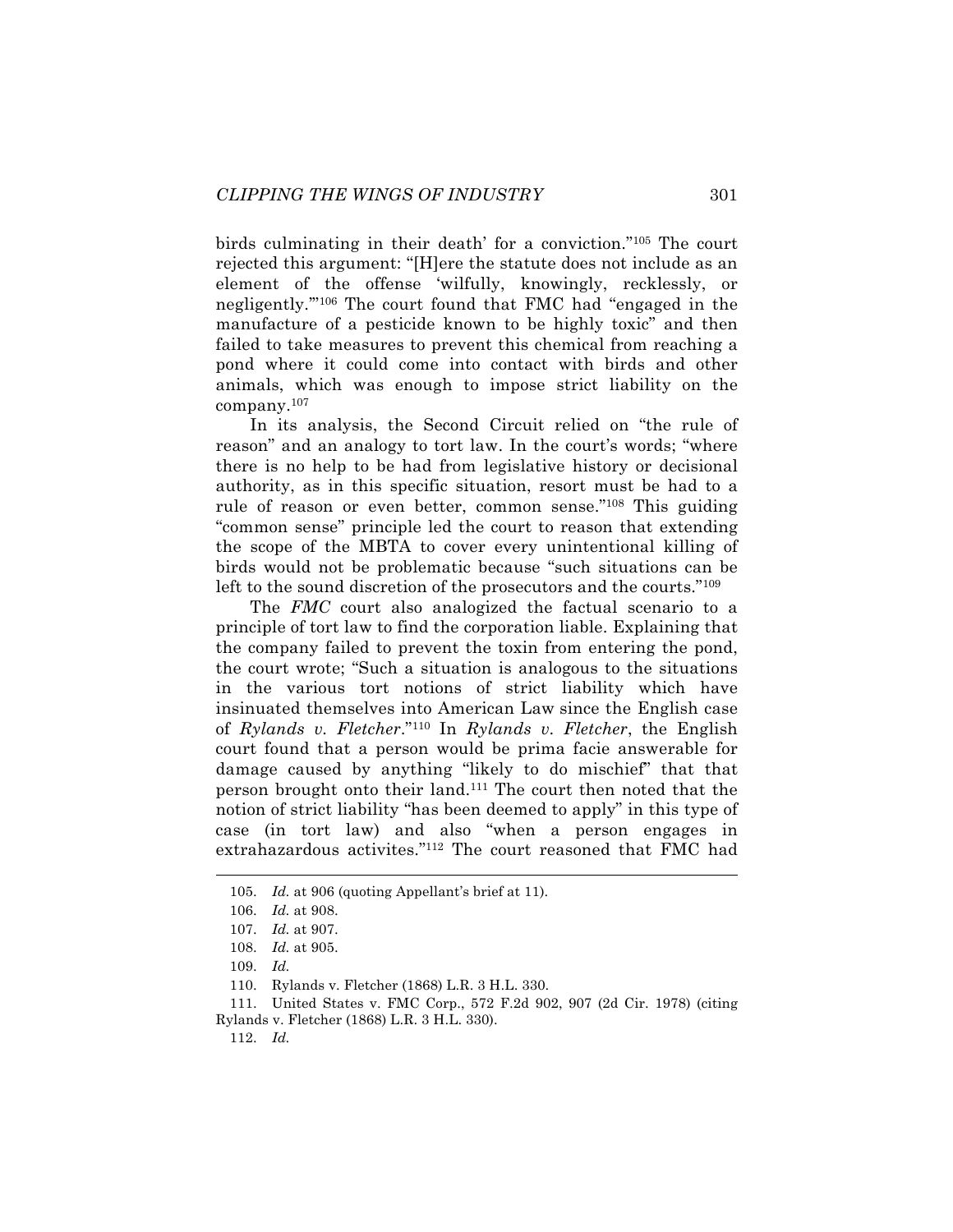engaged in the manufacturing of a highly toxic chemical, FMC failed to protect the chemical from escaping into the pond, where it then killed birds, and that "this is sufficient to impost strict liability on FMC." The Second Circuit's ruling thus appears to impose MBTA liability on incidental takings, although the court's ruling may be subject to some interpretation.<sup>113</sup>

The Tenth Circuit joined the Second Circuit's interpretation of the MBTA in 2010 when it "firmly established strict liability under the MBTA, even for unintentional killings."114 In *United States. V. Apollo Energies, Inc.* (*Apollo*), <sup>115</sup> the Tenth Circuit reviewed the convictions of two oil drilling operators, Apollo Energies and Dale Walker, who were charged with violating the MBTA after dead migratory birds were "discovered lodged in a piece of their oil drilling equipment called a heater-treater."116 FWS became involved after acting on an anonymous tip and finding ten protected birds lodged in the heater-treaters.117 FWS did not immediately pursue action against the drilling operators.118 Instead, FWS "embarked on a public education campaign to alert oil producers to the heater-treater problem," and gave the oil producers a "grace period" of time to correct the problem.119 Apollo was one of the oil producers notified directly by FWS about the problem, but there was no evidence that Walker was notified.<sup>120</sup> When FWS inspected the heater-treaters again following the grace period, dead migratory birds were found in both Apollo's and Walker's systems.121 Apollo was convicted of one violation of the MBTA, and Walker was convicted of two violations.122

On appeal, Apollo and Walker made several arguments. First, they argued that the MBTA is not a strict liability statute, and that they lacked the necessary mental state to commit a

 <sup>113.</sup> *Infra* notes 168–169 and accompanying text.

<sup>114.</sup> Obrecht, *supra* note 93, at 126.

<sup>115.</sup> 611 F.3d 679 (10th Cir. 2010).

<sup>116.</sup> *Id.* at 682.

<sup>117.</sup> *Id.*

<sup>118.</sup> *Id.*

<sup>119.</sup> *Id.* at 682–83.

<sup>120.</sup> *Id.*

<sup>121.</sup> *Id.* at 683.

<sup>122.</sup> *Id.*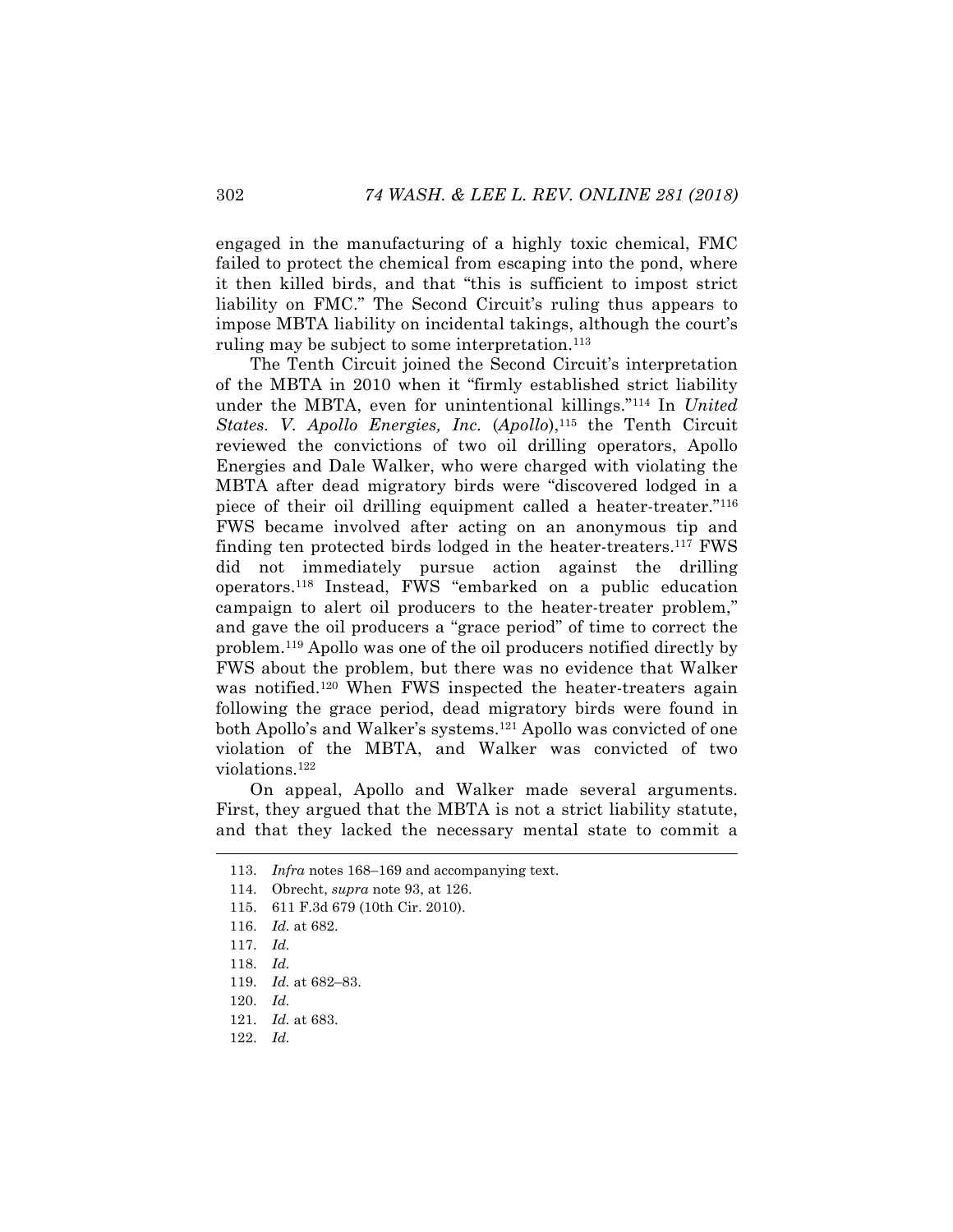violation.123 Second, they argued that the MBTA is unconstitutionally vague.124 Lastly, Apollo and Walker argued that due process requires that they directly cause the bird deaths in order to be found guilty.125

The Tenth Circuit rejected the appellants' argument that the MBTA is not a strict liability statute; "As a matter of statutory construction, the 'take' provision of the Act does not contain a scienter requirement."<sup>126</sup> In the eyes of the court, the MBTA is not vague, and does not encourage the arbitrary enforcement of its provision.127 "The actions criminalized by the MBTA may be legion, but they are not vague."128 The court also held that a "strict liability interpretation of the MBTA for the conduct charged here satisfies due process concerns only if defendants proximately caused harm to protected birds," and that "due process requires criminal defendants have adequate notice that their conduct is in violation of the Act."129

In the opinion, the Tenth Circuit relied on the notion of proximate cause to cabin the possible absurd results that could occur by applying strict liability to even incidental take, and the potential resulting due process concerns.130 The court noted that

[c]entral to all of the Supreme Court's cases on the due process constraints on criminal statutes is foreseeability—whether it is framed as a constitutional constraint on causation and mental state, or whether it is framed as a presumption in statutory construction. When the MBTA is stretched to criminalize predicate acts that could not have been reasonably foreseen to result in a proscribed effect on birds, the statute reaches its constitutional breaking point.131

The court ultimately upheld the conviction of Apollo, who had known of the dangers of the heater-treaters to birds, but failed to

131. *Id.* at 690 (citations omitted).

 <sup>123.</sup> *Id.*

<sup>124.</sup> *Id.*

<sup>125.</sup> *Id.*

<sup>126.</sup> *Id.* at 686.

<sup>127.</sup> *Id.* at 688–89.

<sup>128.</sup> *Id.* at 689.

<sup>129.</sup> *Id.* at 682.

<sup>130.</sup> *Id.* at 689–90.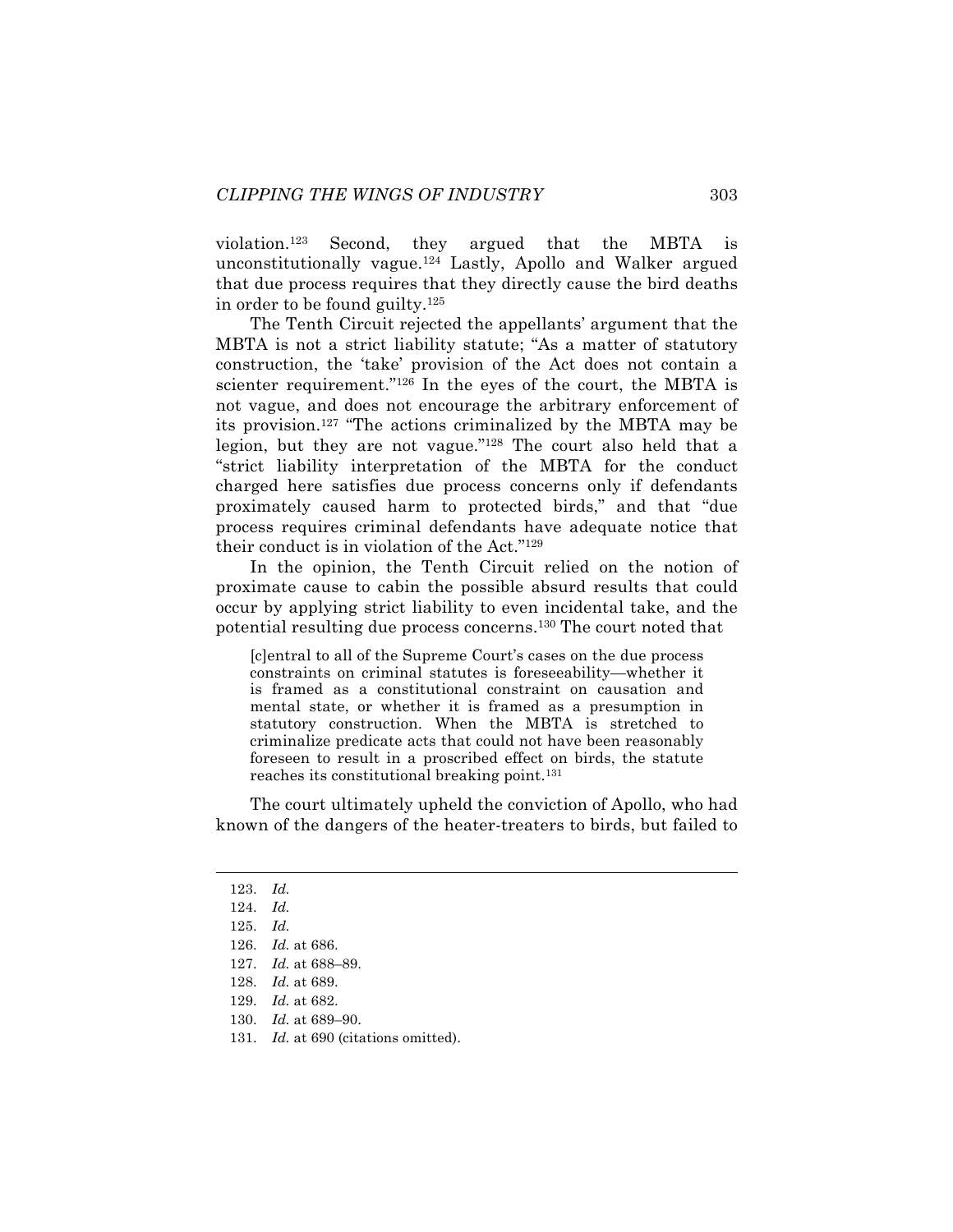take any steps to mitigate the dangers.132 Walker's conviction was overturned however, as there was no evidence that he knew of the danger the heater-treaters posed to migratory birds.133 The Tenth Circuit was clear, however, that even without the intent, industrial activity that kills a migratory bird violates the MBTA.134

#### *2. Circuits that Have Declined to Extend the Reach of the MBTA*

Currently, the Eighth, Ninth, and Fifth Circuits have refused to extend MBTA liability to incidental take. The first of these decisions is *Seattle Audubon Soc'y v. Evans* (*Seattle Audubon*)135, a Ninth Circuit case from 1991. In *Seattle Audubon*, the Ninth Circuit reviewed an appeal from an injunction enjoining timber sales in spotted owl habitats in national forests in Oregon, Washington, and Northern California.<sup>136</sup> The plaintiffs, an environmental group, argued that "timber sales which destroy owl habitat are tantamount to a proscribed 'taking' under the Act."137 The court did not agree: "Habitat destruction causes 'harm' under the [Endangered Species Act] but does not 'take' them within the meaning of the MBTA."138

In reaching its conclusion, the Ninth Circuit relied on a classic tool of statutory construction by comparing the text of the MBTA with the text of the Endangered Species Act;

Under the regulations promulgated pursuant to the MBTA, "take" is defined as to "pursue, hunt, shoot, wound, kill, trap, capture, or collect," or to attempt any such act . . . . Under the Endangered Species Act enacted in 1973, in contrast, the word "take" is defined in a broader way to include "harass," and "harm," in addition to the verbs included in the MBTA definition. The broadest term, "harm," which is not included in

 <sup>132.</sup> *Id.* at 691.

<sup>133.</sup> *Id.*

<sup>134.</sup> *See id.* (discussing the equipment used by oil operators which are known to kill birds, and finding the deaths of the birds caused by the heater-treaters violated the MBTA).

<sup>135.</sup> 952 F.2d 297 (9th Cir. 1991).

<sup>136.</sup> *Id.* at 298.

<sup>137.</sup> *Id.* at 302.

<sup>138.</sup> *Id.* at 303.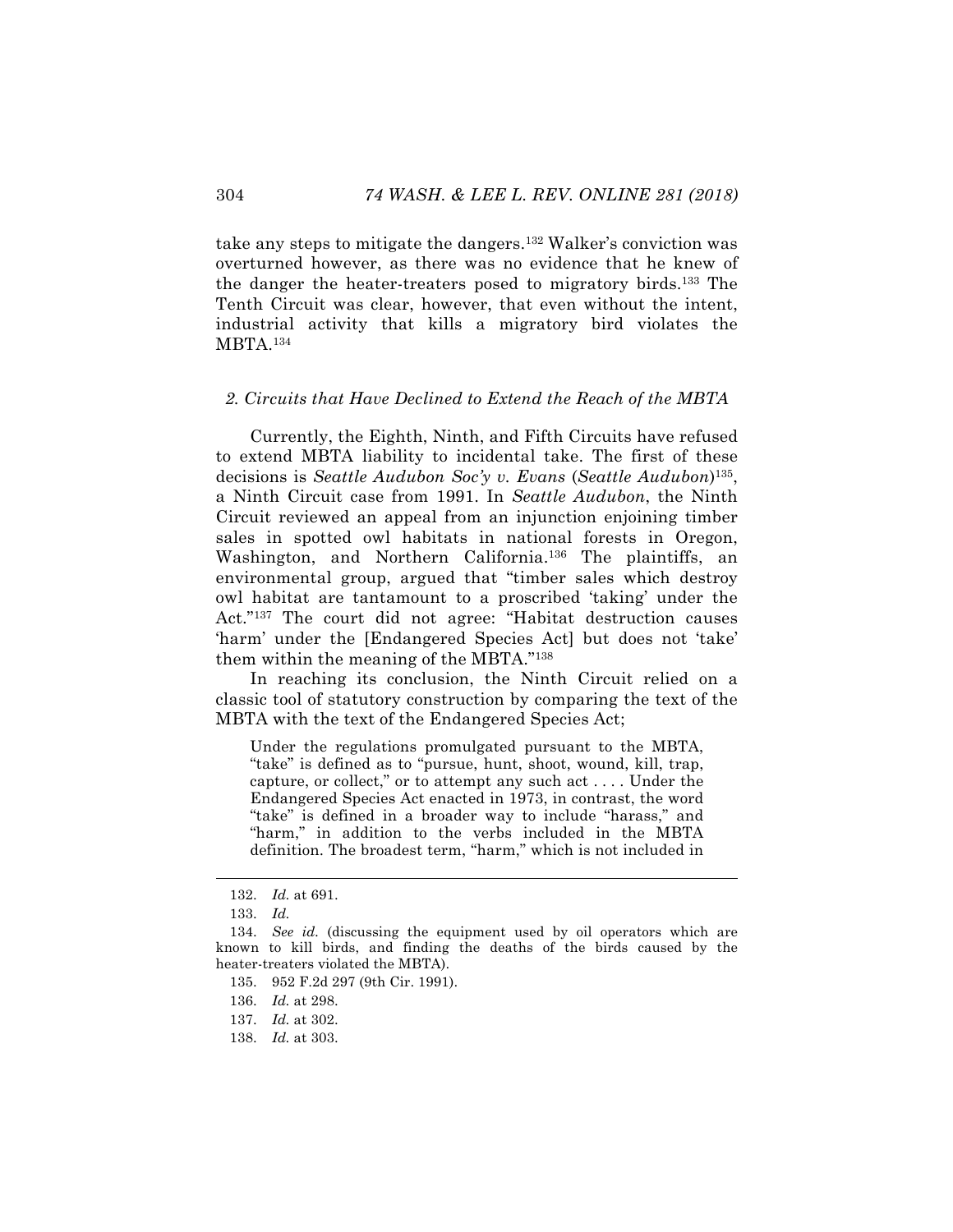the regulations under the Migratory Bird Treaty Act, is defined by ESA Regulation to include habitat modification or degradation . . . . We agree with the Seattle district court that the differences in the proscribed conduct under ESA and the MBTA are "distinct and purposeful." The ESA was enacted in 1973. Congress amended the Migratory Bird Treaty Act the following year, but did not modify its prohibitions to include "harm."139

The Ninth Circuit also found that the legislative history of the statute did not support an expanded reading of the MBTA, and thus declined to extend the reach of the MBTA to cover actions that only indirectly lead to bird deaths.140

Not long after *Seattle Audubon*, the Eighth Circuit came to the same conclusion in a factually similar case that also involved a logging operation. In *Newton County Wildlife Ass'n v. U.S. Forest Serv.* (*Newton*),<sup>141</sup> the Eighth Circuit "considered whether the Forest Service's final action approving timber sales, which was subject to review under the National Forest Management Act, was arbitrary, capricious, or contrary to law because the agency ignored or violated its obligations under the MBTA."142 The Wildlife Association argued that because the logging under the timber sale would disrupt nesting birds, killing some (a fact that the Forest Service did not contest), the sales would violate the taking provision of the MBTA unless the FWS obtained a permit.143

The court did not accept this argument. Looking to the historical context of the MBTA, the court concluded that "[s]trict liability may be appropriate when dealing with hunters and poachers. But it would stretch this 1918 statute far beyond the bounds of reason to construe it as an absolute criminal prohibition on conduct, such as timber harvesting, that indirectly

 <sup>139.</sup> *Id.* at 302–03.

<sup>140.</sup> *Id.* at 303.

<sup>141.</sup> 113 F.3d 110 (8th Cir. 1997).

<sup>142.</sup> Ogden, *supra* note 10, at 20.

<sup>143.</sup> Newton County Wildlife Ass'n v. U.S. Forest Serv., 113 F.3d 110, 115 (8th Cir. 1997). The Court also found that the MBTA does not apply to federal agencies. *Id.* at 115. This is another contested issue in MBTA enforcement, for more see generally Robb Wolfson, Note, *Birds at a Crossroads: Strategies for Augmenting the MBTA's Sway Over Federal Lands*, 21 VA ENVTL. L.J. 535 (2003).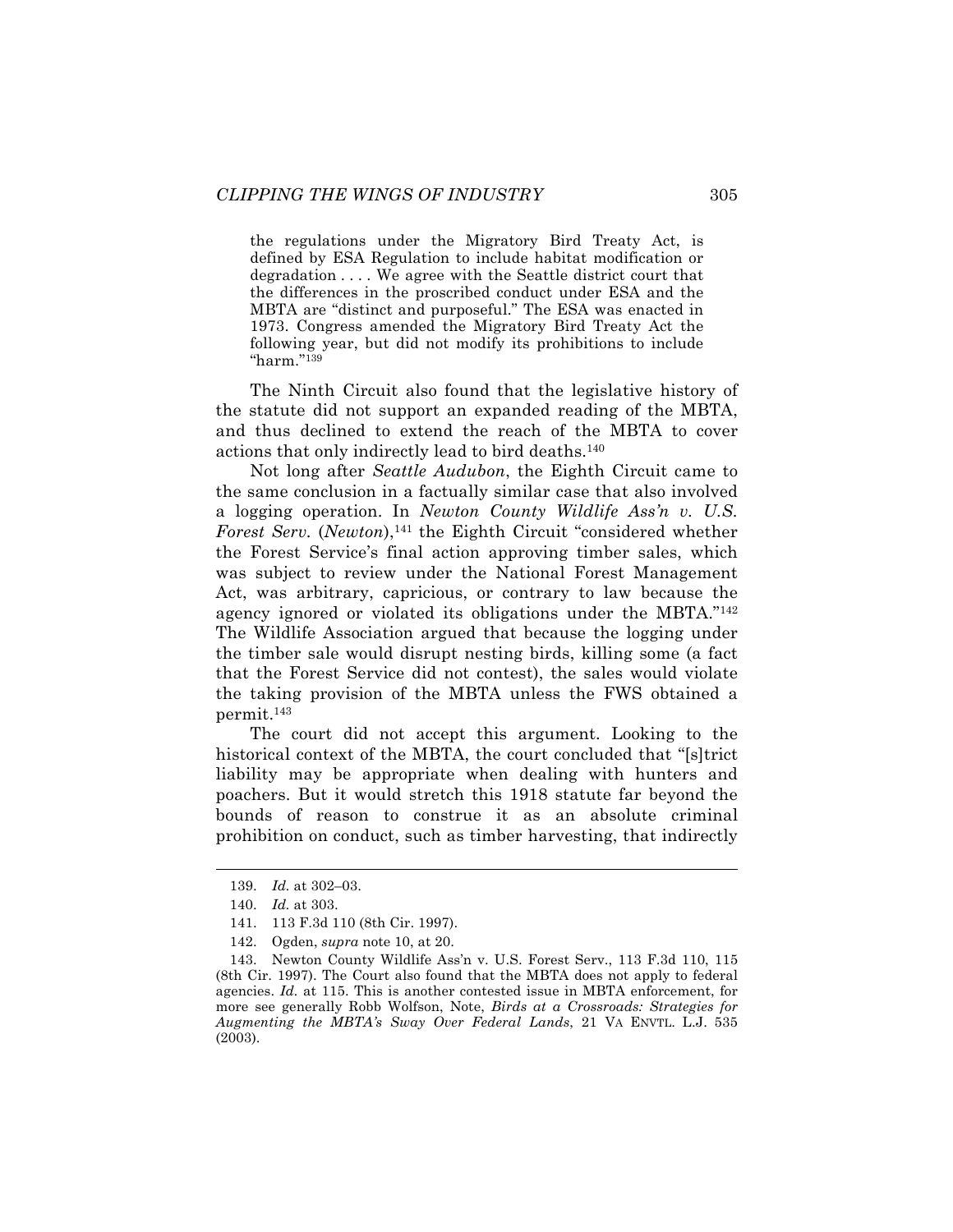results in the death of migratory birds." <sup>144</sup> The court agreed with the Ninth Circuit, and ruled that "the ambiguous terms 'take' and 'kill' in 16 U.S.C. § 703 mean 'physical conduct of the sort engaged in by hunters and poachers, conduct which was undoubtedly a concern at the time of the statute's enactment . . . . "<sup>145</sup>

Most recently, the Fifth Circuit has ruled that the scope of the MBTA does not encompass incidental take. In *United States v. Citgo Petroleum Corp.* (*Citgo*),146 the Fifth Circuit reviewed Citgo's conviction under the MBTA for taking migratory birds. Citgo was convicted for the deaths of migratory birds that had been caused by open-air oil tanks.<sup>147</sup> The district court surveyed many MBTA cases and "adopted the Tenth Circuit's position and held it 'obvious' that 'unprotected oil field equipment can take or kill migratory birds.'"148

The Fifth Circuit was not swayed by the district court's interpretation of the statute; "We decline to adopt the broad, counter-textual reading of the MBTA by these circuits." To reach this conclusion, the court looked at the historical context of the MBTA,<sup>149</sup> its common law origin,<sup>150</sup> its text,<sup>151</sup> and a comparison with other relevant statutes.<sup>152</sup> These canons of statutory construction convinced the court that the word "take" maintained its common law meaning in the MBTA: "As applied to wildlife, to

151. *See id.* at 490–91 (detailing the textual structure of the MBTA and concluding that nothing in the text points to an expanded meaning of the word "take" outside of the common law definition).

152. *See id.* at 489–91 (comparing the text of the MBTA, the Endangered Species Act, and the Marine Mammal Protection Act and finding the differences between the statutes "distinct and purposeful") (quoting Seattle Audubon Soc'y v. Evans, 952 F.2d 297, 302 (9th Cir. 1991)).

 <sup>144.</sup> *Id.* at 115 (citations omitted).

<sup>145.</sup> *Id.* (citing Seattle Audubon Soc'y v. Evans, 952 F.2d 297, 302 (9th Cir. 1991)).

<sup>146.</sup> 801 F.3d 477 (5th Cir. 2015).

<sup>147.</sup> *Id.* at 481–82.

<sup>148.</sup> *Id.* at 493 (citing United States v. Citgo Petroleum Corp., 893 F. Supp. 2d 841, 847 (S.D. Tex. 2012)).

<sup>149.</sup> *See id.* at 488 (describing the history of the MBTA and its foundational treaties).

<sup>150.</sup> *See id.* at 489–90 (examining the common law definition of the term "take" and asserting that there is no evidence that Congress meant to deviate from that definition).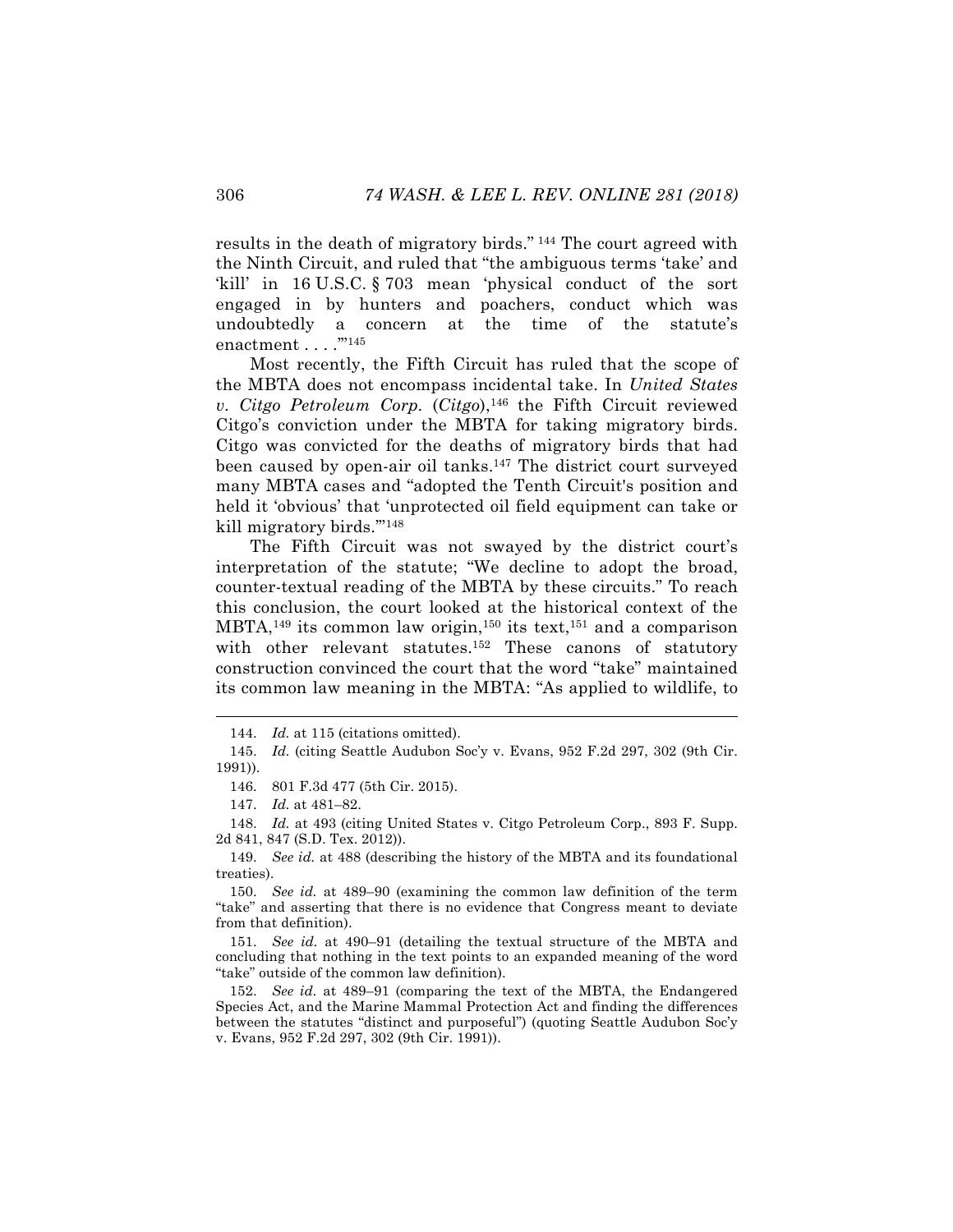'take' is to 'reduce those animals, by killing or capturing, to human control.'"153

The Fifth Circuit also directly confronted the Second and Tenth Circuit's reasoning in its decision:

Courts that have read the MBTA broadly, mainly the Second and Tenth Circuits, disagree with our ultimate conclusion, but not our analysis of the MBTA's text. Instead, these courts hold that because the MBTA imposes strict liability, it must forbid acts that accidentally or indirectly kill birds . . . . These and like decisions confuse the *mens rea* and the *actus reus*  requirements. Strict liability crimes dispense with the first requirement; the government need not prove the defendant had any criminal intent. But a defendant must still commit the act to be liable. Further, criminal law requires that the defendant commit the act voluntarily.154

Needless to say, Citgo's conviction was overturned.155 The Fifth Circuit explicitly refused to extend the scope of the MBTA to incidental take.156

#### *B. The District Courts*

The federal district courts are also divided on the question of the scope of the MBTA, further complicating the issue. The district court for the District of Colorado found that the MBTA applies to incidental take, following the precedent set by *Apollo*.157 The Eastern District of California, which is part of the Ninth Circuit has also found that the MBTA can be constitutionally applied to impose criminal penalties on those who did not intend to kill birds.<sup>158</sup> This would seem to be incongruous with the Ninth Circuit's opinion in *Seattle Audubon*,

 <sup>153.</sup> *Id.* at 489.

<sup>154.</sup> *Id.* at 491–92.

<sup>155.</sup> *Id.* at 494.

<sup>156.</sup> *See id.* ("Differing with the district court's conclusions, we hold that . . . the MBTA's ban on 'takings' only prohibits intentional acts (not omissions) that directly (not indirectly or accidentally) kill migratory birds.")

<sup>157.</sup> *See* United States v. Moon Lake Electric Ass'n, Inc., 45 F. Supp. 2d 1070, 1074) ("[W]hether Moon lake intended to cause the deaths of 17 protected birds is irrelevant to its prosecution under [the MBTA].").

<sup>158.</sup> *See* United States v. Corbin Farm Serv., 444 F. Supp. 510, 532 (E.D. Cal. 1978) (discussing the lack of a scienter or intent requirement in the MBTA).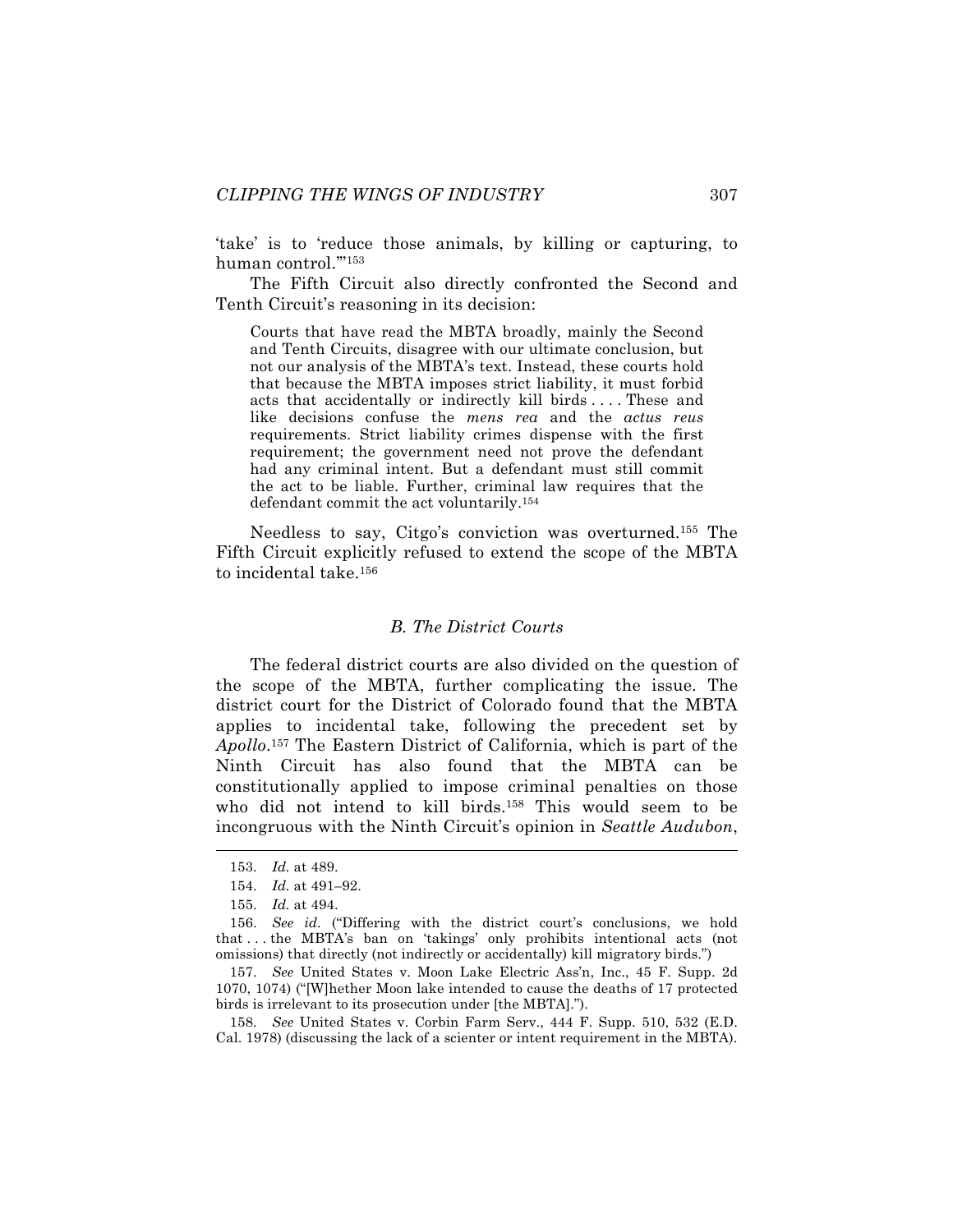but the Ninth Circuit distinguished the two factually, as one concerned poisoning and the other habitat destruction.159

Other district courts that have ruled on the issue, however, have found that the MBTA does not extend to incidental take. These include the District of New Mexico,<sup>160</sup> the Western District of Louisiana,161 the Western District of Pennsylvania,162 the Southern District of Indiana,<sup>163</sup> the District of North Dakota,<sup>164</sup> and the District of Oregon.165 The MBTA has even been found to be unconstitutionally vague,166 despite *Apollo's* assertion that the

161. *See* United States v. Chevron USA, Inc., Criminal No. 09-CR-0132, 2009 WL 3645170, at \*3 (W.D. La. 2009) ("These regulations were clearly not intended to apply to commercial ventures where, occasionally, protected species might be incidentally killed as a result of totally legal and permissible activities, as happened here.").

162. *See* Curry v. U.S. Forest Serv., 988 F. Supp. 541, 549 (W.D. Pa. 1997) ("As noted in numerous cases, the loss of migratory birds as a result of timber sales of the type at issue in this case do not constitute a 'taking' or 'killing' within the meaning of the MBTA.").

163. *See* Mahler v. U.S. Forest Serv., 927 F. Supp. 1559, 1583 (S.D. Ind. 1996) (finding that the prohibitions of the MBTA only apply to activities that are intended to kill or capture birds or to traffic in their parts).

164. *See* United States v. Brigham Oil & Gas, 840 F. Supp. 2d 1202, 1211 (D.N. Dak. 2012) ("This Court expressly finds that the use of reserve pits in commercial oil development is legal, commercially-useful activity that stands outside the reach of the federal Migratory Bird Treaty Act.").

165. *See* Citizens Interested in Bull Run, Inc., v. Edrington, 781 F. Supp. 1502, 1510 (D. Or. 1991) ("Plaintiffs attempt to expand the MBTA's definition of a 'taking' by reference to the ESA definition of a 'taking' . . . . Identical attempts to expand the definition of a "taking" under the MBTA to include Forest Service activity have been rejected by at least two other district courts.").

166. *See* United States v. Rollins, 706 F. Supp. 742, 745 (D. Idaho 1989) (reversing the conviction under the MBTA of a farmer that used pesticides on an alfalfa crop which were then ingested by migratory birds, killing them, because the Act was unconstitutionally vague when applied to the facts of the case).

 <sup>159.</sup> *See* Seattle Audubon Soc'y v. Evans, 952 F.2d 297, 303 (9th Cir. 1991) ("In *Corbin Farm Serv.,* the district court simply held that the MBTA can 'constitutionally be applied to impose criminal penalties on those who did not intend to kill migratory birds.' The reasoning of those cases is inapposite here. These cases do not suggest that habitat destruction ... amounts to 'taking' . . . .") (citing United States v. Corbin Farm Serv., 444 F. Supp. 510, 536 (E.D. Cal. 1978)).

<sup>160.</sup> *See* United States v. Ray Westall Operating, Inc., No. CR-05-1516-MV, 2009 WL 8691615, at \*7 (D.N.M. 2009) ("The Court concludes that Congress intended to prohibit only conduct directed towards birds and did not intend to criminalize negligent acts or omissions that are not directed at birds, but which incidentally and proximately cause bird deaths.").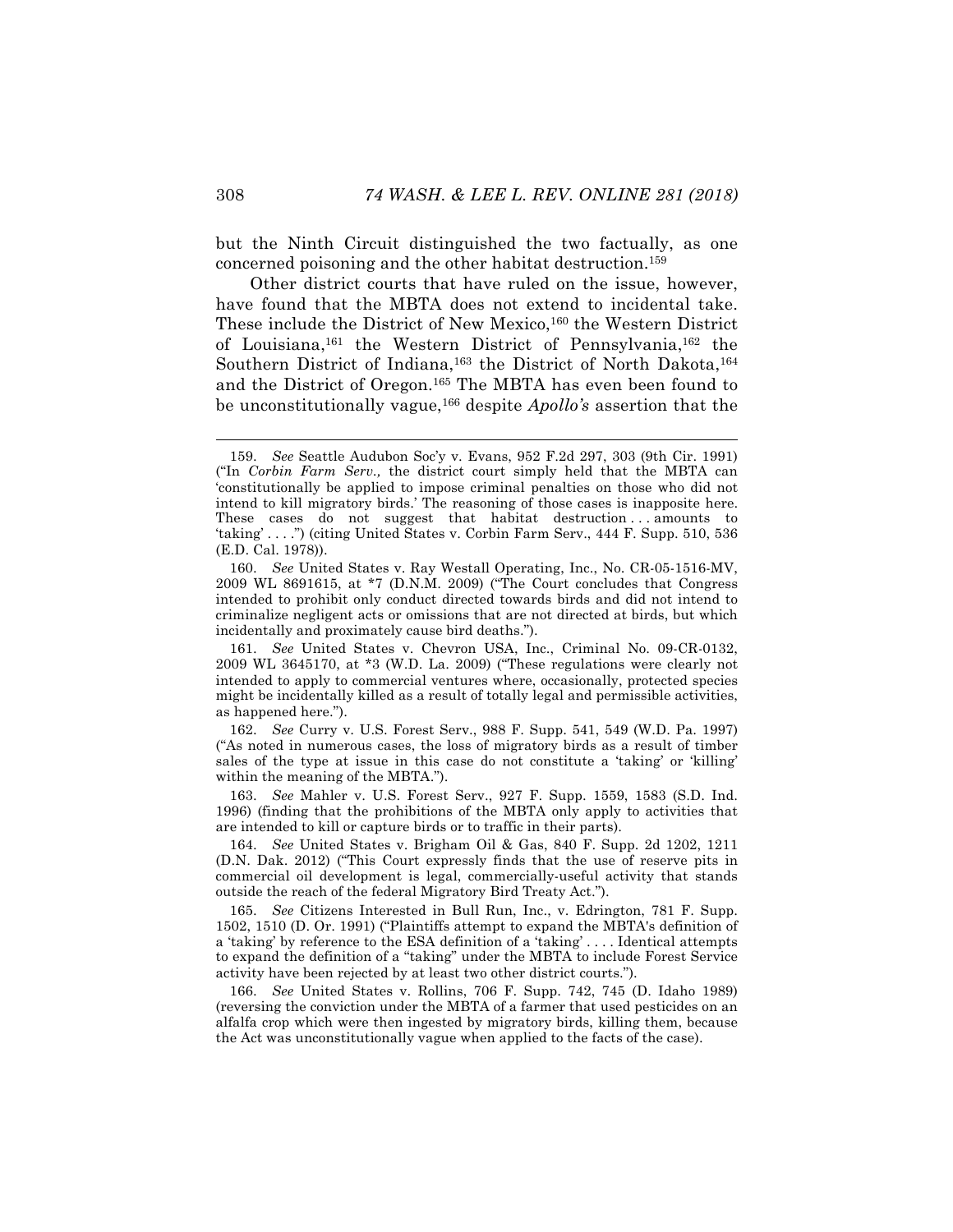Act's terms "are capable of definition" that "ordinary people can understand."167

## *C.* Making Sense of the Judicial Landscape

So, what can be gleaned from the varying interpretations of the MBTA at both the circuit and district court levels? Unfortunately, the only take away from the decisions is that there is no well-defined law regarding whether the MBTA applies to incidental take. Each of the decisions discussed above has been criticized, applauded, and distinguished, making the law even more unclear.

While the Second Circuit found FMC liable for the incidental take of birds, the decision has been criticized for applying tort principles inappropriately in a criminal prosecution and for being driven by policy, not by law.168 Additionally, some commentators have asserted that FMC's holding applies in only the narrow factual circumstances of FMC where ultra-hazardous materials were responsible for the deaths,<sup>169</sup> while others have read the opinion to apply in a broader array of factual scenarios.170

 <sup>167.</sup> United States v. Apollo Industries, Inc., 611 F.3d 679, 688 (10th Cir. 2010).

<sup>168.</sup> *See* Obrecht, *supra* note 93, at 123 ("Ultimately, commentators and other courts criticized the Second Circuit's application of criminal strict liability based on tort principles.").

<sup>169.</sup> *See* Larry Martin Corcoran, *Migratory Bird Treaty Act: Strict Criminal Liability for Non-Hunting, Human Caused Bird Deaths*, 77 DEN. L. REV. 315, 333 (1999) (observing that the Second Circuit relied on the ultra-hazardous nature of the pesticide manufacture, and that the Circuit may not find less-hazardous activities that incidentally kill birds hazardous in the future); Means, *supra* note 12, at 837 ("Both FMC and Corbin have been distinguished in subsequent MBTA litigation on the grounds that they constituted an exception to the normal operation of the MBTA—a gentle way of dispensing with the quasi-tort principle that finds no support in the law."); Moreland, *supra*  note 14 ("The Second Circuit's opinion is not overly persuasive, and did not adequately explain why the MBTA should include incidental takings . . . . While the court explained why the MBTA should include incidental deaths to promote many important policy concerns, these concerns do not explain why the MBTA includes incidental deaths.").

<sup>170.</sup> *See* Obrecht, *supra* note 93, at 123 ("*FMC Corp.* laid the groundwork as the first major circuit court decision upholding strict liability for industrial activities under the MBTA.").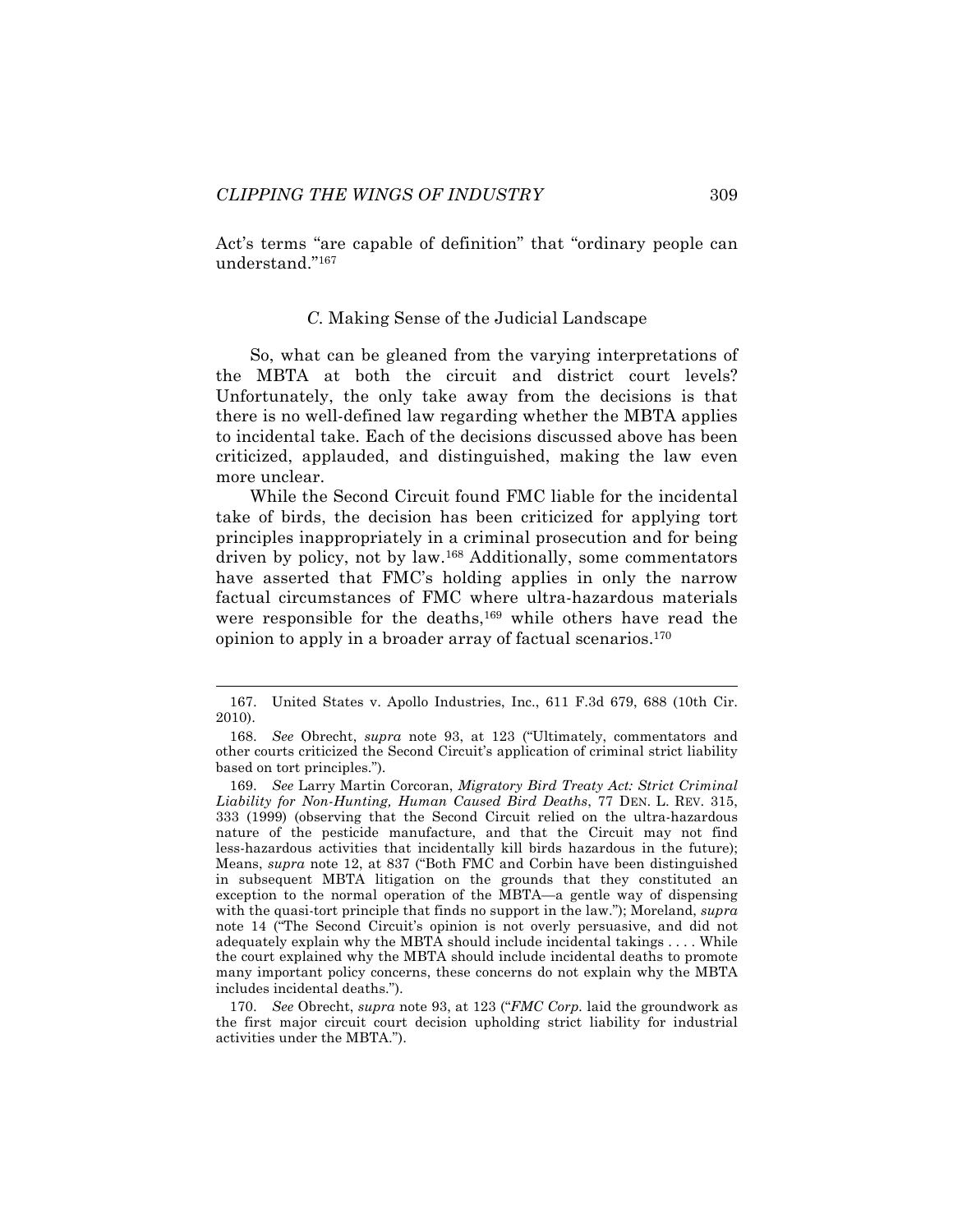*Apollo* has been heavily criticized for "inserting a mens rea requirement into a strict liability crime."171 This judicial innovation was condemned as the nail in the coffin for strict liability under the MBTA; "If the MBTA is to maintain its strict liability standard . . . the reasoning of Apollo Energies simply cannot be accepted. Its current status as the latest and nearly exclusive appellate position on the issue renders it particularly dangerous."172 Despite these criticisms, "[t]he Apollo Energies court's use of notice as a standard for determining what consequences are reasonably foreseeable has been incorporated in guidelines for federal prosecution."173

Criticism has also been levied against the decisions that have taken a narrow view of the MBTA. Some commentators believe that the outcomes of *Seattle Audubon* and *Newton* are part of an outdated and "untenable" viewpoint on environmental law,<sup>174</sup> while others, including other federal courts, have taken issue with the distinction the Ninth and Eighth Circuit courts drew between "direct" and "indirect" action.175 Others interpreted the holdings of *Seattle Audubon* and *Newton* as narrowly focused and applicable only to circumstances involving habitat modification.176

Ultimately, the major problems with the case law speaking to the scope of the MBTA is that it is unclear. Considering this judicial landscape, how can businesses and industries predict the legality of their actions when they may conflict with the MBTA, especially those businesses that may be operating in multiple jurisdictions?

176. *See id.* at 1076 ("To the extent *[Seattle Audubon]* holds that the MBTA does not preclude habitat modification or habitat destruction, it is inapposite and I express no opinion as to the correctness of that narrow holding.").

 <sup>171.</sup> Ogden, *supra* note 10, at 21.

<sup>172.</sup> Kalyani Robbins, *Paved with Good Intentions: The Fate of Strict Liability under the Migratory Bird Treaty Act*, 42 ENVTL. L. 579, 604 (2012).

<sup>173.</sup> Ogden, *supra* note 10, at 19.

<sup>174.</sup> *Id.* at 27.

<sup>175.</sup> *See* United States v. Moon Lake Elec. Ass'n, 45 F. Supp. 2d. 1070, 1076 (D. Colo. 1999) ("[The Ninth Circuit's] interpretation of the MBTA is unpersuasive. Foremost, the Ninth Circuit Court of Appeals' distinction between and 'indirect' and 'direct' 'taking' is illogical. By focusing on whether the taking is 'direct' or 'indirect,' the Court conflates the causation element with the actus reus element.").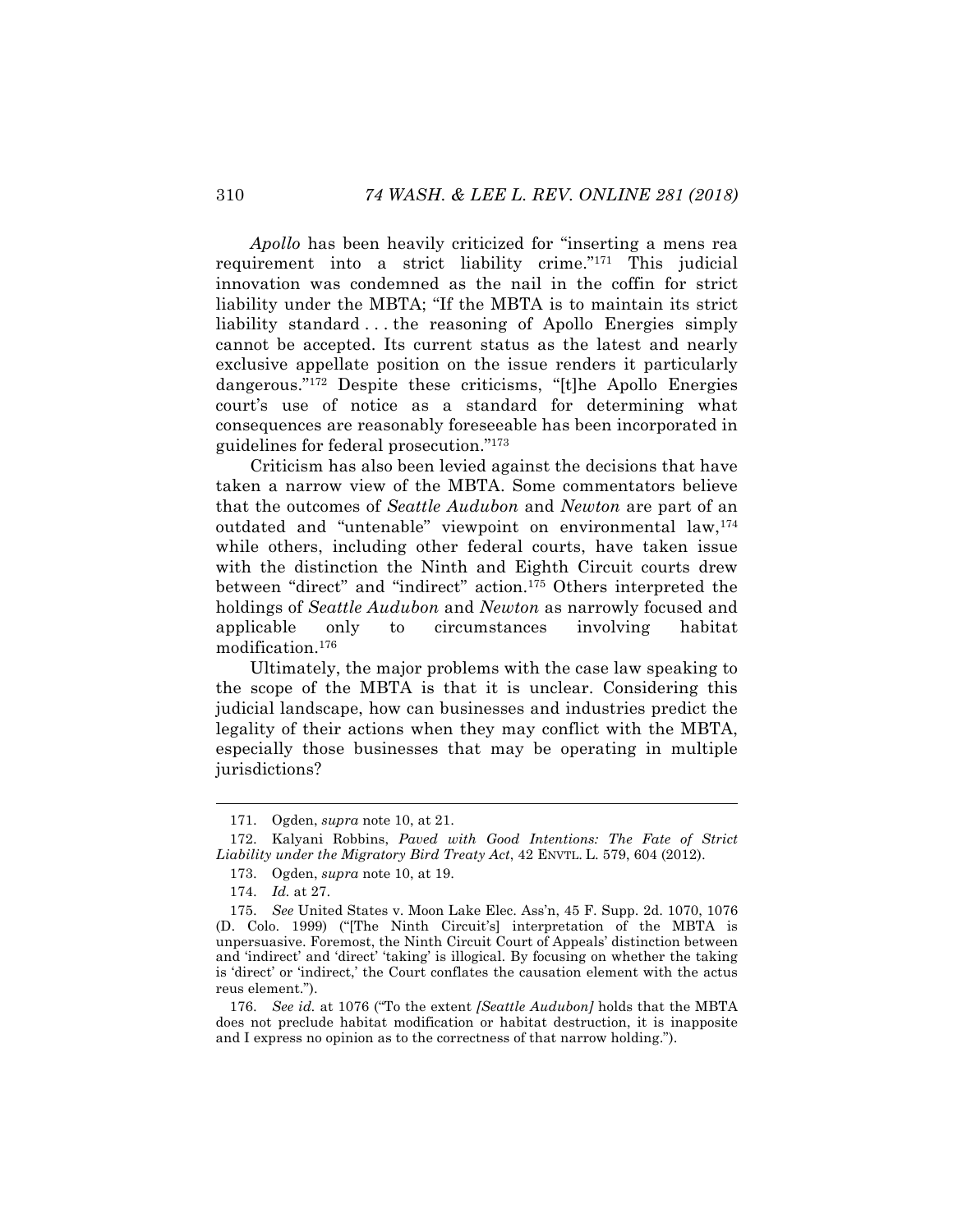#### *D. How Can Businesses Cope?*

The short answer is that they can't. It is not clear what the law is on the MBTA, what is covered by the Act, and how it is enforced.177 These are significant problems for businesses that may incur some incidental take.

For established businesses, the uncertainty around the law can be costly. For example, the MBTA's misdemeanor penalties subject "any person, association, or other business entity to a fine of not more the \$15,000, imprisonment not to exceed six months, or both."178 In some jurisdictions, the Department of Justice may impose this fine for each violation, which, in the case of large industrial operations, can add up a substantial industry-affecting fine.179 For example, in 2009, Pacificorp, an electric utility, pleaded guilty to thirty-four misdemeanor violations of the MBTA.180 The plea cost the company \$510,000 in criminal fines, \$900,000 in restitution, and the company was ordered to spend \$9.1 million to repair or replace its equipment to prevent further avian deaths.181 Although Pacificorp was not using best practices for mitigating these deaths,  $182$  in another jurisdiction it is

 <sup>177.</sup> *See infra* notes 195–212 (discussing the use of prosecutorial discretion to enforce the MBTA); *supra* notes 99–167 (discussing varying judicial interpretations of the MBTA).

<sup>178.</sup> Obrecht, *supra* note 93, at 119 (citing 16 U.S.C. § 707(a) (2012)).

<sup>179.</sup> *See id.* (speaking about the authority of the Department of Justice to impose violations for each violation, or each individual bird killing). *But see* United States v. Corbin Farm Serv., 578 F.2d 259, 260 (9th Cir. 1978) (holding that multiple bird deaths resulting from a single transaction cannot be separately charged under the MBTA).

<sup>180.</sup> *Press Release: Utility Giant to Pay Millions for Eagle Protection*, U.S. FISH & WILDLIFE SERV. (July 10, 2009), https://www.fws.gov/mountainprairie/pressrel/09-47.html (last visited Feb. 8, 2017) (on file with the Washington and Lee Law Review). Pacificorp's wind energy division has since run afoul of the MBTA, *see Utility Company Sentenced in Wyoming for Killing Protected Birds at Wind Projects*, DEP'T OF JUST. (Dec. 19, 2014), https://www.justice.gov/opa/pr/utility-company-sentenced-wyoming-killingprotected-birds-wind-projects-0 (last visited Feb. 7, 2017) (reporting on Pacificorp's plea deal for violations of the MBTA at wind farms in Wyoming) (on file with the Washington and Lee Law Review).

<sup>181.</sup> *Id.*

<sup>182.</sup> *See id.* (explaining that Pacificorp was charged for killing 232 eagles in about two years and for failing to use readily available measures to mitigate avian electrocutions at the site).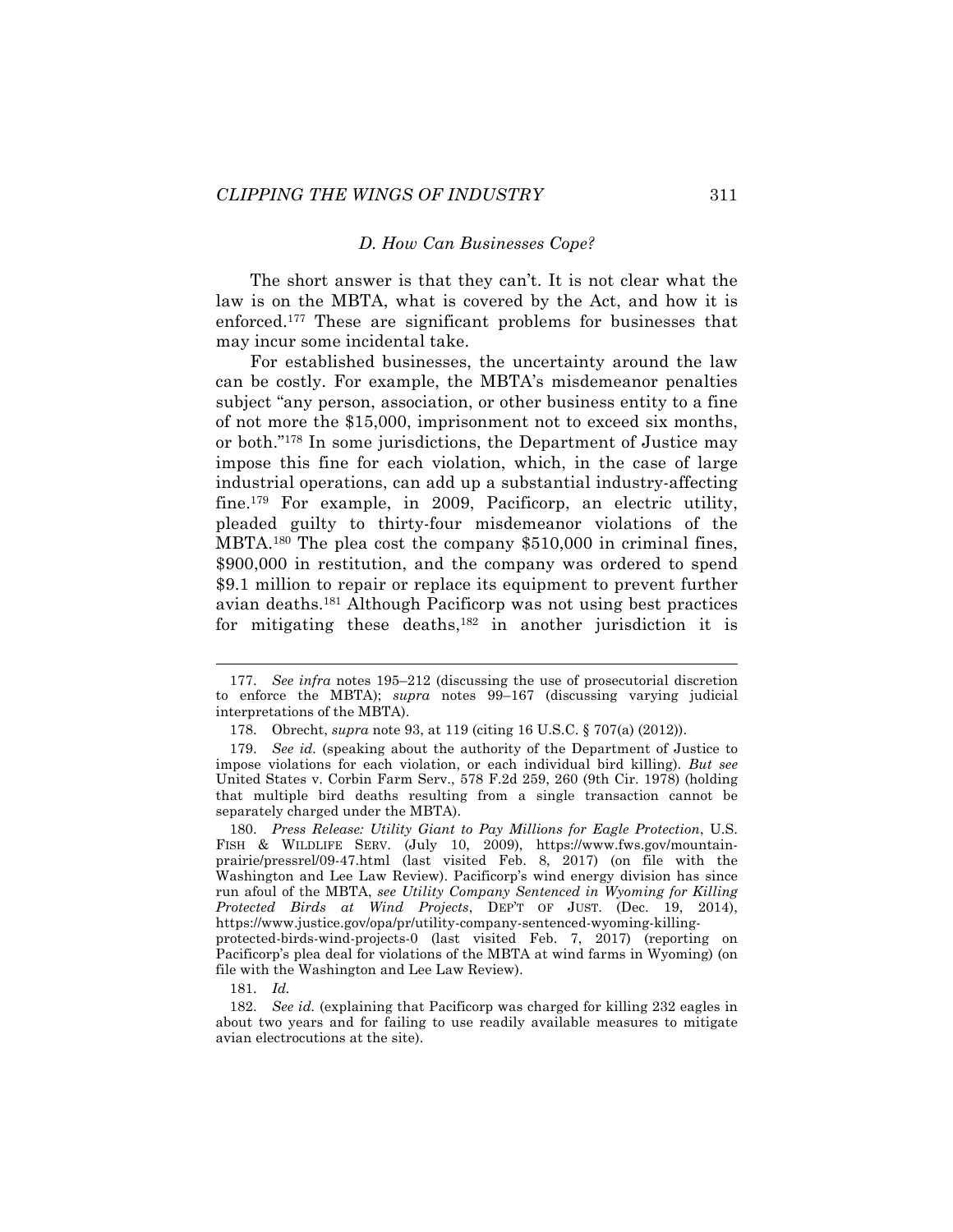possible that in another jurisdiction the company would have only been liable for only one fine for the single occasion of bird deaths,183 or may not have been liable at all.184

The cost of criminal prosecution under the MBTA can also be measured in damage to a company's reputation. Enforcement actions against corporations, which violate the MBTA, are often widely publicized, but the average newsreader will likely not understand the intricacies of the legal landscape surrounding the MBTA. Thus, a corporation may find itself in a public relations nightmare, even if it followed best practices to avoid bird deaths: "Stigma may nonetheless endure based on factors beyond the corporation's control, such as public perceptions of the wrongdoing and the extent to which corporate values are seen as the culprit."185 This reputational harm can damaging and lasting effects on a corporation.186

Uncertain liability also poses a significant problem for new industry. The legal ambiguity around the MBTA can be a major obstacle to developing and creating new infrastructure. This can be illustrated by looking at the effect of uncertainty on the development of a wind energy project:

The development of a modern wind project costs tens of millions, and often hundreds of millions of dollars. Thus, the source of funds and the willingness of banks or holders of capital to support a project are critical factors in the success of a modern wind project.... For large electrical generating projects, the limits on rate of return . . . require limited risk before funding will be released to allow construction. Thus,

 <sup>183.</sup> Some jurisdictions do not allow separate charges for each dead bird, but rather allow only one charge for all of the bird deaths. *See* United States v. Corbin Farm Serv., 578 F.2d 259, 260 (9th Cir. 1978); *see also* Meredith B. Lilley & Jeremy Firestone, *Wind Power, Wildlife, and the Migratory Bird Treaty Act: A Way Forward*, 28 ENVTL. L. 1167, 1183 (2008) ([B]ecause only one offending transaction was involved, only one charge could be brought against [the violators . . . ."); *supra* note 179 and accompanying text (discussing different interpretations of how to fine violators).

<sup>184.</sup> As discussed, there are courts that have refused to extend the MBTA to cover incidental take. *See supra* notes 135–156 and accompanying text.

<sup>185.</sup> David M. Uhlmann, *The Pendulum Swings: Reconsidering Criminal Corporate Prosecution*, 49 UC DAVIS L. REV. 1235, 1265 (2016).

<sup>186.</sup> *See id.* at 1264–66 (discussing the ways society reacts to corporate criminal prosecutions and condoning corporate prosecutions for their deterrent effect).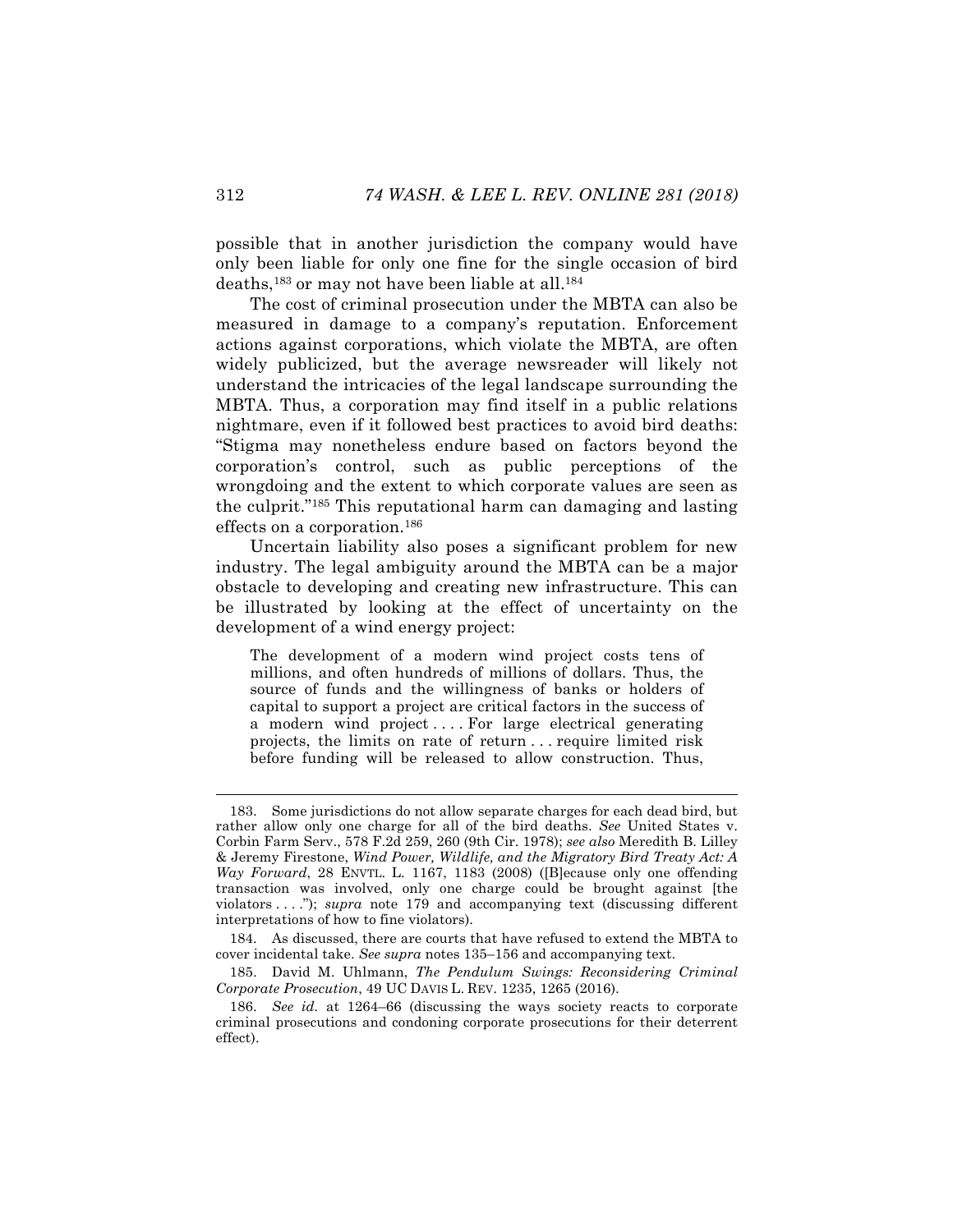there is low tolerance for uncertainty in wind energy projects . . . . The uncertainty brought on by unknown avian impacts, unknown possible consequences to the ability of the project to operate, and unknown mitigation costs . . . can be an unbearable burden on project financing. Avian impacts thus present several distinct challenges to wind energy developers . . . for instance, pre-project permitting uncertainty and post-operation risk of reduced operation, shutdown, or fines for avian impacts.187

For the wind energy industry, this problem is compounded by the fact that renewable energy is a priority for both the state and federal governments, which mandated development of this technology.188 Additionally, these problems are likely to increase because as the wind and solar energy industries develop, the number of birds killed by these projects will rise.<sup>189</sup> It is likely that the problem of incidental take will hold back the development of these industries: "[W]hile [current legislation] promotes renewable energy . . . older laws, [such as the MBTA], with outdated value systems, have been left as barriers to renewable energy."190 The long view is that this hindrance is counterproductive because the more significant harms of fossil fuels on migratory birds will be offset by ostensibly moving to renewable energy. 191

These "older laws" present barriers to the development of industries outside of the wind sector as well. For example, Congress has encouraged the development of wireless broadband

 <sup>187.</sup> McKinsey, *supra* note 71, at 88–89.

<sup>188.</sup> *See* Ogden, *supra* note 10, at 9–10 (speaking about the commitment of the Obama administration, Congress, and the state governments to increasing wind energy generation and use of wind energy domestically).

<sup>189.</sup> *See* Scott R. Loss, *Estimates of Bird Collision Mortality at Wind Facilities in the Contiguous United States*, 168 BIOLOGICAL CONSERVATION 201, 208 (2013) (asserting that bird mortality will continue to grow along with wind energy development and estimating a mean annual mortality rate of 1.4 million birds).

<sup>190.</sup> McKinsey, *supra* note 71, at 89.

<sup>191.</sup> *See* NextEra Energy, Inc., Comments on May 26, 2015 Notice of Intent to Prepare Migratory Bird Permit (July 29, 2015), https://www.regulations.gov/ contentStreamer?documentId=FWS-HQ-MB-2014-0067-0114&attachmentNumber =1&contentType=pdf (arguing that the FWS should "recognize and embrace" the long term benefit of renewable energy to migratory birds as using more renewable energy will offset the harmful impact of the fossil fuel industry).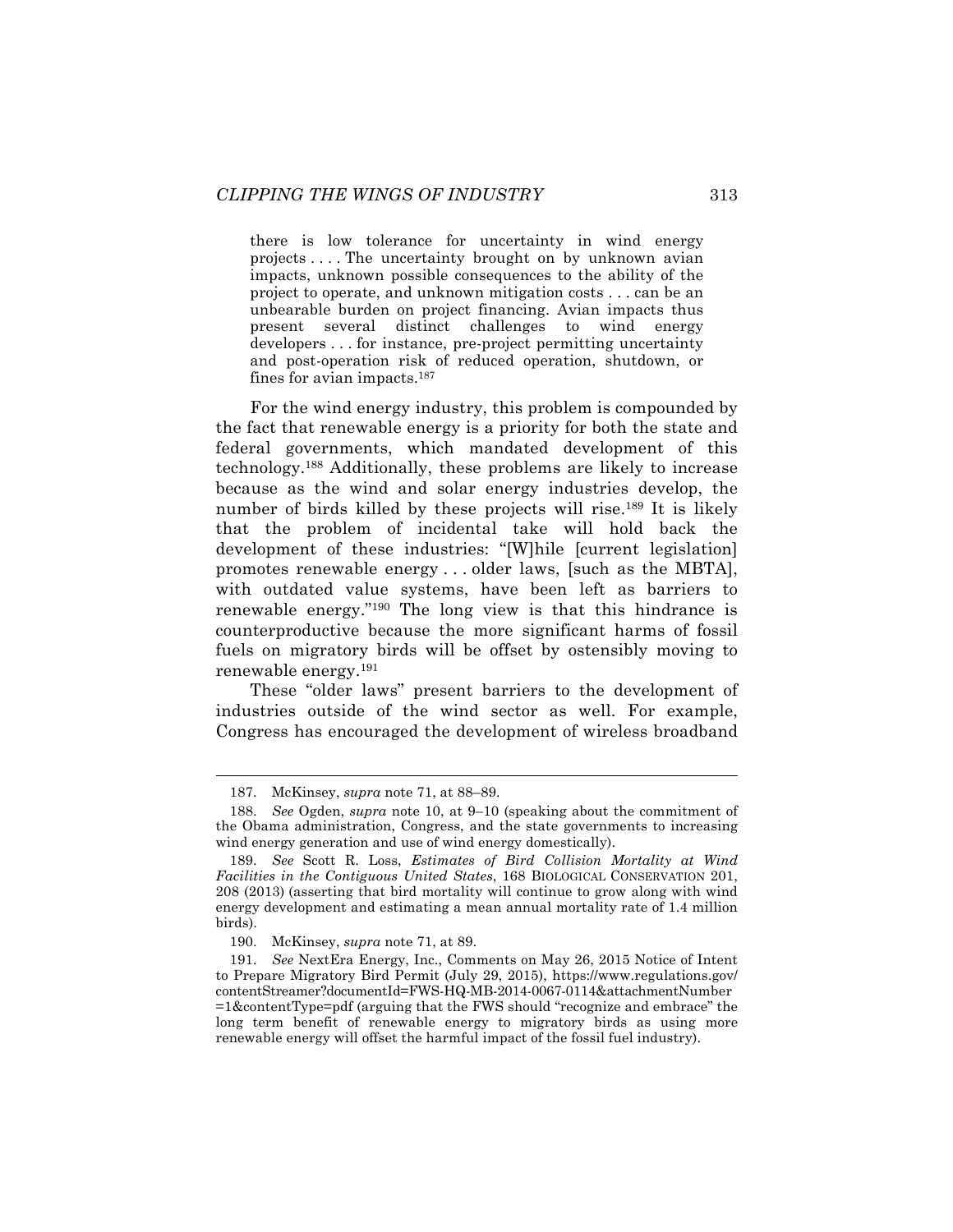connection. <sup>192</sup> The uncertainty concerning liability under the MBTA creates significant delay in advancing this directive.<sup>193</sup> Energy companies are also hindered if they are required to make habitat modifications that may affect migratory birds. While logging does not constitute take, other actions by energy producers may require significant steps and delays to avoid prosecution by the FWS.194

The challenges associated with uncertainty are compounded by the FWS's wide discretion in enforcing (or not enforcing) the MBTA.195 As discussed, FWS has very broad discretion in enforcing the MBTA and largely uses this discretion to encourage mitigation and compliance with MBTA guidelines.196 While the Second Circuit was comfortable with prosecutorial discretion acting as a limitation on the application of the MBTA,197 other courts have not been uneasy with the range of discretion left to FWS.198

The first problem with prosecutorial discretion is that it is unpredictable in multiple ways.<sup>199</sup> "[E]nforcement policies might

194. *See* Howe, *supra* note 18 ("[A]lthough habitat modification is not expressly a 'take' under the MBTA, the FWS has utilized . . . its status as the MBTA implementing agency to seek to alter the footprint of a large energy infrastructure project in the environmental review process.").

195. *See* McKinsey, *supra* note 71, at 78 ("The MBTA is mostly accommodated in the United States by being ignored . . . .').

196. *Supra* notes 69–73 and accompanying text.

197. *Supra* note 109 and accompanying text.

198. *See* United States v. Moon Lake Electric Ass'n, 45 F. Supp. 2d 1070, 1085 (D. Colo. 1999) ("[C]ourts should not rely on prosecutorial discretion to ensure that a statute does not ensnare those beyond its proper confines."); Mahler v. U.S. Forest Serv., 927 F. Supp. 1559, 1582 (S.D. Ind. 1996) ("Such trust in prosecutorial discretion is not really an answer to the issue of statutory construction.").

199. *See* McKinsey, *supra* note 71, at 89 ("The uncertainty brought on by

 <sup>192.</sup> *See* Telecommunications Act of 1996, 47 U.S.C. § 1302 (1996) ("The Commission and each State commission with regulatory jurisdiction over telecommunications services shall encourage the deployment on a reasonable and timely basis of advanced telecommunications capability to all Americans.").

<sup>193.</sup> *See* COMMENTS OF THE EDISON ELECTRIC INSTITUTE, QUADRENNIAL ENERGY REVIEW INFRASTRUCTURE SITING PUBLIC MEETING 3 (Aug. 21, 2104), https://www.energy.gov/sites/prod/files/2014/08/f18/d\_loughery\_statement\_qer\_c heyenne.pdf ("Inconsistent interpretations for implementing the Bald and Golden Eagle Protection Act and the Migratory Bird Treaty Act amongst and within federal agencies add to the difficulty in building new transmission and maintaining existing facilities.").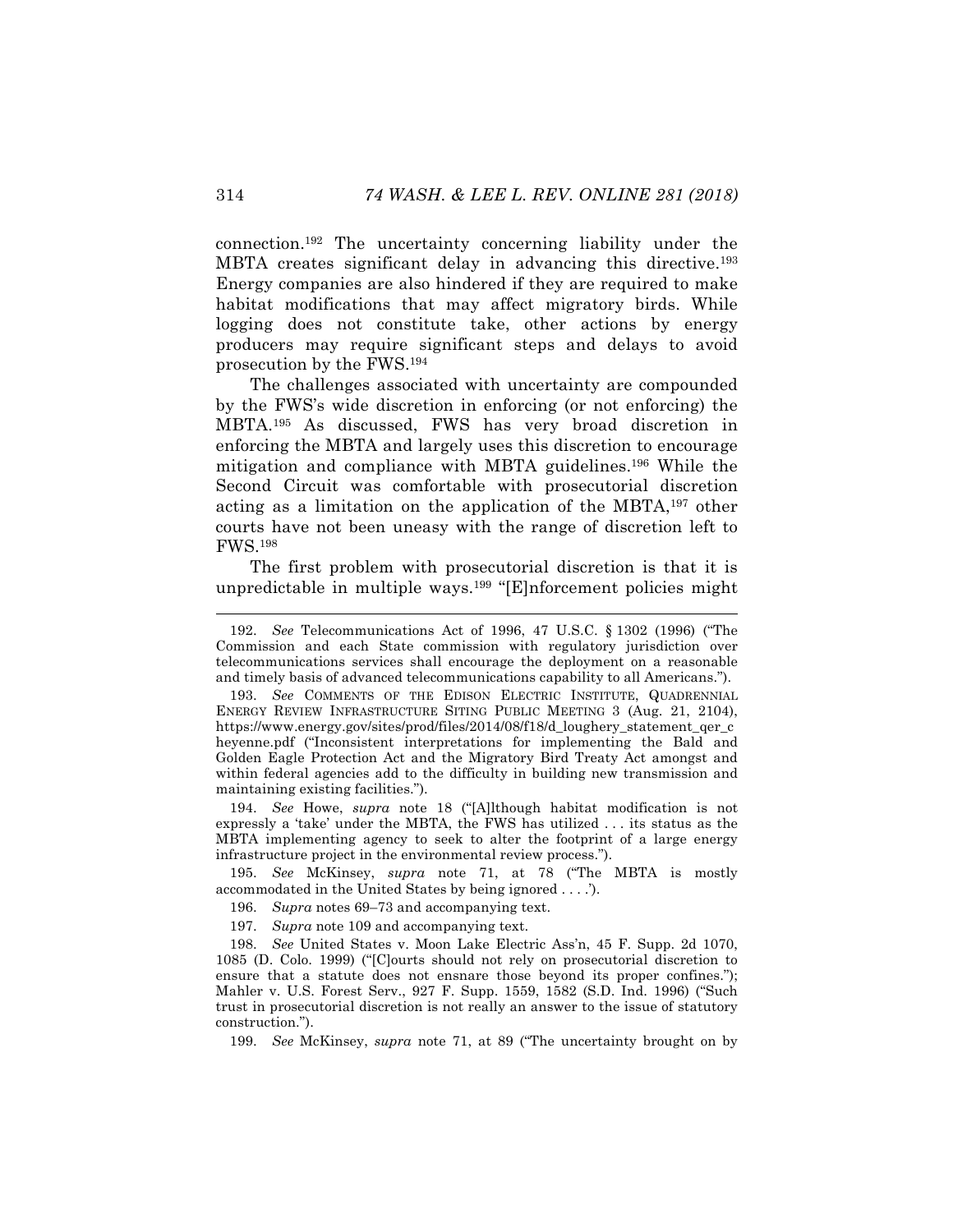vary from administration to administration in dramatic ways, making long-range planning much more difficult."200 There is the constant problem of "over-enforcement" and "under-enforcement" of the Act, depending on the priorities of the current administration.201 A recent development highlights this problem. During its final two weeks, the Obama Administration issued a legal opinion finding that the MBTA prohibits incidental takings.202 This policy was in place for about a year before it was reversed by the Trump administration in late 2017.<sup>203</sup> Businesses can not plan for the future when the law is constantly changing, as is currently the case.

Second, prosecutorial discretion does not help businesses anticipate how their actions will be evaluated under the MBTA, and it does not answer the question of what the law actually is.204 An interesting example of this is the history of enforcement against wind energy projects. The first criminal prosecution against a wind energy company came in 2013 against Duke Energy Renewables.205 For years prior to this prosecution, commentators speculated on whether wind energy projects would ever be prosecuted under the MBTA, with many believing they would not be.<sup>206</sup> The prosecution was a surprise to the industry

200. Means, *supra* note 12, at 835.

201. Ogden, *supra* note 10, at 40.

202. *Birds of Regulatory Prey*, WALL ST. J. (Dec. 28, 2017), https://www.wsj.com/articles/birds-of-regulatory-prey-1514500651 (last visited Jan. 22, 2018) (on file with the Washington and Lee Law Review).

203. *Id.*

204. *See* Means, *supra* note 12, at 836 (discussing the expansion of the MBTA through prosecutorial discretion and the problems that are caused by this method of enforcement).

205. Kell, *supra* note 90. The Duke Energy case exemplifies another aspect of MBTA enforcements, which is the lack of coordination between executive actors. Duke Energy was fined for killing golden eagles and pled guilty to the charge in November, 2013. *Id.* However, in December 2013, the Obama administration issued a notice that it would allow wind energy developers to kill bald and golden eagles without penalty, in an effort to spur wind development. *See Wind Farms that Kill Bald Eagles Are Now Protected From Prosecution*, PBS NEWSHOUR (Dec. 6, 2013), http://www.pbs.org/newshour/rundown/windfarms-that-kill-bald-eagles-are-now-protected-from-prosecution/ (last visited Feb. 26, 2017) (on file with the Washington and Lee Law Review).

206. *See* Lilley & Firestone, *supra* note 183, at 1186–90 (arguing that courts

reliance on selective enforcement is perhaps the most difficult risk to precisely assess.").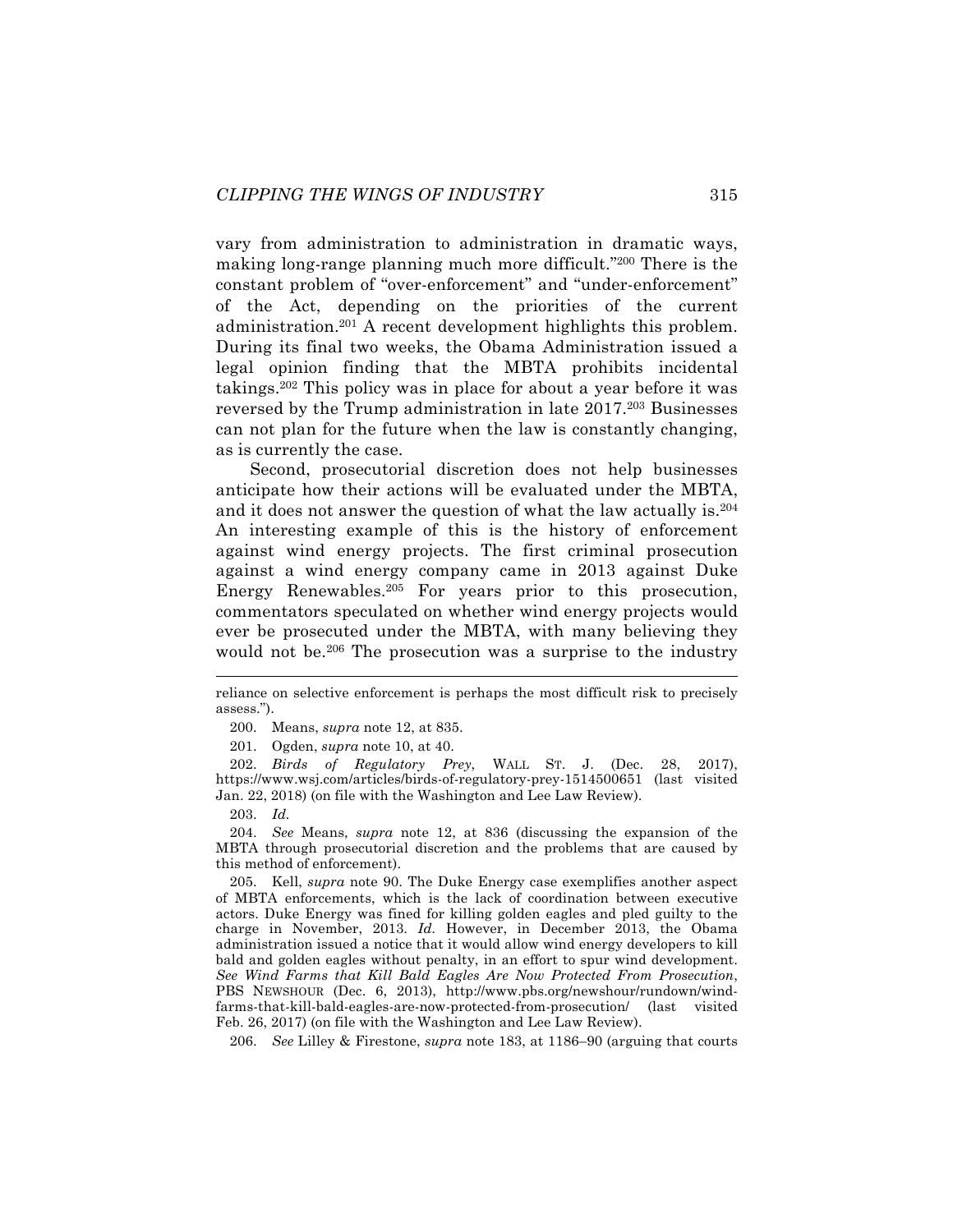and undoubtedly served as warning to others in the industry that they must take proactive steps to avoid avian take.207 The fact that the prosecution was such a surprise is telling however; lack of wind energy prosecutions became accepted as the norm, so wind energy projects planned accordingly, until the FWS abruptly changed its policies.208

A third problem with prosecutorial discretion is it creates suspicion that the MBTA is being enforced selectively, which has the potential to undermine the willingness of industries to comply with FWS guidelines and efforts.209 This has been the concern of several members of congress in recent years, 210 and may have a significant impact on the FWS's credibility:

208. *See* Ogden, *supra* note 10, at 33 (describing the adverse affects of failing to prosecute wind energy projects for bird deaths, including the disincentive to comply with voluntary guidelines because of the lack of a fear of prosecution). Andrew Ogden argues that this type of policy-making may be a violation of the National Environmental Policy Act. Ogden, *supra* note 10, at 38–40.

209. *See id.* at 37 ("[T]he lack of prosecutions of wind energy developers or operators creates a strong inference that prosecutorial discretion is being exercised unevenly to favor wind energy over other activities such as the oil and gas industry."); Paul Kerlinger, *Does the U.S. Fish and Wildlife Service Selectively Enforce Bird Laws?*, N. AM. WIND POWER (May 2016), http://nawindpower.com/online/issues/NAW1605/FEAT\_02\_Does-The-U.S.-Fish-And-Wildlife-Service-Selectively-Enforce-Bird-Laws.html (last visited Feb. 24, 2017) ("[T]he dollars and time spent by the FWS are not proportional to the damage to birds . . . . The fact that the FWS is spending disproportionately more time and money focusing on the wind industry strongly suggests that it is selectively regulating and enforcing the MBTA.") (on file with the Washington and Lee Law Review); Ogden, *supra* note 10, at 40 ("The result of such inaction, allegations, ambiguity, and opacity undermines the FWS's credibility, and possibility its legal authority, as the unbiased enforcer of the nation's wildlife  $laws \ldots$ ").

210. *See* Ogden, *supra* note 10, at 37

Republican Senators David Vitter and Lamar Alexander questioned the FWS's motivations for prosecuting MBTA cases against oil and gas producers in a letter to the Attorney General. Senator, and then– Republican presidential candidate Newt Gingrich, requested that the House Judiciary Committee investigate how the Obama

will find that the MBTA does not reach wind energy takes).

<sup>207.</sup> *See* Arthur L. Haubenstock, *Takeaways from the First MBTA Criminal Prosecution*, LAW 360 (Dec. 10, 2013), https://www.law360.com/ articles/494437/takeaways-from-the-first-mbta-criminal-prosecution (last visited Feb. 7, 2017) ("Renewable energy developers should take heed of the clear message presented by the guidelines and this recent settlement, and take proactive steps to identify and implement measures that follow the guidelines and avoid avian take.") (on file with the Washington and Lee Law Review).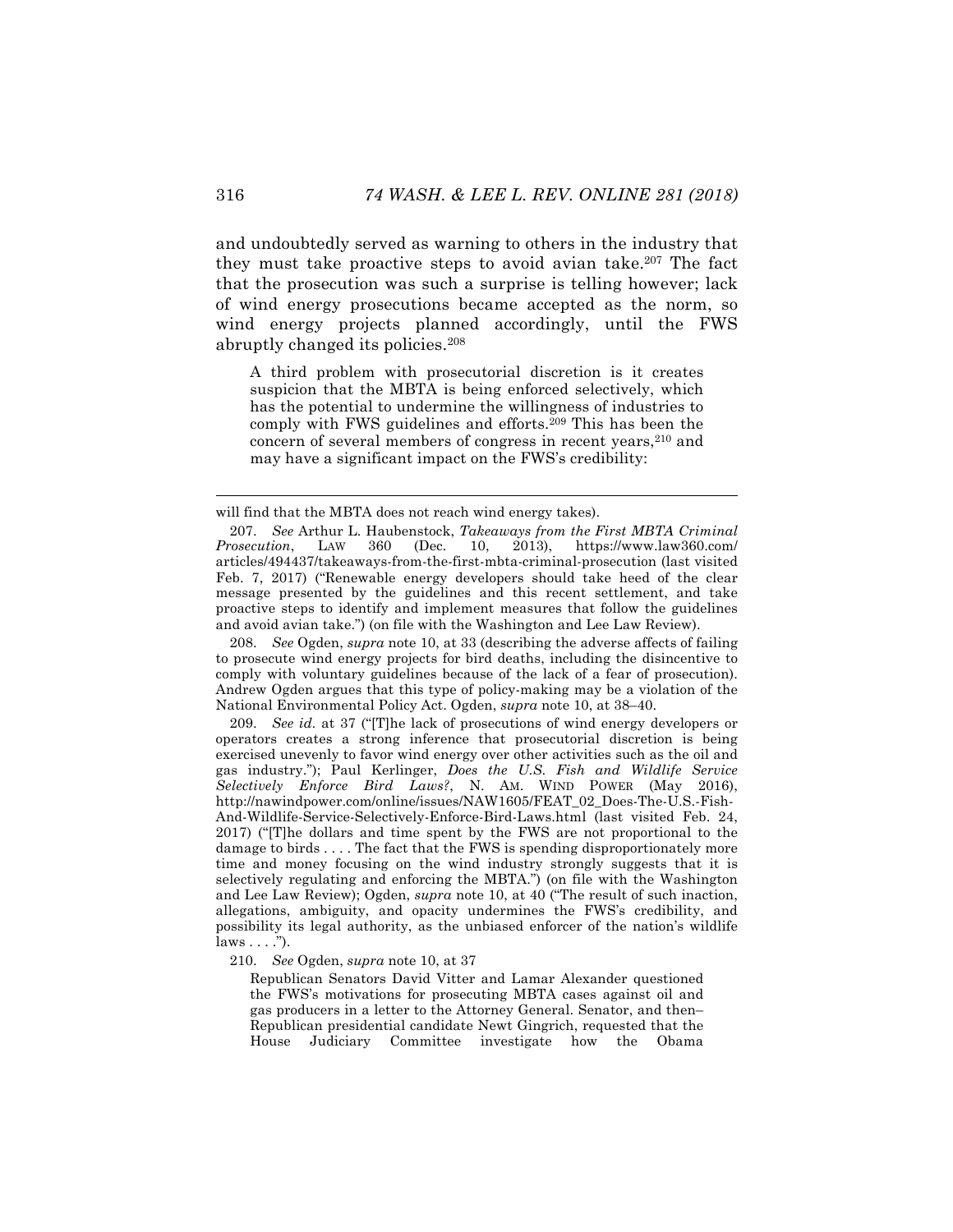Although these complaints may be more about politics than plovers, they do raise the valid question of what is the FWS's policy that dictates when, where, and against whom will an enforcement action for an incidental taking under the MBTA be referred for prosecution? From its own statements, the FWS has an internal practice that a violator's adherence to guidelines and implementation of FWS's recommendations will result in a lower likelihood of prosecution. But, the lack of clear guidelines for many industrial activities, and the failure to bring enforcement actions against wind energy producers when FWS guidelines may have been violated, give the appearance that prosecutorial discretion is being applied unevenly and with the possible intention of favoring a specific industry.211

This is a problem because as the pronounced law around the scope of the MBTA has become muddled through different interpretations by the courts, the main protection the birds have from incidental take is the willingness of companies and industries to work with FWS for best practices.212 If animosity is brought about through a perception of unequal enforcement, then industries will be less likely to work with the FWS. This dimension takes on a new significance given the FWS's recent proposal to begin a rulemaking concerning incidental take.

## *IV. The Proposed Rulemaking*

In light of the confusing judicial landscape surrounding the MBTA, and amid growing concern over how the FWS is enforcing the Act, FWS has issued a notice of intent to prepare an environmental impact statement to evaluate the "potential environmental impacts of a proposal to authorize incidental take of migratory birds" under the MBTA.213 This notice of intent is the first step in the administrative process for creating an agency

administration chooses to enforce the MBTA, and then–Presidential candidate Mitt Romney brought up the subject of selective enforcement of the MBTA during the 2012 debates.

<sup>211.</sup> *Id.* at 37.

<sup>212.</sup> *See id*. at 33 ("[I]t is important to emphasize that compliance with ... any advice or comments from the FWS regarding a particular project, is completely voluntary.").

<sup>213.</sup> *Migratory Bird Permits*, *supra* note 20.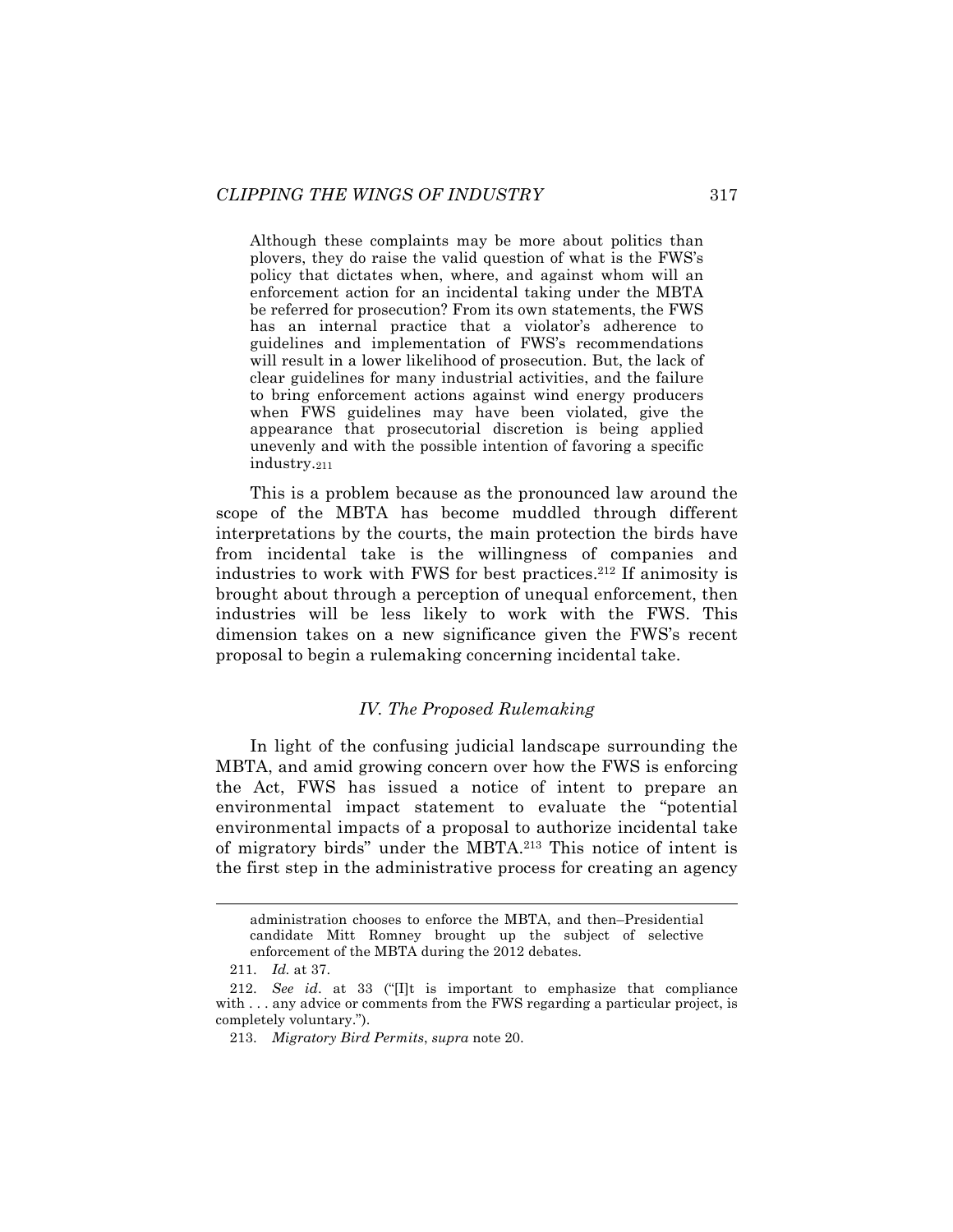rulemaking. The FWS is required under the National Environmental Policy Act to undertake an assessment of environmental effects of a proposed rulemaking prior to making a final decision.214 Once FWS has evaluated the environmental impact and reviewed the comments submitted in regards to the notice of intent, it will likely issue a notice of rulemaking, which will then be subject to an additional notice-and-comment period.215 Because the FWS action is in an early stage, it is not clear what form the proposed rule will take. However, what is apparent is that the possible rulemaking actions that are proposed in the notice of intent present a major question about the authority of the FWS to undertake this kind of rulemaking, and will not solve the current problems with the MBTA.

# *A. Proposal*

The proposal lists several different possible rulemaking actions, and invites comments from interested parties, many of which have been submitted.<sup>216</sup> The potential approaches to enforcement include individual permits, general permits for certain industries, and memoranda of understanding with federal agencies.217

The first possible approach that FWS is considering is "to establish a general conditional authorization for incidental take by certain hazards to birds associated with particular industry sectors."<sup>218</sup> This would be subject to the condition that those sectors adhere to "appropriate" standards to mitigate their impact on migratory birds, including conservation methods and technologies that have been developed for this purpose.219 The hazards and sectors being considered are oil, gas, and wastewater

218. *Id.*

 <sup>214.</sup> National Environmental Policy Act, 42 U.S.C. § 4332 (1975).

<sup>215.</sup> Administrative Procedures Act, 5 U.S.C. § 553(c).

<sup>216.</sup> For access to all of the comments submitted, see generally *Docket Browser*, REGULATIONS.GOV, https://www.regulations.gov/docketBrowser? rpp=25&so=DESC&sb=commentDueDate&po=0&dct=PS&D=FWS-HQ-MB-2014-0067 (last visited Nov. 28, 2016) (on file with the Washington and Lee Law Review).

<sup>217.</sup> *Migratory Bird Permits*, *supra* note 20.

<sup>219.</sup> *Id.*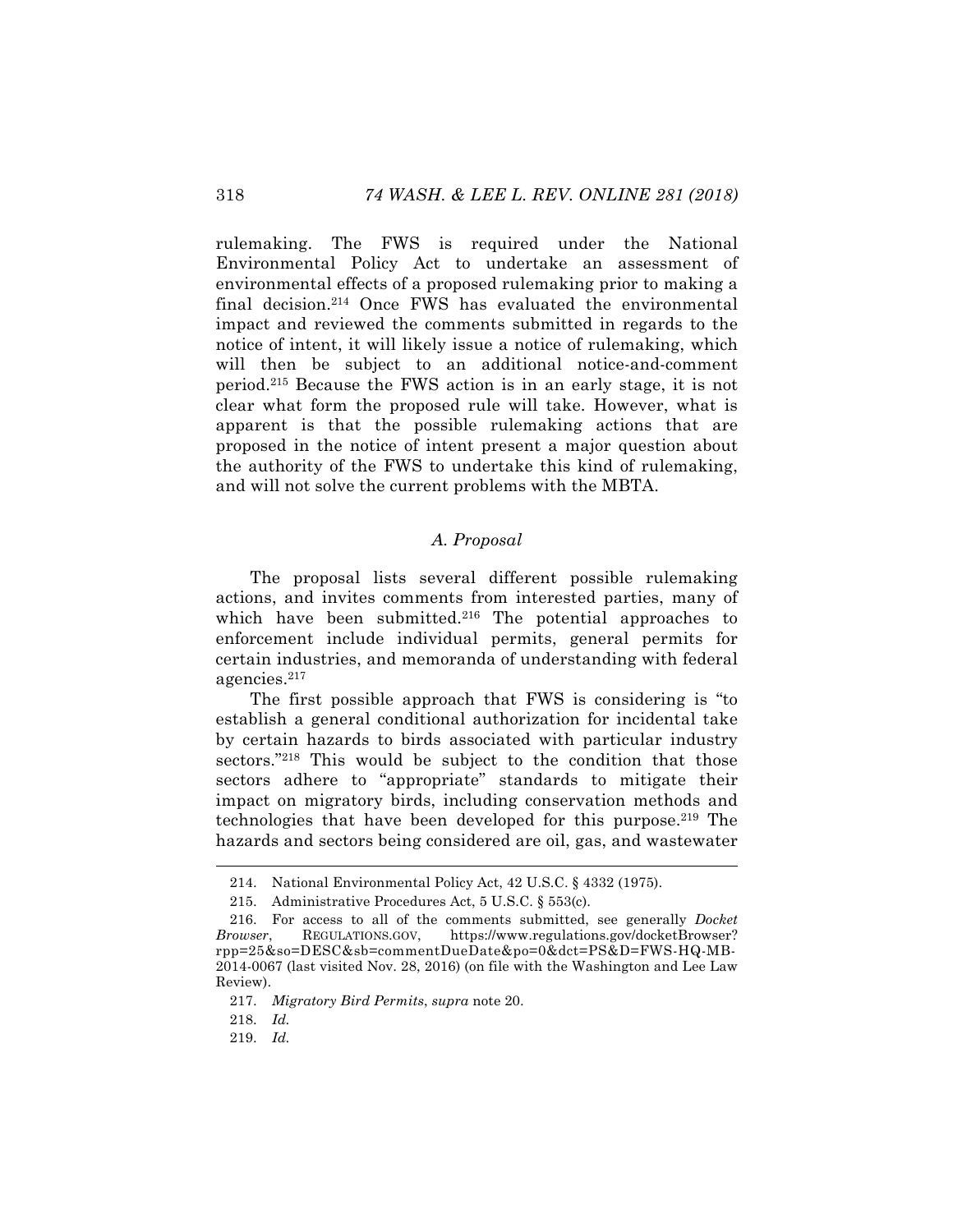disposal pits, gas burner pipes, communications towers, and electric transmission and distribution lines.220 The FWS selected these hazards and sectors because FWS has a history of working with those sectors— "they consistently take birds and [the FWS has] substantial knowledge about measures these industries can take to prevent or reduce incidental bird deaths."221

The second approach being considered by FWS is the issuance of "individual incidental take permits for projects or activities not covered under the described general, conditional authorization . . . [or] for which there is limited information regarding adverse effects."222 Under this approach, the FWS would not issue any actual individual permits, but would establish the authority and standards for the issuance of permits, and will also consider ways to minimize the administrative burdens of obtaining other Federal individual incidental take permits.223

The third option under consideration is "to establish a procedure for authorizing incidental take by Federal agencies that commit in a memorandum of understanding with [FWS] to consider impacts to migratory birds in their actions and to mitigate that take appropriately."224

The fourth possible approach would be the "development of voluntary guidance for industry sectors."225 Under this approach, FWS "would continue to work closely with interested industry sectors to assess the extent that their their operations and facilities may pose hazards to migratory birds" and to evaluate mitigation guidelines.<sup>226</sup> This approach would not provide legal authorization for incidental take but FWS would, as a matter of

226. *Id.*

 <sup>220.</sup> *Id.*

<sup>221.</sup> *Id.*

<sup>222.</sup> *Id.*

<sup>223.</sup> *Id.*

<sup>224.</sup> *Id.* This proposed regulation is not pertinent for this article as it deals with federal agencies and not private parties. However, it is worth noting that there is a divide on whether the MBTA even applies to federal agencies, making this a problematic proposal in terms of FWS authority. *See generally* Robb Wolfson, Note, *Birds at a Crossroads: Strategies for Augmenting the MBTA's Sway Over Federal Lands*, 21 VA ENVTL. L. J. 535 (2003).

<sup>225.</sup> *Migratory Bird Permits*, *supra* note 20.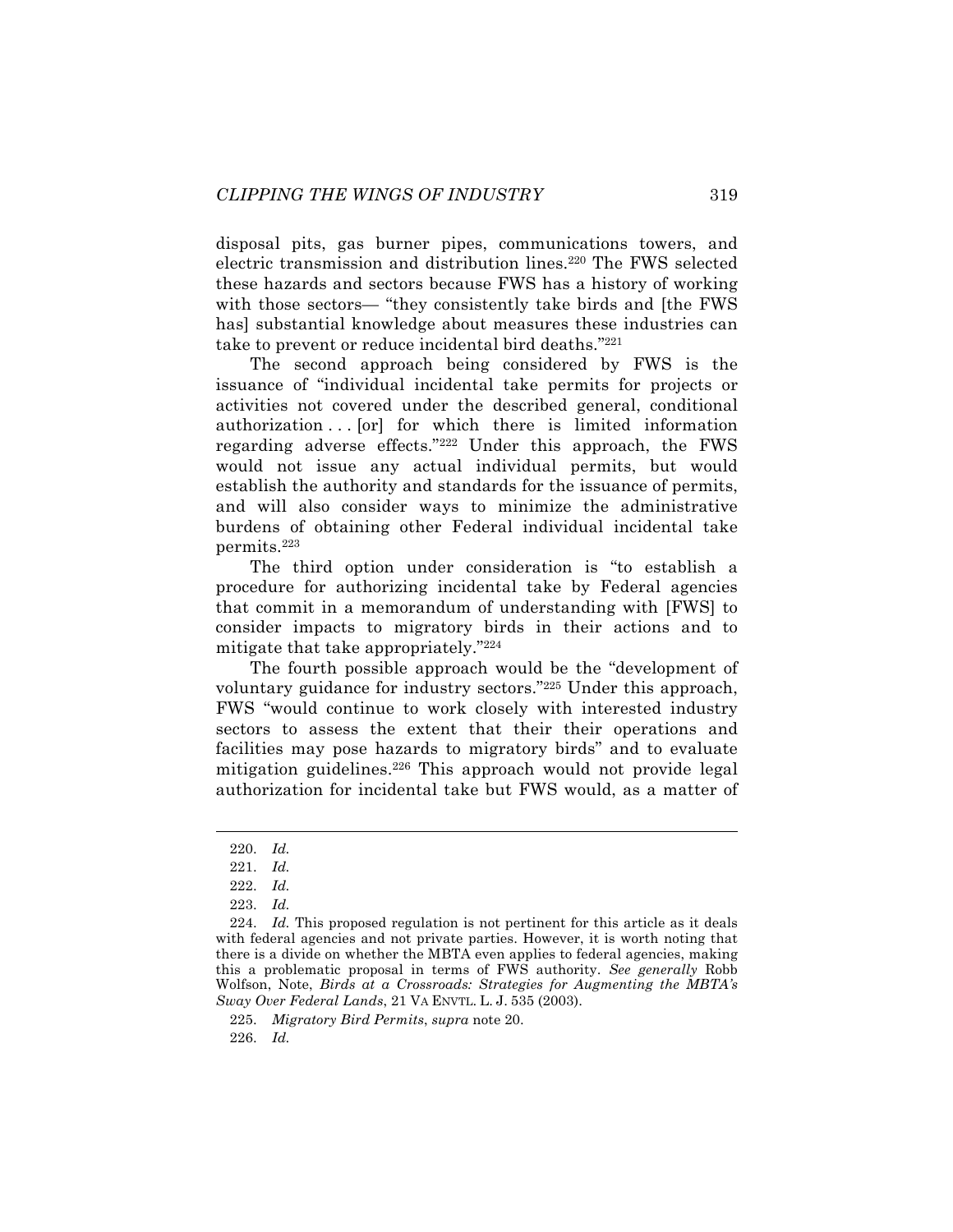discretion, "consider the extent to which a company or individual had complied with that guidance as a substantial factor in assessing any potential enforcement action for violation of the Act."227

#### *B. The Proposed Rulemaking's Shortcomings*

Assuming that the FWS ultimately finds the authority to regulate incidental taking, the proposed rules leave several problems unresolved that will undermine the purpose of the rulemaking.228 As discussed, the current problems with the MBTA and its myriad of interpretations are that the law is uncertain which leads to inconsistent (and possibly unequal) enforcement, it hinders development of new industry, and it is extremely costly and unpredictable.<sup>229</sup> These are problems that need to be resolved, but the FWS's proposed rulemaking will not solve them.

As a preliminary matter, the proposed "development of voluntary guidance for industry sectors" approach is the current state of MBTA enforcement. The MBTA is enforced via prosecutorial discretion, and the FWS has announced that it takes into account voluntary compliance with FWS guidelines when pursuing violations.<sup>230</sup> This suggested approach, therefore, is not a solution to the problems currently being created by uncertainty around the scope of the MBTA.

The remaining proposed permitting options, the general authorization, and the individual permits, also do not solve the problems associated with the legal uncertainty surrounding the MBTA. First, each of these potential permitting programs would

 <sup>227.</sup> *Id.*

<sup>228.</sup> *See* Bell, *supra* note 22 (speaking to the practical restraints of the proposed permitting programs, as well as their possible shortcomings); Juan Carlos Rodriguez, *FWS Migratory Bird Permits Could Benefit Industry, Wildlife,* LAW 360 (June 26, 2015), http://www.law360.com/articles/672441/fws-migratorybird-permits-could-benefit-industry-wildlife (last visited Jan. 8, 2017) (reporting on what questions have been left unanswered by the FWS proposal, and what the possible problems these questions may cause for the proposal) (on file with the Washington and Lee Law Review).

<sup>229.</sup> *Supra* notes 178–212 and accompanying text.

<sup>230.</sup> *Supra* note 211 and accompanying text.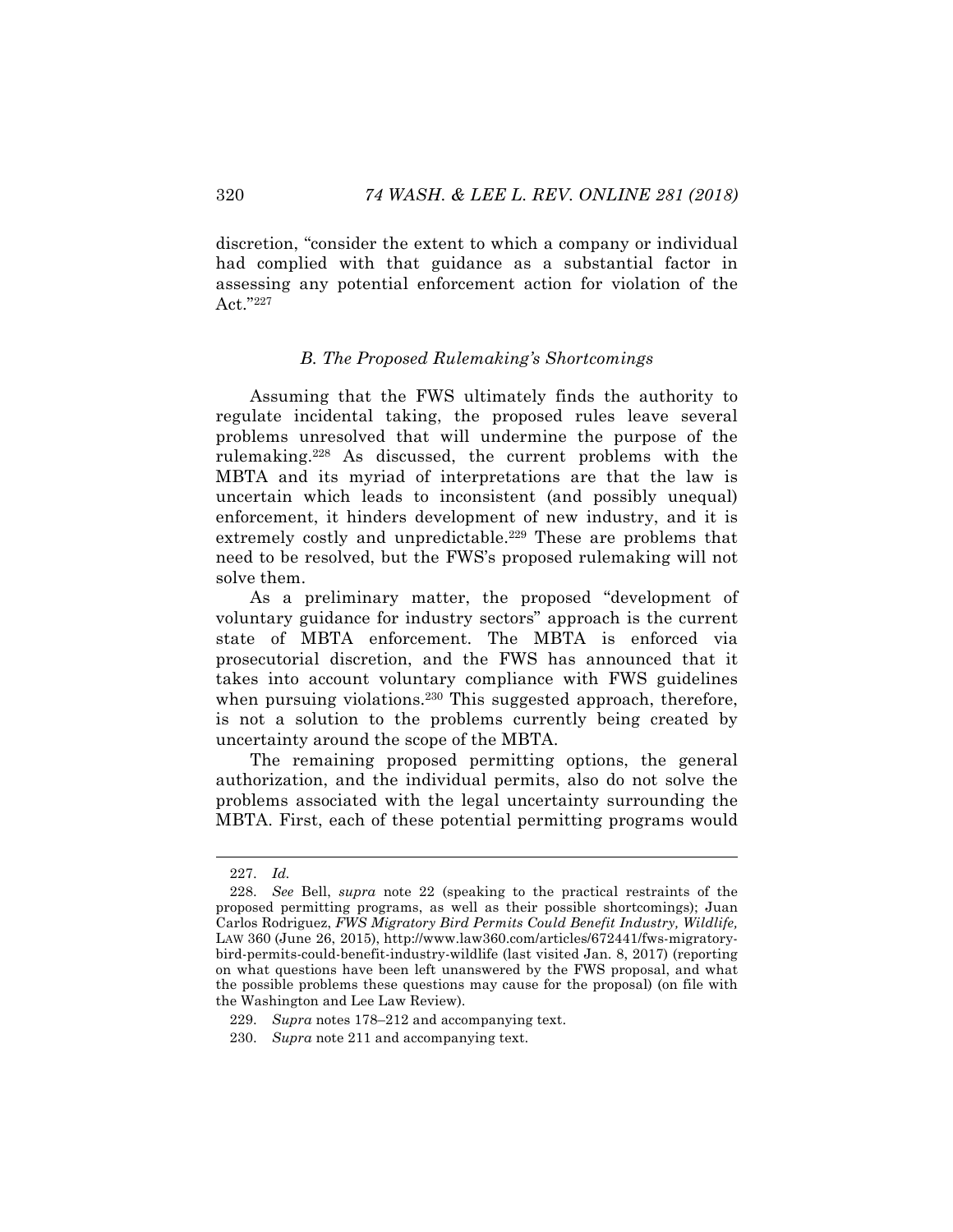be unpredictable, much as enforcement is now.<sup>231</sup> Second, the proposed programs have the potential to hinder development in the affected industries.232 Third, the permitting options would continue to rely heavily on prosecutorial discretion, and perhaps exacerbate the problems that are already associated with this discretion.233 Finally, and most significantly, the FWS may not have the authority under the MBTA to enforce a permitting program for incidental take, as the MBTA may not cover incidental take.234

#### *1. Unpredictablity*

According to the notice of intent, the general authorization and individual permits would be optional for those that are hoping to comply with the MBTA.<sup>235</sup> Such a lack of mandate leaves open questions as to how the government will apply its enforcement provisions to projects that have incidental taking, but do not have a permit.<sup>236</sup> This uncertainty is similar to the uncertainty currently facing the industry—a great deal of discretion is left to FWS to determine who to prosecute which makes it very difficult for industrial planners to know what to do to avoid prosecution. Additionally, the notice makes it clear that FWS's position is that the MBTA covers every unpermitted migratory bird death,<sup>237</sup> although several courts have found otherwise.238 Even with these permitting programs in place, industries would be subject to different liabilities depending on where they are located—in a jurisdiction where incidental take is covered by the MBTA, or in a jurisdiction where it is not. Presumably, those industries located in a jurisdiction where the MBTA has not been found to include incidental take would not

 <sup>231.</sup> *Infra* Part IV, subpart B, section 1.

<sup>232.</sup> *Infra* Part IV, subpart B, section 2.

<sup>233.</sup> *Infra* Part IV, subpart B, section 3.

<sup>234.</sup> *Infra* Part IV, subpart B, section 4.

<sup>235.</sup> *Migratory Bird Permits*, *supra* note 20.

<sup>236.</sup> Rodriguez, *supra* note 228; *see generally Migratory Bird Permits*, *supra*  note 20.

<sup>237.</sup> *Migratory Bird Permits*, *supra* note 20.

<sup>238.</sup> *Supra* notes 135–176 and accompanying text.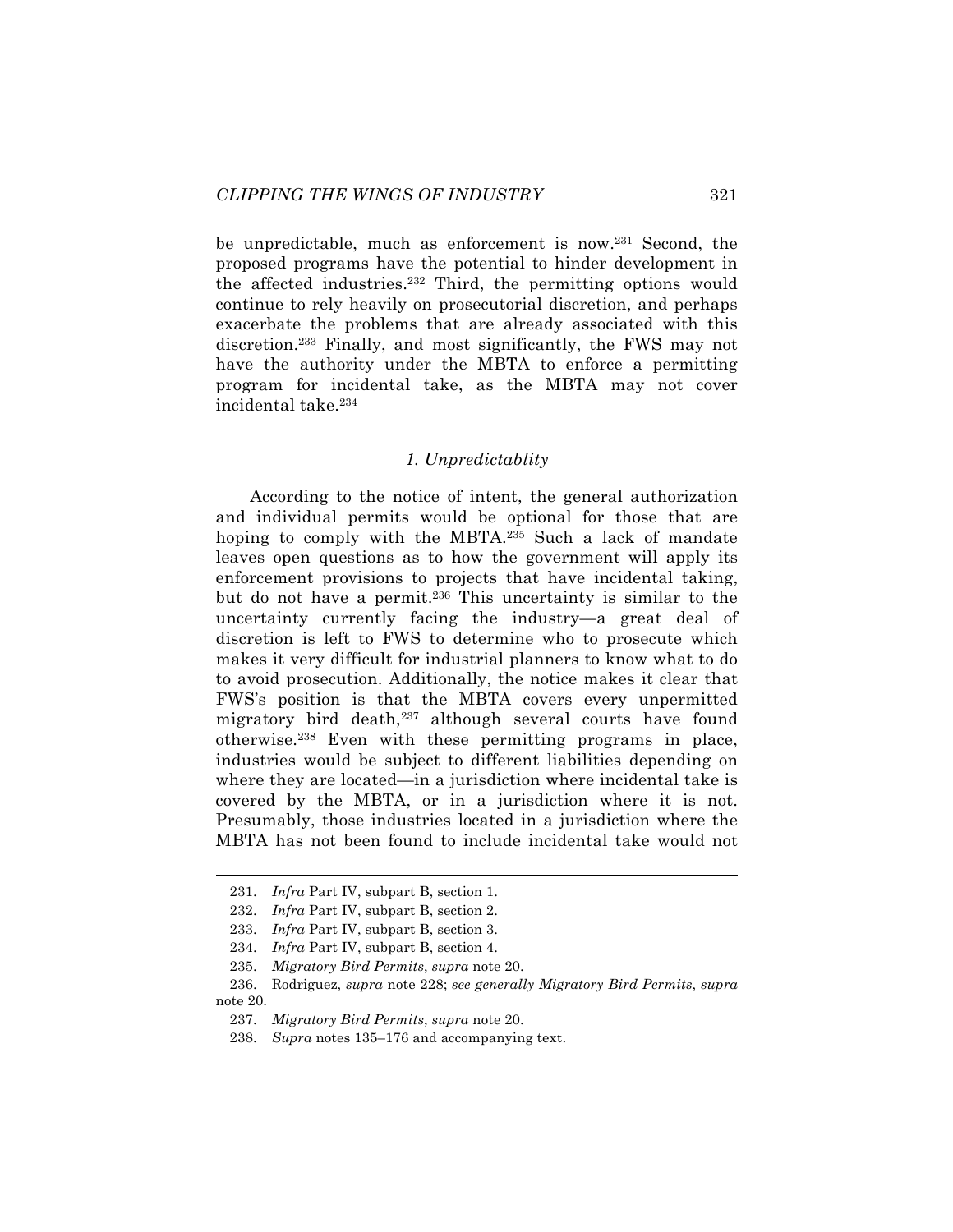need a permit, but what of the many industries with operations and a presence in multiple jurisdictions? Some companies will find that the costs of the permitting programs will not be worth it, and thus some industries may continue with relying on the current status quo assume the risks associated with the current framework of enforcement.239

These proposals also include the possibility of compensatory mitigation.240 Again, this would create similar problems to what the industry is facing currently; without strict guidelines as to when and what amounts of payments are expected, the enforcement may continue to be arbitrary because of the discretion left to FWS in choosing how to enforce the rule.<sup>241</sup> If the permit system "becomes a methodology for the service to get a lot of compensatory mitigation where it otherwise wouldn't have been able to request it or impose it, then the industry will probably push back and say this is so burdensome it's really not worth it."242 Additionally, wind and solar industries are currently not under consideration for the general authorization, which will do nothing to bring legal certainty to these industries as they continue to grow in size and importance to the national and global economies.243

242. Rodriguez, *supra* note 236.

 <sup>239.</sup> *See* Rodriguez, *supra* note 228 ("If the project developer decides that a permit is not necessary or cost-effective, for example, the service should address whether that increases the risk of prosecution under the MBTA is there is a take of migratory birds . . . .").

<sup>240.</sup> *Migratory Bird Permits*, *supra* note 20.

<sup>241.</sup> *See* Gerald George, *Migratory Bird Treaty Act Narrowly Interpreted: The Fifth Circuit Joins the Eighth and Ninth Circuits*, ENERGY & ENVTL. L. BLOG (Sept. 10, 2015), http://www.energyenvironmentallaw.com/2015/09/10/ (Sept. 10, 2015), http://www.energyenvironmentallaw.com/2015/09/10/ migratory-bird-treaty-act-narrowly-interpreted-the-fifth-circuit-joins-the-eighthand-ninth-circuits/ (last visited Jan. 28, 2017) (speaking to the FWS's wide discretion in enforcing the MBTA, and how the Fifth Circuit refused to extend the meaning to give the Act a broad meaning in light of that wide discretion) (on file with the Washington and Lee Law Review).

<sup>243.</sup> *See* Scott R. Loss, *Estimates of Bird Collision Mortality at Wind Facilities in the Contiguous United States*, 168 BIOLOGICAL CONSERVATION 201, 202 (2013) (speaking to the growing reliance on and investment in wind energy and asserting that the impact of the wind energy development is expected to grow in light of both federal and state incentives for investment in the industry); Rodriguez, *supra* note 236 ("Notably absent from the sectors under consideration for a general permit program are the growing renewable energy sources of wind and solar power . . . ."); *see generally* Migratory Bird Permits,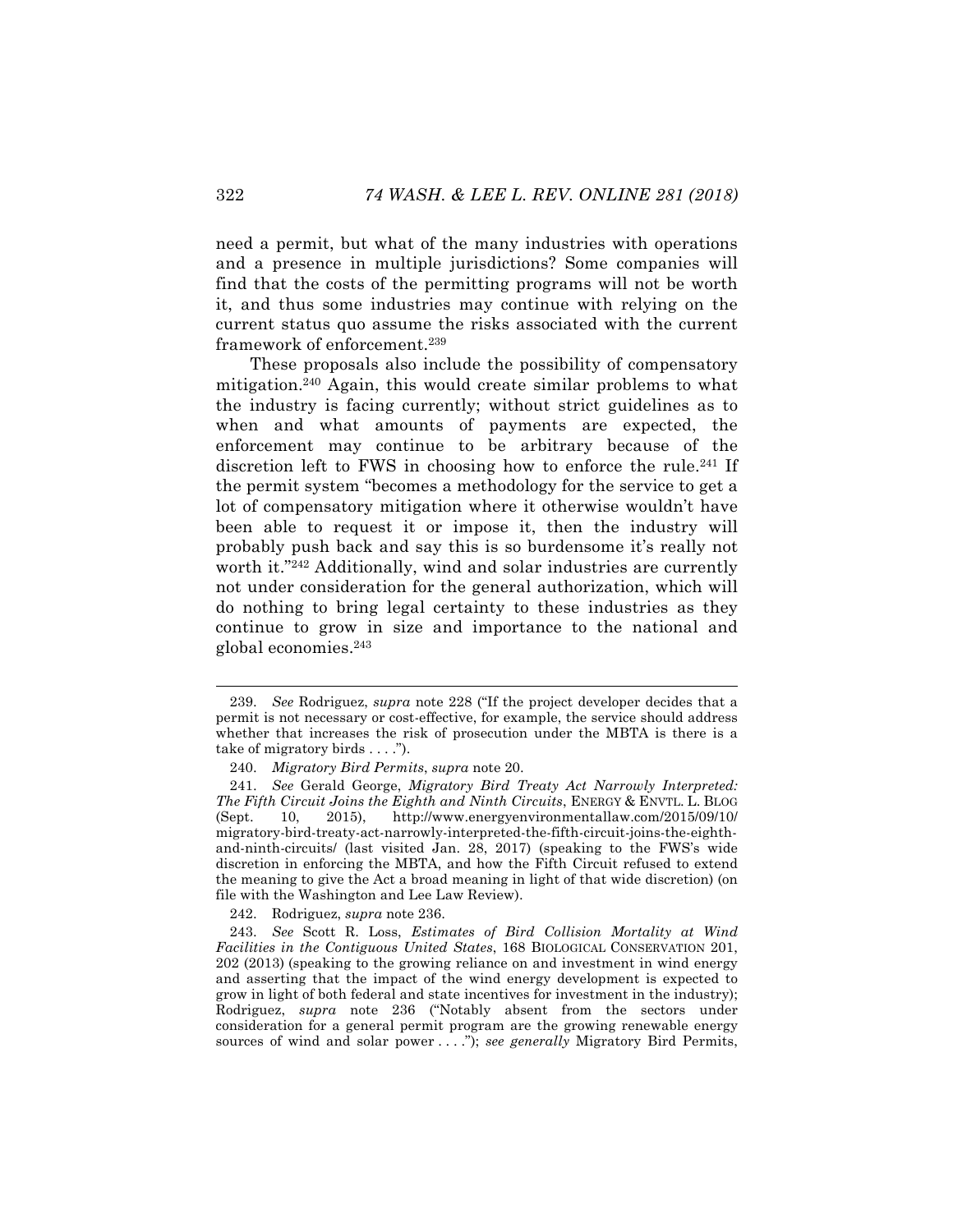#### *2. Hindrance of Development*

Each of the proposed rulemaking paths would likely hinder development in the affected industries. Most obviously, the permit programs and the mitigation requirements have the potential to be quite costly to both existing industry facilities and those looking to develop.244 The costs associated with the permitting program may effectively undermine key federal and state policies to encourage the development of certain industries, such as broadband wireless $245$  and wind energy. $246$ 

1

245. *See* National Association of Broadcasters, Comments of the National Association of Broadcasters (July 27, 2015), https://www.regulations.gov/ contentStreamer?documentId=FWS-HQ-MB-2014-0067-0084&attachment Number=1&contentType=pdf ("Imposing new tower siting hurdles on the deployment of broadcast and wireless infrastructure at this time will hinder the post-incentive auction transition, frustrate federal spectrum policy, and delay the offering of new mobile broadband services, contrary to congressional intent."); PCIA—The Wireless Infrastructure Association, In the Matter of Migratory Bird Permits; Programmatic Environmental Impact Statement (July 27, 2015), https://www.regulations.gov/ contentStreamer?documentId=FWS-HQ-MB-2014-00670112&attachmentNumber=1&contentType=pdf

Rather than expedite wireless broadband deployment and availability, the [programmatic environmental impact statement] approach would only produce further delay .... These new obligations would slow broadband deployment and would increase the costs associated with deployment, which ultimately would discourage that investment.

246. *See* NextEra Energy, Inc., Comments on May 26, 2015 Notice of Intent to Prepare Migratory Bird Permit (July 29, 2015), https://www. regulations.gov/contentStreamer?documentId=FWS-HQ-MB-2014-0067-0114& attachmentNumber=1&contentType=pdf ("[Next Era Energy] believes the FWS should recognize, as the President's Climate Change Plan recognizes, the importance of expanding wind and solar renewable energy . . . . If designed improperly, the proposed MBTA rule . . . would be a deterrent to the desired growth of renewable energy.").

*supra* note 20.

<sup>244.</sup> *See* Rodriguez, *supra* note 236 (discussing the necessity of a "grandfathering mechanism" to prevent the unfair, costly, and inefficient result of requiring projects that are already complying with the FWS voluntary guidelines to apply for new permits); *see also* NextEra Energy, Inc., Comments on May 26, 2015 Notice of Intent to Prepare Migratory Bird Permit (July 29, 2015), https://www.regulations.gov/contentStreamer?documentId=FWS-HQ-MB-2014-0067-0114&attachmentNumber=1&contentType=pdf ("[T]he program should not be retroactive. Requiring existing facilities that are not causing significant impacts to bird populations to install additional equipment or take action at considerable cost in order to retrofit equipment would be an inefficient use of time and resources.").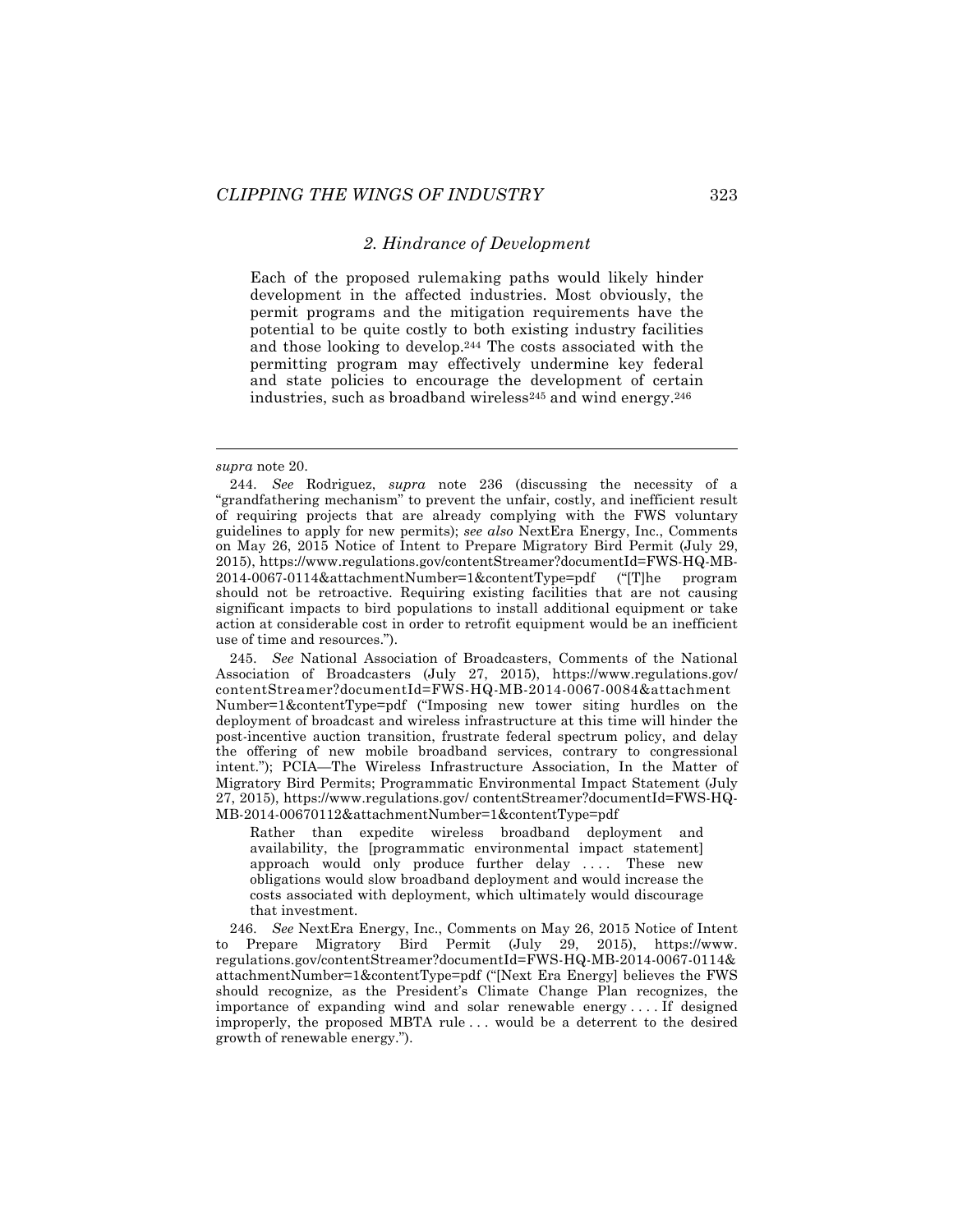Several of the comments to the notice of intent raise the question of whether these permitting programs are even feasible, given the limited resources of FWS.247 The limited resources of FWS pose a problem to development because delays caused by waiting for a permit can be costly, and possibly fatal, to new projects.248 Delays, burdensome review processes, and inconsistent administration may also cause fewer industry actors to apply for permits, as the risk of operating without one will simply outweigh the cost of trying to obtain a permit.249

248. *See* NextEra Energy, Inc., Comments on May 26, 2015 Notice of Intent to Prepare Migratory Bird Permit (July 29, 2015), https://www.regulations.gov/contentStreamer?documentId=FWS-HQ-MB-2014- 0067-0114&attachmentNumber=1&contentType=pdf.

Our experience with FWS permitting has been that despite the best of intentions, FWS permit programs results in significant delays to the advancement of effected projects. For example, the existing Special Purpose Utility Salvage permit . . . is a relatively straightforward voluntary permit that has now become unusable by industry due to unacceptable delays. It has been the experience of the wind industry that the salvage permit application, review, and approval process has been unnecessarily bloated by requiring multiple reviews by understaffed field offices, with no clear review deadline or issuance timeline.

249. *See* American Wind Energy Association, Re: Comments regarding the May 26, 2015 Notice of Intent to Prepare a Programmatic Environmental Impact Statement to Evaluate the Potential Environmental Impacts of a Proposal to Authorize Incidental Take of Migratory Birds (July 27, 2015), https://www.regulations.gov/contentStreamer?documentId=FWS-HQ-MB-2014- 0067-0139&attachment Number=1&contentType=pdf.

The Service arguably has a poor track record of implementing new (or existing) permit programs, which are much less ambitious in the

 <sup>247.</sup> *See* American Electric Power, Re: Comments Regarding the May 26, 2015 Notice of Intent to Prepare a Programmatic Environmental Impact Statement to Evaluate the Potential Environmental Impacts of a Proposal to Authorize Incidental Take of Migratory Birds (July 24, 2015), https://www.regulations.gov/contentStreamer?documentId=FWS-HQ-MB-2014- 0067-0043&attachmentNumber=1&contentType=pdf ("AEP has concerns that the agency does not have the resources to manage another permit program."); American Wind Energy Association, Re: Comments regarding the May 26, 2015 Notice of Intent to Prepare a Programmatic Environmental Impact Statement to Evaluate the Potential Environmental Impacts of a Proposal to Authorize Incidental Take of Migratory Birds (July 27, 2015), https://www.regulations.gov/contentStreamer?documentId=FWS-HQ-MB-2014- 0067-0139&attachmentNumber=1&contentType=pdf ("[W]e remain skeptical of the Service's ability to fashion a permit process that is sufficiently streamlined as to be workable for the regulated community. The Service simply does not have the resources to effectively implement a permitting program . . . .").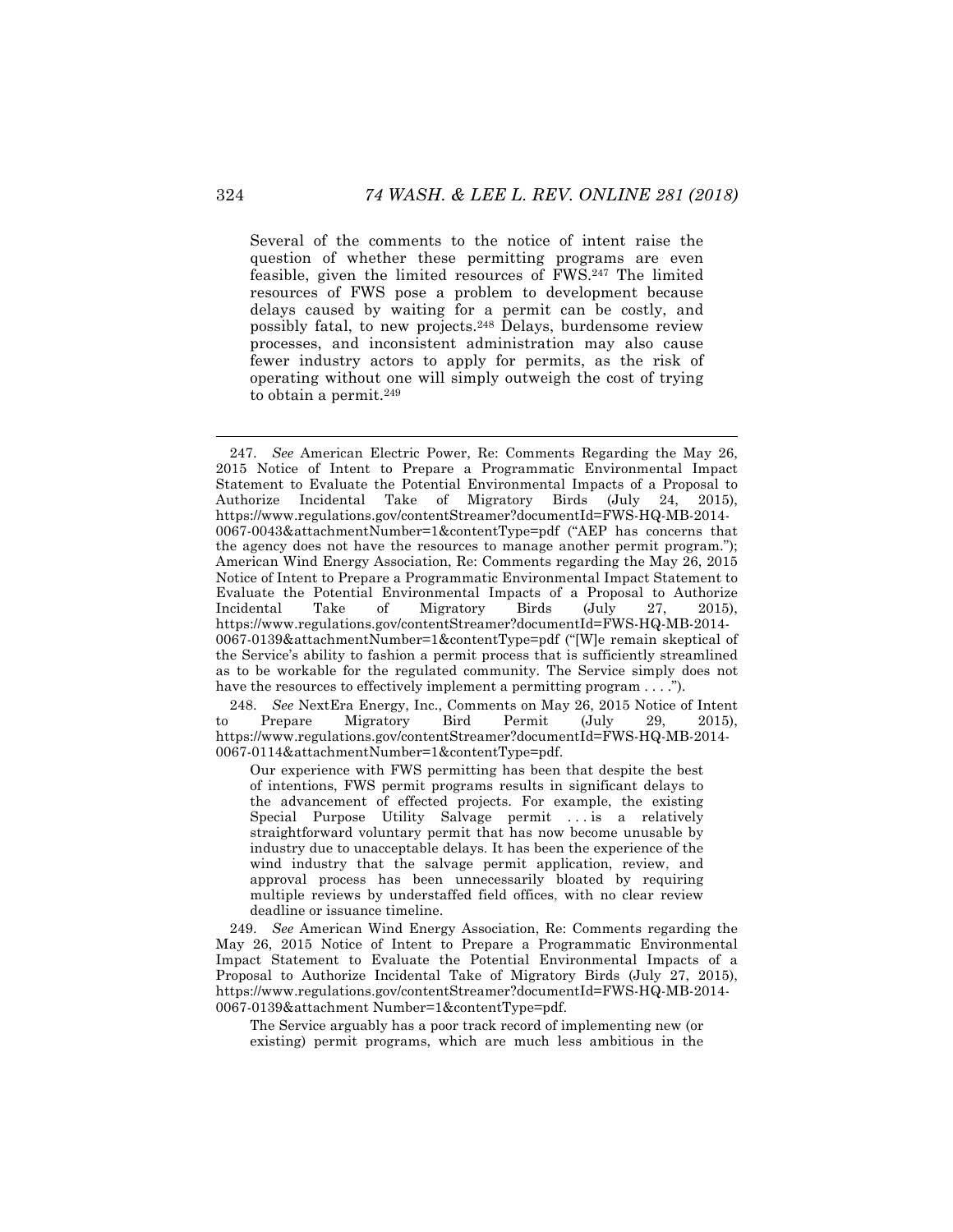#### *3. Prosecutorial Discretion*

The proposed permitting programs would continue to rely in large part on prosecutorial discretion. This is problematic because the FWS's prosecutorial discretion is currently contributing to the problem of legal uncertainty around the MBTA, so continued reliance on that discretion is not an appropriate way to resolve that uncertainty.

The FWS intends to focus on "sectors whose impacts on migratory birds is well known and where practical avoidance measures are possible."250 As is evident by FWS's incredible ranges of estimated bird deaths,<sup>251</sup> there is no clear consensus on what impact various industries or hazards have on avian populations. Certainly there is some evidence that some industries have more of an impact than others, but creating a permitting program based on such nebulous estimations could easily be seen as arbitrary and capricious.252 FWS will ostensibly

250. Phillip Taylor, *Energy Policy: FWS Moves to Regulate Bird Kills from Oil Wells, Power Lines*, E&E PUBLISHING, LLC (May 22, 2015), http://www.eenews.net/stories/1060019062 (last visited Sept. 20, 2016) (on file with the Washington and Lee Law Review).

251. *Supra* Part II, subpart C and accompanying notes.

252. *See* Devon Energy Production Company, Comments on Incidental Take of Migratory Birds—Programmatic Impact Statement (July 27, 2015), https://www.regulations.gov/contentStreamer?documentId=FWS-HQ-MB-2014- 0067-0078&attachmentNumber=1&contentType=pdf ("In its notice of intent for the PEIS, the Service stated that it focuses its MBTA enforcement activities on industries or activities that 'chronically kill birds.' Oil and gas operations do not, however, chronically kill birds."); National Association of Broadcasters, Comments of the National Association of Broadcasters (July 27, 2015), https://www.regulations.gov/contentStreamer?documentId=FWS-HQ-MB-2014- 0067-0084&attachmentNumber=1&contentType=pdf ("[T]he notice provides virtually no factual basis to support a conclusion that broadcast towers have a significant impact on migratory birds .... [T]he Notice's assertions bout

scope of their coverage. The wind industry is fully aware of how costly and lengthy the incidental take permit process has become under the ESA, despite more than three decades of permitting experience. More recently, in the preambles to both the proposed and final rules establishing the programmatic take permit program under BGEPA, the Service asserted that the permit process would not be burdensome for permit applicants. Yet, the opposite has occurred. The process is indeed so burdensome that very few programmatic eagle take permits have been issued, and none have been issued under the December 2013 amendments to those BGEPA permitting rules. In fact, only one permit has been issued for a wind project . . . .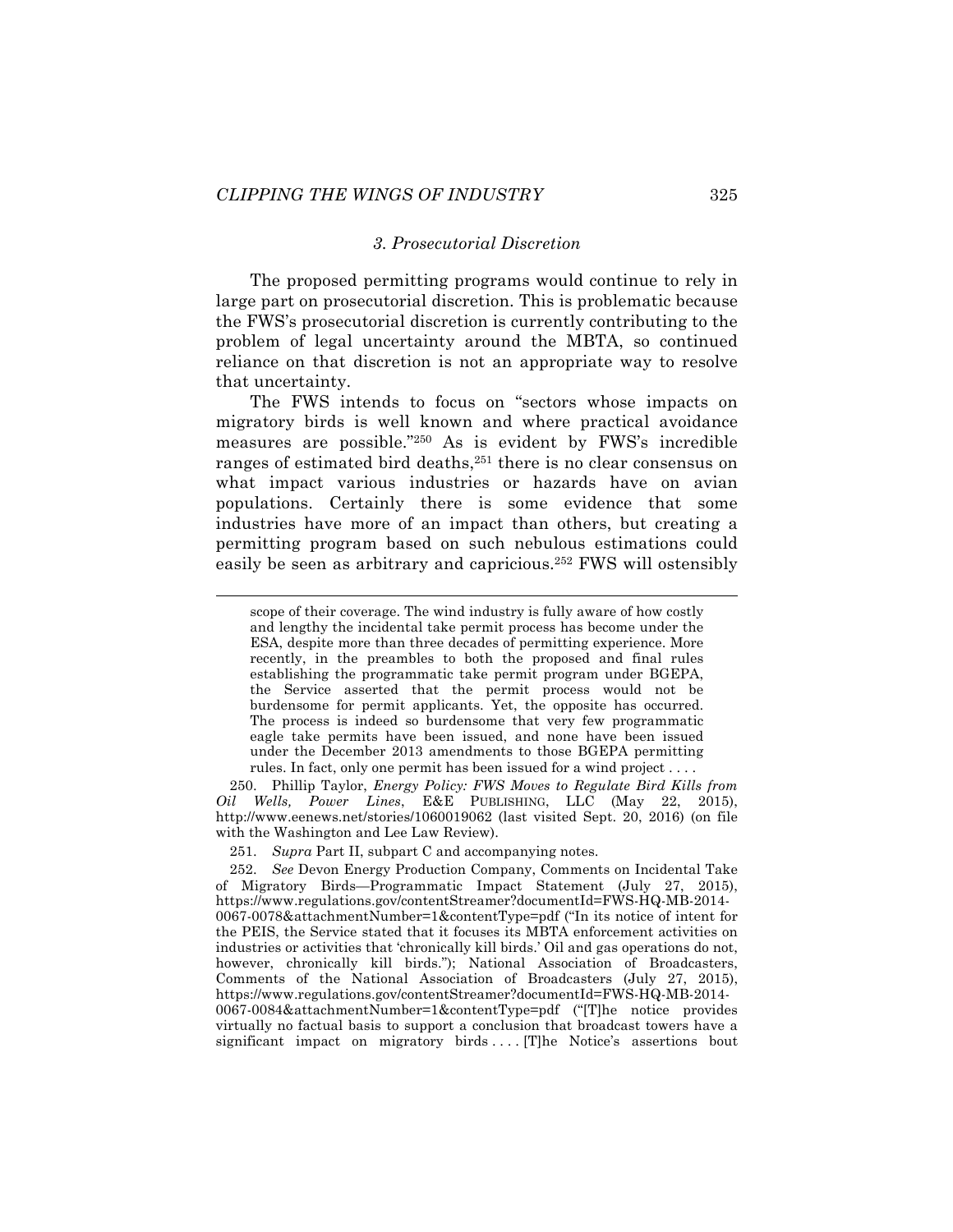use its discretion to determine a "threshold for impact" to determine when a permit is required, and what measures must be taken to obtain one.<sup>253</sup>

Furthermore, it appears FWS is unsure of the ability to regulate or the impact of the wind energy industry, so wind hazards are not currently included as a hazard being considered, despite recent wind energy prosecutions that would suggest FWS recognizes wind energy as a hazard.<sup>254</sup> The solar industry is completely absent from this permitting consideration.255 The combined effect of omitting solar and wind energy from consideration, along with FWS's claim to focus on sectors where the impacts are well known, undermines FWS's credibility because it appears that FWS is choosing to favor enforcement against some industries and not others.256 "FWS clearly contemplates leaving at least some industrial sectors and activities out of its permitting program and addressing their impacts on migratory birds through the exercise of enforcement discretion. The Notice does not indicate the criteria the agency will use to draw this line."257

Industries do not like to rely on prosecutorial discretion<sup>258</sup>—it has become something of a "sword of Damocles," with no one

253. Rodriguez, *supra* note 228.

254. The FWS has solicited comments addressing the feasibility of permitting the wind energy sector. *Migratory Bird Permits*, *supra* note 20. *See also supra* notes 205–211 and accompanying text (discussing recent prosecutions against wind energy developers for violations of the MBTA).

255. *Migratory Bird Permits*, *supra* note 20.

256. *See* Robert Bryce, *Windmills vs. Birds*, WALL ST. J. (Mar. 7, 2012), https://www.wsj.com/articles/SB1000142405297020478180457726711429483832 8 (last visited Feb. 20, 2017) (criticizing the presidential administrations for not prosecuting wind energy projects that kill birds while vigorously pursuing claims against fossil fuel projects) (on file with the Washington and Lee Law Review).

257. Bell, *supra* note 22.

258. *See* THOMAS R. LUNDQUIST ET AL., CROWELL & MORING, THE MIGRATORY BIRD TREATY ACT: AN OVERVIEW (2015), https://www.crowell.com/files/The-

communications towers' impact on birds are contrary to directly relevant evidence found in [a Federal Communications Commission final environmental assessment]."); PCIA—The Wireless Infrastructure Association, In the Matter of Migratory Bird Permits; Programmatic Environmental Impact Statement (July 27, 2015), https://www.regulations.gov/contentStreamer?documentId=FWS-HQ-MB-2014-0067-0112&attachmentNumber=1&contentType=pdf ("[T]he FWS lacks the factual underpinning necessary to support its proposed actions . . . .").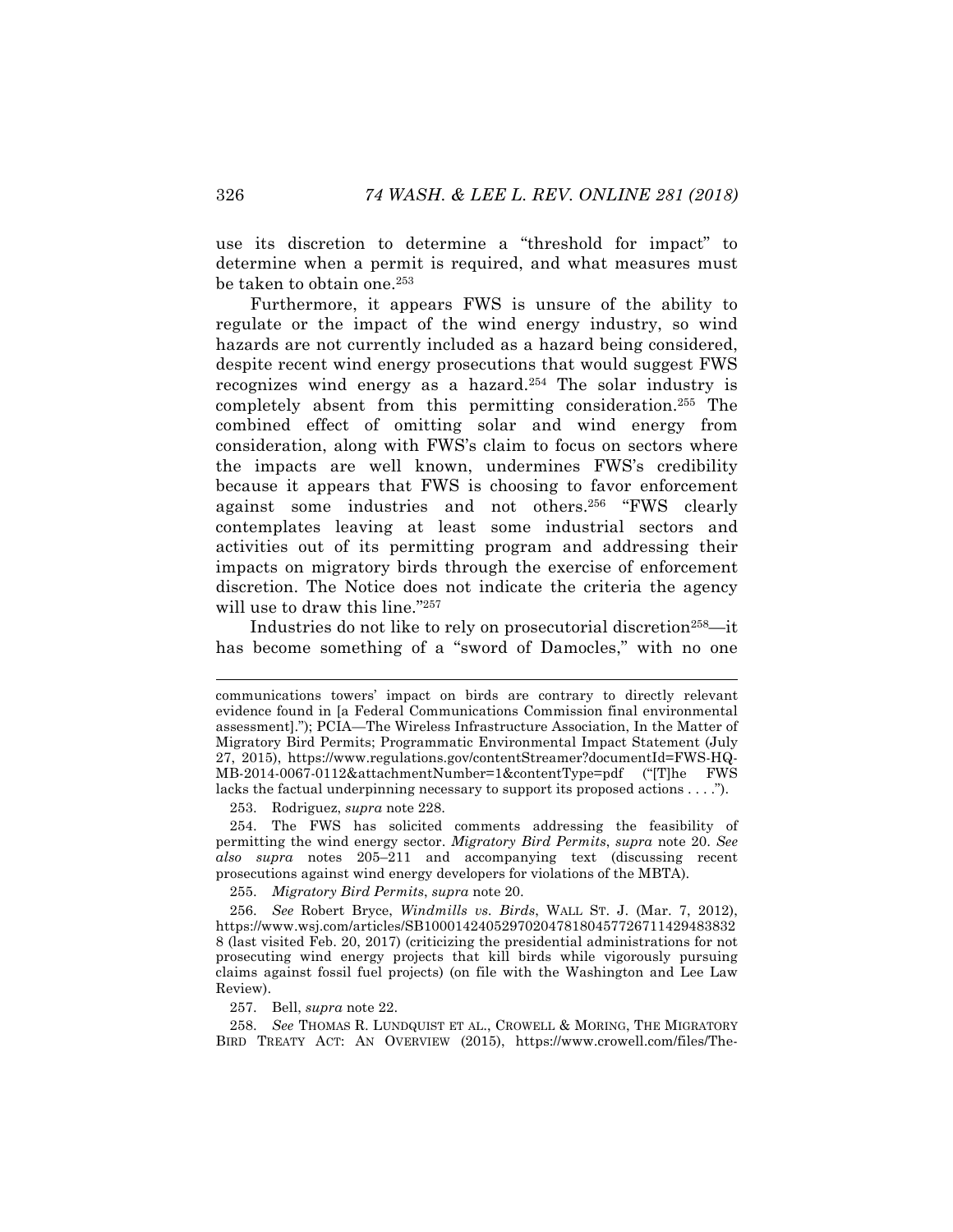quite sure when or where it will fall next.<sup>259</sup> The proposed regulations simply do not alleviate that problem.

# *4. The Problem of Authority*

The most significant problem with the proposed rulemaking is that the FWS may not have the authority to regulate incidental take in the first place.<sup>260</sup> Clearly this is an unresolved question given the disagreement in the courts, and FWS can not regulate incidental take without the authority to do so given to them by statute.

The issue essentially becomes, whose interpretation of the MBTA is the more persuasive? This author asserts that the answer is the limited interpretation. Using the canons of statutory construction, it becomes clear that the MBTA, as it is currently written, does not cover incidental take.

Migratory-Bird-Treaty-Act-An-Overview-Crowell-Moring.pdf ("At present, persons, and companies conducting activities that do inadvertently cause migratory bird deaths . . . . are subject to a crazy quilt of MBTA interpretations that vary circuit-by-circuit . . . and dependent on the government's exercise of prosecutorial discretion. For many in the private sector, this legal uncertainty and risk is unacceptable  $\dots$ .") (on file with the Washington and Lee Law Review).

<sup>259.</sup> McKinsey, *supra* note 71, at 75.

<sup>260.</sup> This issue has been raised by several of the comments submitted to the Notice of Intent. *See* NextEra Energy, Inc., Comments on May 26, 2015 Notice of Intent to Prepare Migratory Bird Permit (July 29, 2015), https://www.regulations.gov/contentStreamer?documentId=FWS-HQ-MB-2014- 0067-0114&attachmentNumber=1&contentType=pdf ("We believe the weight of judicial authority in the U.S. overwhelmingly runs counter to the FWS's position regarding authority over incidental take ...."); AES U.S. Services, Re: Incidental Take of Migratory Birds (July 27, 2015), https://www.regulations.gov/ contentStreamer?documentId=FWS-HQ-MB-2014-0067-0077&attachment Number =1&contentType=pdf ("AES does not agree with the Service that the MBTA take prohibition was intended to apply to the incidental take of birds during otherwise lawful industrial or commercial activity . . . ."); PCIA—The Wireless Infrastructure Association, In the Matter of Migratory Bird Permits; Programmatic Environmental Impact Statement (July 27, 2015), https://www.regulations.gov/ contentStreamer?documentId=FWS-HQ-MB-2014- 0067-0112&attachmentNumber=1&contentType=pdf ("As recognized by the United States Courts of Appeals for the Eighth and Ninth Circuits, the MBTA applies only to hunting and poaching activities and does not apply to lawful commercial activity . . . .").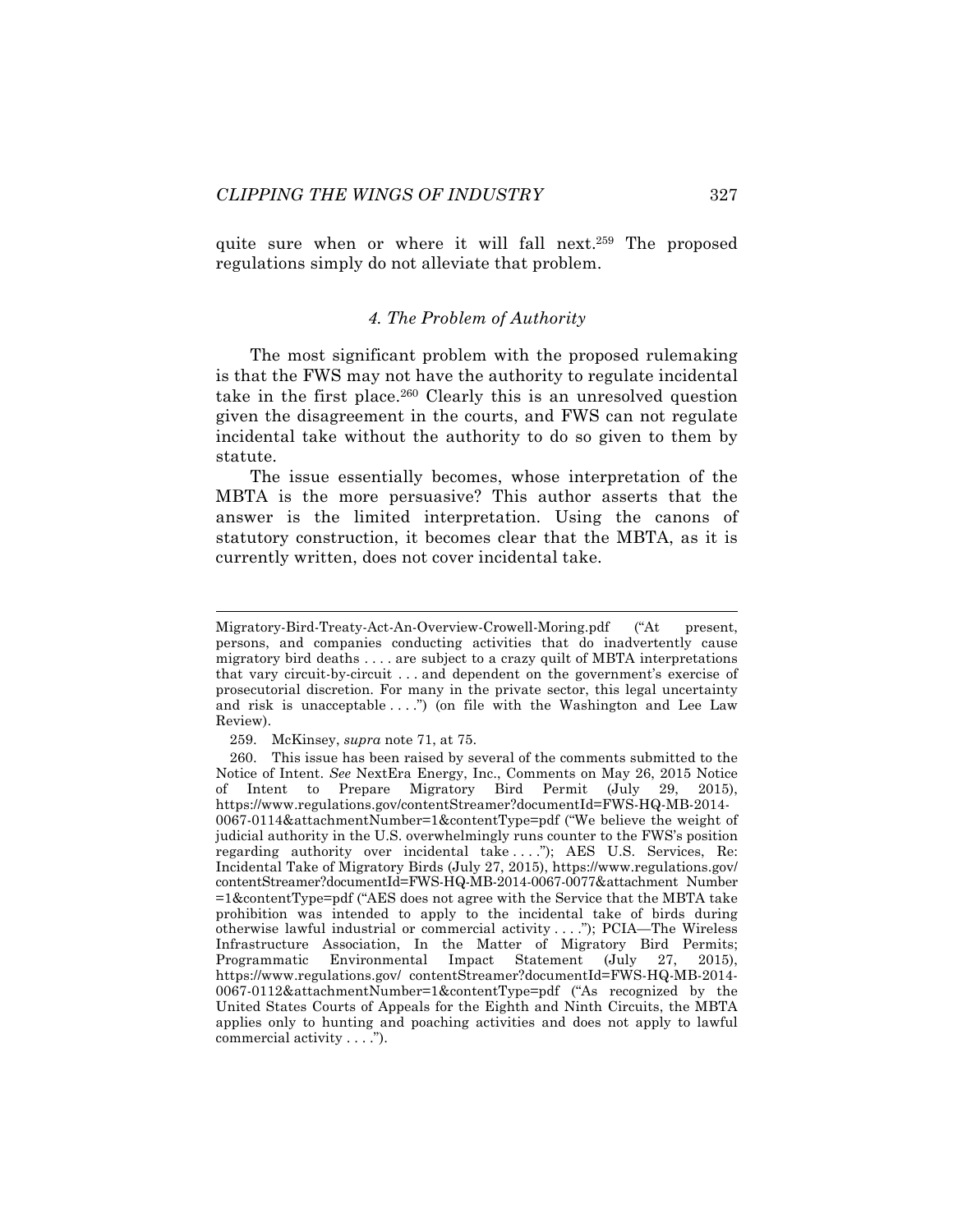First, "when confronted with issues of statutory construction, courts begin by examining the plain language of the statute."261 To find the plain meaning of the statute, courts "look not only to the particular statutory language, but to the design of the statute as a whole and to is object and policy."262 When a particular term has not been defined in the statute, the court then looks to its ordinary meaning, or meaning under common law.263

Take is not defined in the MBTA,264 so the term must be construed according to its ordinary meaning or common law meaning, unless the legislature has indicated that the term does not retain its common law meaning for the purposes of this statute. The ordinary meaning of the word take, in the context of wildlife, us "to get into one's hands or into one's possession, power, or control."265 A further dictionary definition is "to get possession of (as fish or game) by killing or capturing."266 The plain meaning of take, which was wellunderstood at the time the MBTA was passed,<sup>267</sup> conveys that take necessitates intentional action that results in taking possession of wildlife. Incidental take is not such an action.268 The plain meaning of take thus supports a narrow interpretation of the MBTA.269

Furthermore, a court must interpret a criminal statute narrowly. "When choice has to be made between two readings of what conduct Congress has made a crime, it is appropriate,

266. *Id.*

267. *See* Geer v. Connecticut, 161 U.S. 519, 523 (1896) (using the word take as a term of art in the context of determining whether the right to reduce animals to possession is one subject to lawmaking).

268. *See* United States v. Citgo Petroleum Corp., 801 F.3d 477, 489 (5th Cir. 2015) ("One does not reduce an animal to human control accidentally or by omission; he does so affirmatively.").

269. This definition is further supported by the MBTA's implementing regulations. *See* 50 C.F.R. § 10.12 (2017) ("Take means to pursue, hunt, shoot, wound, kill, trap, capture, or collect, or attempt to pursue, hunt, shoot, wound, kill, trap, capture, or collect.").

 <sup>261.</sup> United States v. Brigham Oil & Gas, 840 F. Supp. 2d 1202, 1208 (D.N. Dak. 2012).

<sup>262.</sup> Crandon v. United States 494 U.S. 152, 158 (1990).

<sup>263.</sup> *See* United States v. Shahani, 513 U.S. 10, 13 (1995) ("[Courts] follow the settled principle of statutory construction that, absent contrary indications, Congress intends to adopt the common law definition of statutory terms.").

<sup>264.</sup> *See generally*, 16 U.S.C. §§ 703 (2012).

<sup>265.</sup> *Take*, Merriam-Webster Dictionary (2016).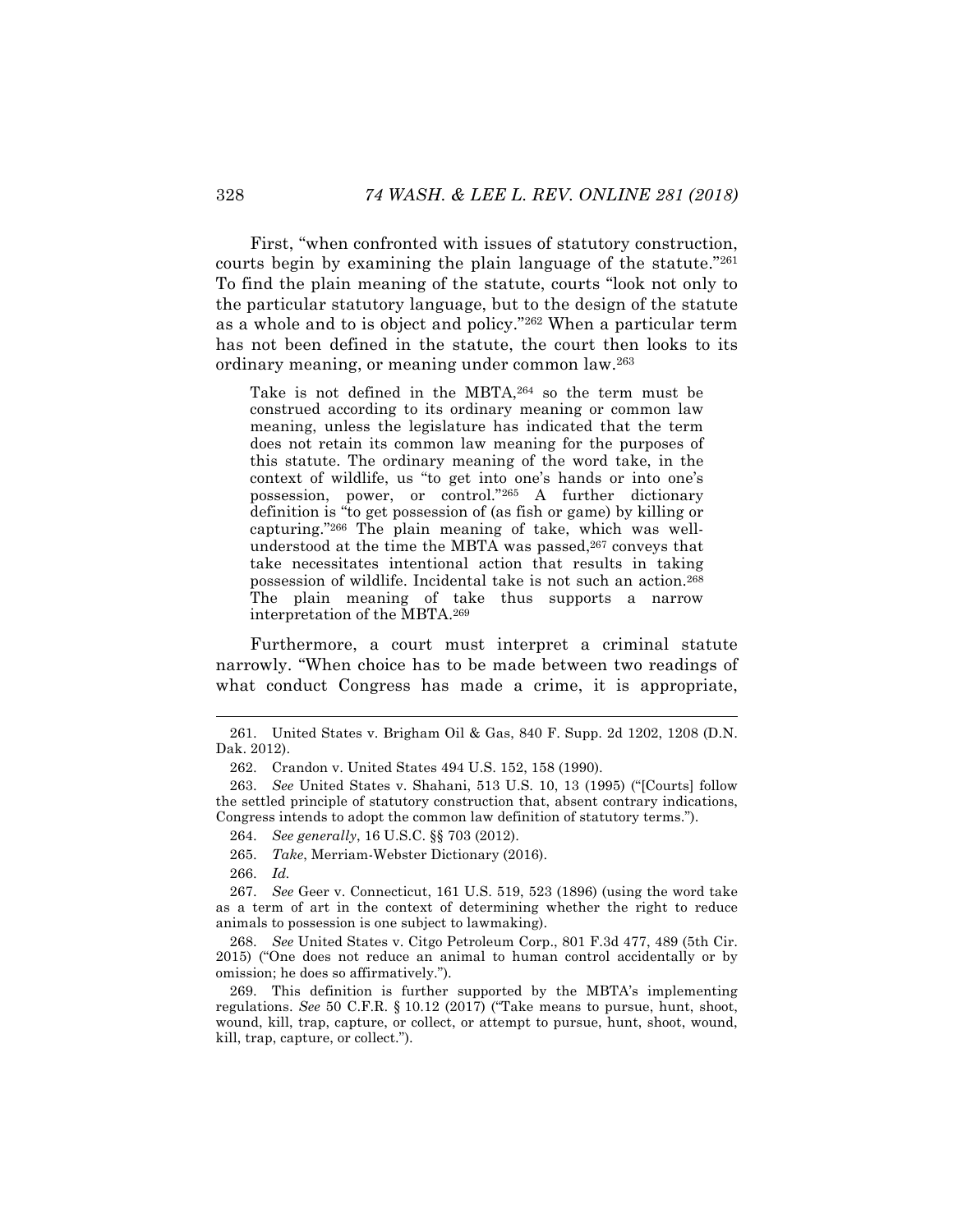before we choose the harsher alternative, to require that Congress should have spoken in language that is clear and definite."270 This serves an important constitutional purpose; "because criminal punishment usually represents the moral condemnation of the community, legislatures and not courts should define criminal activity. This policy embodies 'the instinctive distastes against men languishing in prison unless the lawmaker has clearly said they should."<sup>271</sup> Thus, as a criminal statute, the MBTA must be construed narrowly, absent a clear direction from the legislature.

There is no such clear direction from the legislature in the MBTA concerning whether the MBTA creates liability for incidental take or not as is evident from the circuit split over whether the statute encompasses incidental take: "[t]he current law . . . is vague and ambiguous as it relates to sanctions for lawful, commercial activity that may indirectly injure or kill birds."272 This ambiguity should be resolved in favor of a narrow meaning, one that does not encompass incidental take, and one which better comports with the strict liability nature of the statute. Strict liability means that one can be convicted of violating the MBTA without doing so knowingly or intentionally. However, in order to be convicted, that person must still commit the act voluntarily, or affirmatively.273 By its very definition, incidental take is not an affirmative action. Including incidental take in the scope of liability under MBTA is thus not consistent with the strict liability nature of the statute.

A narrow interpretation is further supported by the context, purpose, and legislative history of the MBTA. As discussed, the MBTA was enacted to combat overhunting and poaching.<sup>274</sup> This

 <sup>270.</sup> United States v. Universal C.I.T. Credit Corp., 344 U.S. 218, 221–22 (1952).

<sup>271.</sup> United States v. Bass, 404 U.S. 336, 348 (1971) (further citations omitted).

<sup>272.</sup> United States v. Brigham Oil & Gas, 840 F. Supp. 2d 1202, 1212 (D. N. Dak. 2012).

<sup>273.</sup> *See* United States v. Citgo Petroleum Corp., 801 F.3d 477, 492 (5th Cir. 2015) ("[R]equiring defendants, as an element of an MBTA misdemeanor crime, to take an affirmative action to cause migratory bird deaths is consistent with the imposition of strict liability.") (citing WAYNE LEFAVE, CRIMINAL LAW  $\S 5.2(e)$ (5th ed. 2010)).

<sup>274.</sup> *Supra* notes 29–44 and accompanying text.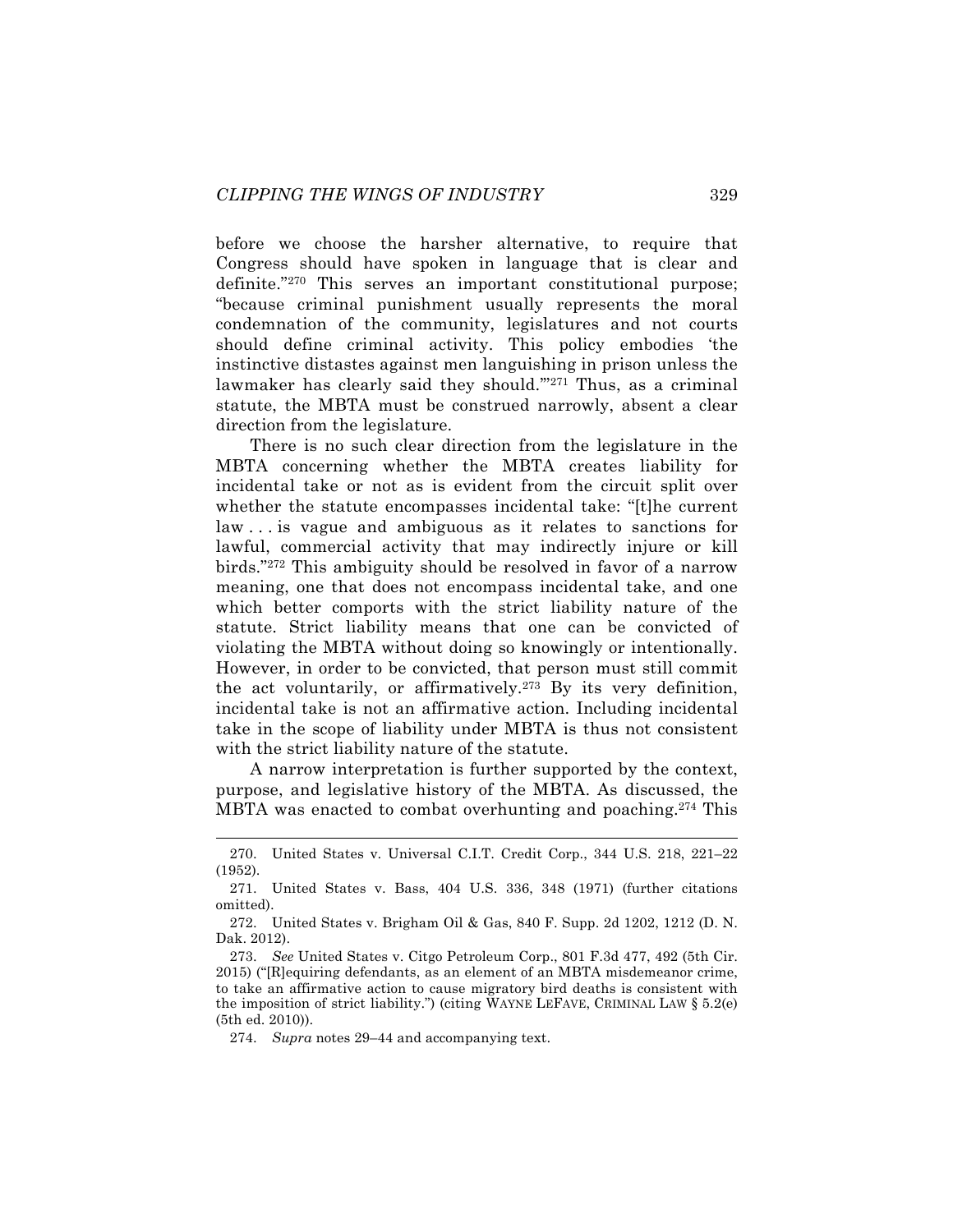is evident not only from the historical context of the Act, but also its legislative history.275 The Senator who introduced the bill stated that "this law is aimed at the professional pothunter,"<sup>276</sup> while the opposition to the bill focused on its breadth and potential to conflict with property rights.<sup>277</sup> This debate emphasizes the implausibility of an expansive meaning of the statute: "In the wake of court decisions finding earlier laws designed to regulate bird hunting unconstitutional, it seems unlikely that Congress would have attempted a law so expansive as to affect farming, timber harvesting, and window installation."278 This reading is supported by the repeated refusal of Congress to expand the law. Congress had the opportunity to clarify or extend the statute in 1960 when the "market hunter" penalties were added, and in 1974 when the Act was amended to include a prohibition on selling illicitly obtained bird parts.279

The 1974 amendment would have been an opportune time to extend or clarify the MBTA, as it was undertaken only a year after Congress passed the Endangered Species Act (ESA).280 The ESA definition of take includes "harass, harm, pursue, hunt, shoot, wound, capture, or collect."<sup>281</sup> The ESA also explicitly defines and prohibits incidental take.282 These definitions are

 <sup>275.</sup> *See* 56 CONG. REC. 7357 (1918) (statement of Rep. Fess) (stating that annual food losses caused by insects require protection of birds from "the market hunter"); 56 CONG. REC. 7360 (1918) (statement of Rep. Anthony) ("[T]he people who are against this bill are the market shooters, who want to go out and kill a lot of birds in the spring, when they ought not to kill them, and some so-called city sportsmen, who want spring shooting just to gratify a lust for slaughter."); 56 CONG. REC. 7376 (1918) (statement of Rep. Kincheloe) ("If you want the pothunters to disregard this solemn treaty we made with Canada and kill these migratory birds and stop their propagation, then you want to vote against this bill.").

<sup>276.</sup> 55 CONG. REC. 4402 (statement of Sen. Smith). A pothunter is someone who hunts merely to achieve a kill, rather than for sport.

<sup>277.</sup> *See* 55 CONG. REC. 4813 (July 9, 1917) (statement of Sen. Reed) ("[The MBTA] proposes to turn ... powers over to the Secretary of Agriculture for the creation of zones, to tell white men when and where they can hunt, to make it a crime for a man to shoot game on his own farm . . . .").

<sup>278.</sup> Means, *supra* note 12, at 831–32.

<sup>279.</sup> Endangered Species Act of 1973, 16 U.S.C. § 1539 (1982).

<sup>280.</sup> Means, *supra* note 12, at 832–33.

<sup>281.</sup> 16 U.S.C. § 1532.

<sup>282.</sup> 16 U.S.C. § 1539.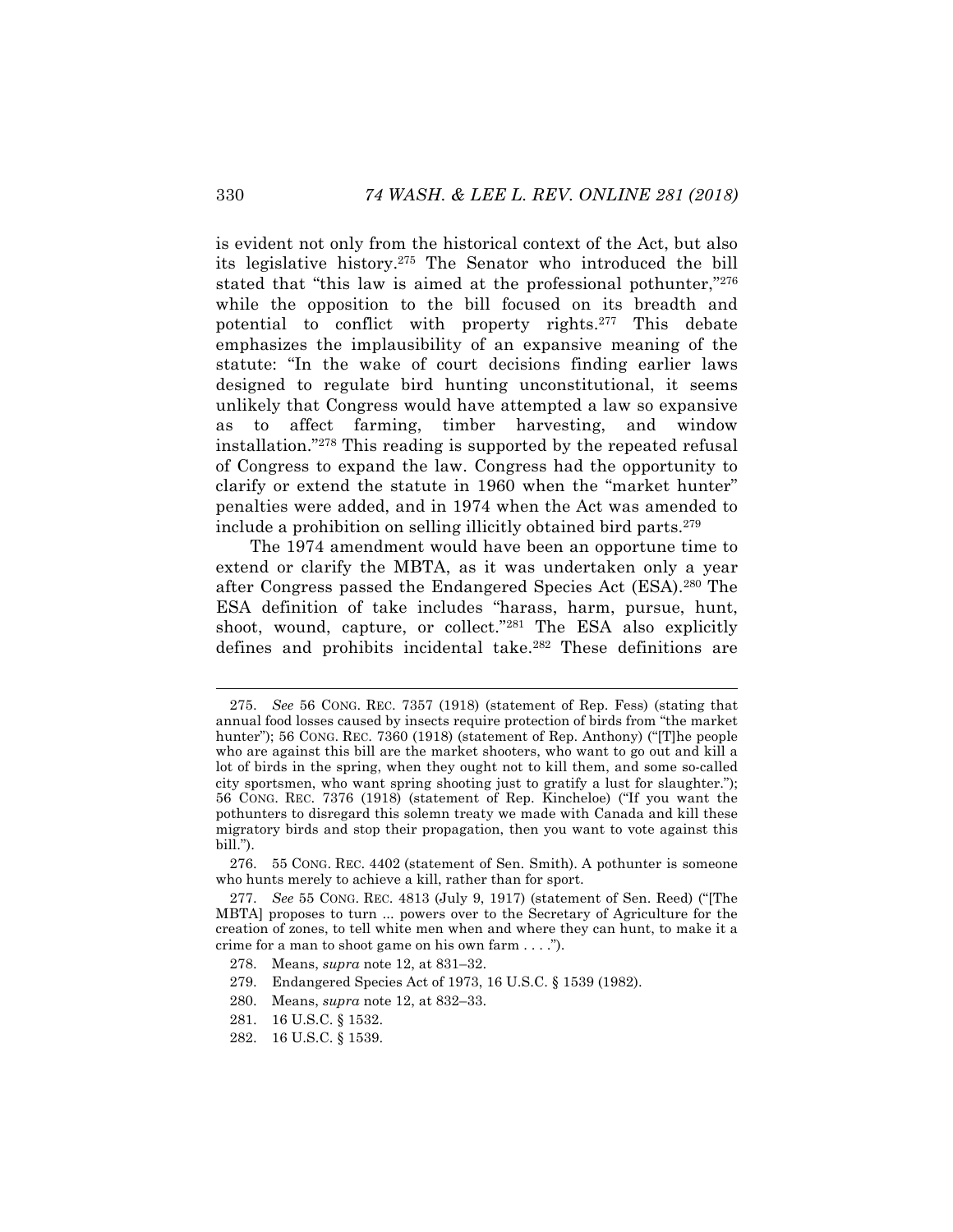clear deviations from the common law meaning of the term take, a sign that if Congress intended for the MBTA meaning of take to deviate from the common law definition, they would have done so.

In conclusion, the evidence supports a narrow reading of the MBTA. However, while the MBTA does not currently cover incidental take, there is nothing preventing the legislature from amending the MBTA to expand its reach.

# *V. The Need for a Legislative Solution*

The MBTA has a legal problem—there is inconsistent and unpredictable enforcement of a statute that has an enormous impact on industry. This problem can be resolved judicially, through regulations, or legislatively.<sup>283</sup> The courts are divided,<sup>284</sup> and unless the Supreme Court chooses to weigh in, do not have the power to fix the problem nationwide because their decisions are binding only in their jurisdictions. The agencies do not have the authority to fix the problem, and by continuing to use prosecutorial discretion to enforce the MBTA, may in fact be contributing to the issue. $285$  FWS is attempting to bring more certainty to the arena,<sup>286</sup> but their chosen method is extremely flawed. The best and only reasonable solution is for the legislature to amend the MBTA.

This is a proposal that has been suggested previously,<sup>287</sup> but it takes on new urgency as these industries are growing and FWS

285. *Supra* notes 247–281 and accompanying text; *see* McKinsey, *supra* note 71, at 89 (arguing that the uncertainty brought on by reliance on selective enforcement creates risks for industries).

286. *See supra* Part V, subpart A and accompanying notes (discussing FWS's proposal for incidental take permits).

287. *See* McKinsey, *supra* note 71, at 91 (suggesting that Congress create a statutory MBTA take permit); Minikowski, *supra* note 95, at 157–58 (proposing that Congress amend the MBTA to include a civil penalty provision and a citizen suit provision); Obrecht, *supra* note 93, at 141–42 (advocating that Congress should issue a mandate authorizing an incidental take permit program); Ogden, *supra* note 10, at 46–48 (discussing the possibility of legislative amendment to the MBTA, but noting that Congress is slow to act).

 <sup>283.</sup> *See* Ogden, *supra* note 10, at 46–54 (discussing the possibility of legislative, judicial, or regulatory changes that could reshape the legal landscape of the MBTA).

<sup>284.</sup> *See supra* notes 99–167 (discussing various ways Courts have interpreted the MBTA).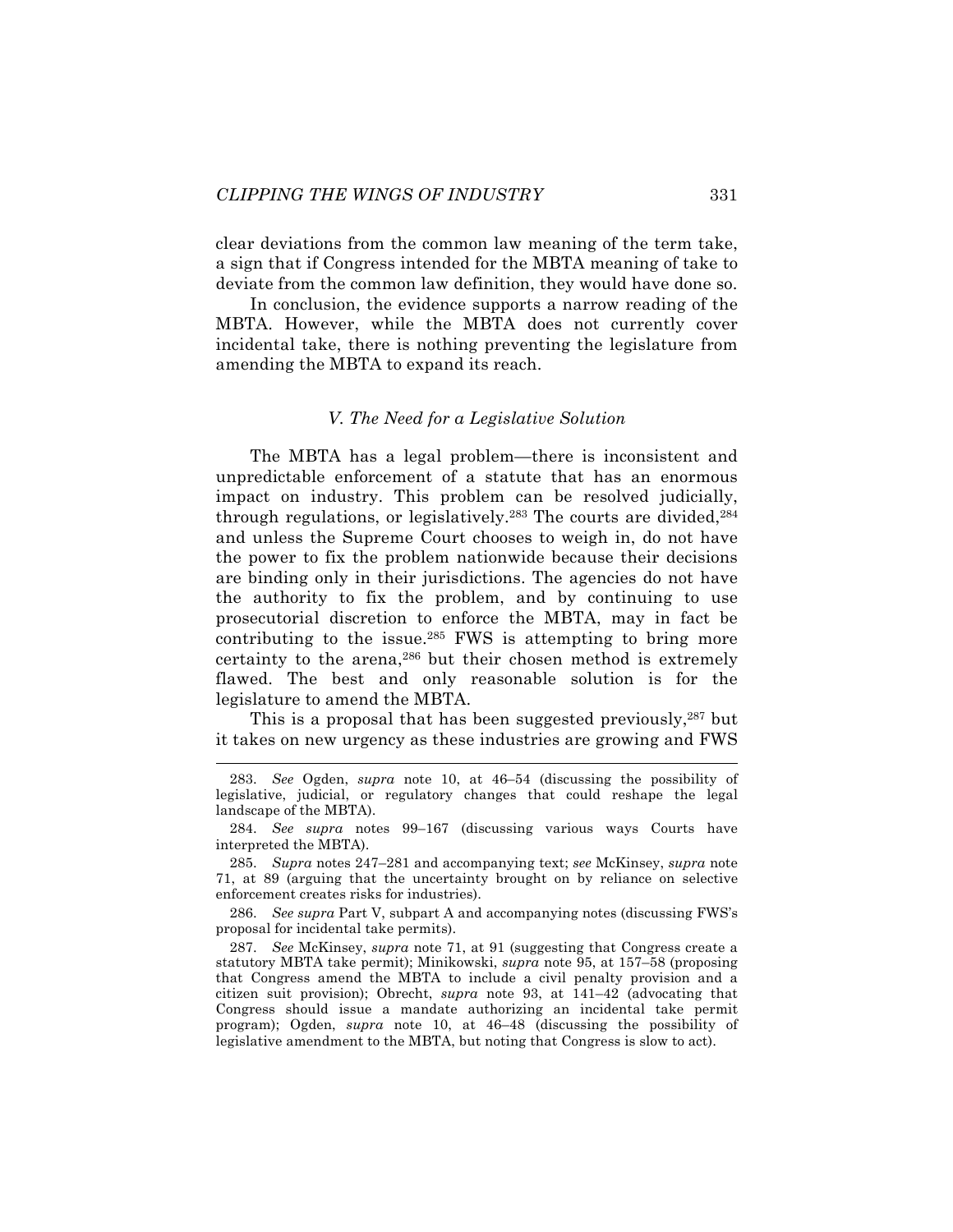is attempting to greatly expand their authority through rulemaking.

First, Congress should amend the MBTA to make it clear that the criminal provisions do not apply to incidental take. This is consistent with the meaning of the statute, and will greatly alleviate any legal uncertainty. Congress has amended the MBTA before to exclude specific groups or activities from MBTA liability,288 so it is not unreasonable for Congress to make this type of amendment. The prior amendments to the MBTA implicitly recognized that the blanket prohibition and criminal penalties imposed by the Act are not an appropriate way to protect migratory birds in every scenario, and that the Act must adapt.289

Second, legislators should add a civil penalty provision to the MBTA that specifically governs incidental take. In this provision incidental take should be defined as it is in the ESA: "take that is incidental to, but not the purpose of, otherwise lawful activity." <sup>290</sup> A clear definition of incidental take is important to the success of an amendment so that there is not potential ambiguity over whether a violation falls under the criminal or the civil provisions.291

The civil provisions should allow for the FWS to take civil action against an actor that has had incidental take, but the

289. *See* Minikowski, *supra* note 95, at 168 ("The issue is that environmental statutes—MBTA being a prime example—have the ability to become frozen in the age in which they were enacted and not provide ways to address modern environmental threats . . . .").

290. 16 U.S.C. § 1539 (2012).

 <sup>288.</sup> In 1972, Section 712 was added to the Act to allow the indigenous people of the State of Alaska to take migratory birds and their eggs in order to satisfy "nutritional and other essential needs, as determined by the Secretary of the Interior." 16 U.S.C. § 712 (2012). In 2002, the National Defense Authorization Act, Bob Stump National Defense Authorization Act for Fiscal Year 2003, Pub. L. No. 107-314, 116 Stat. 2458 (2002), authorized the Secretary of the Interior to amend the MBTA to exempt the Armed Forces for incidental take. *Id.* The final regulation declares that the MBTA "does not apply to the incidental taking of a migratory bird by a member of the Armed Forces during a military readiness activity authorized by the Secretary of Defense or the Secretary of the military department concerned." 50 C.F.R. § 21.15 (2017).

<sup>291.</sup> For a more thorough discussion, see Minikowski, *supra* note 95, at 159– 60 (arguing that the MBTA needs to be amended to include a definition of take that includes the qualifiers "harass" and "harm" so there is no doubt as to whether take is incidental or not).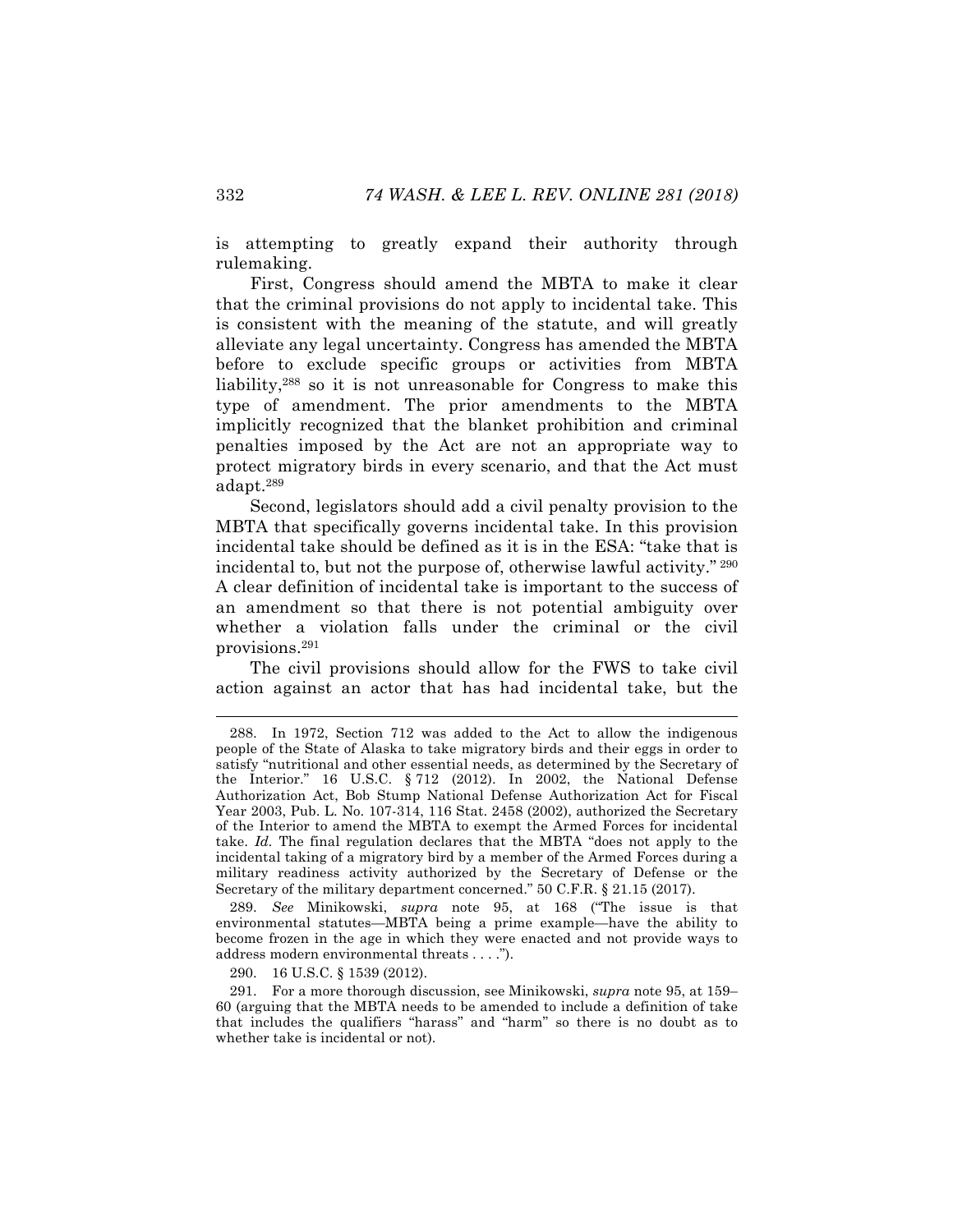provision should reduce or eliminate liability based on whether the deaths were foreseeable, or if the violator had been following established best practices for minimizing incidental take. Incidental take would be therefore be allowed in specific circumstances, subject to specific conditions—a type of enforcement that FWS is familiar with, as is evidenced by the conditions attached to hunting and the Duck Stamp Program.292

A civil penalty provision has several benefits. Foremost, civil penalties resolve the issue of whether the statute is unconstitutionally vague and the potential due process concerns.293 Civil penalties would also alleviate corporation's fears of reputational harm that accompany criminal prosecutions, although civil fines would encourage corporations to take measures to prevent incidental take.294

Furthermore, civil penalties are more adapted to curing the problems of reconciling concern for developing modern industry and concern for conserving avian life. Criminal penalties serve to "deter the criminal conduct at which it is aimed," however, it is not possible to deter the unintentional bird deaths that are caused by incidental take.295 Civil penalties better serve the aims of the MBTA because they "could include monetary fines, as well as injunctive relief to cease the action or remedy the condition causing the taking," and could also help mitigate future taking.296 The monetary fines can then be channeled directly to the FWS for use in conservation efforts. The FWS has successfully run the Duck Stamp Program by using hunters to pay for conservation efforts<sup>297</sup>—fines for incidental take can be channeled into conservation in a similar fashion.

 <sup>292.</sup> *Supra* notes 56–58 and accompanying text.

<sup>293.</sup> *See* Ogden, *supra* note 10, at 47 (discussing the benefits of civil penalties in comparison to criminal penalties, which carry the possibility of imprisonment and stigma in addition to fines).

<sup>294.</sup> *See* Minikowski, *supra* note 95, at 160–61 ("Though civil penalties under MBTA would not be designed to expressly deter incidental takes, the penalties would inadvertently do just that due to the strong economic incentive that the possibility of such fines would create.").

<sup>295.</sup> *Id.* at 160.

<sup>296.</sup> Ogden, *supra* note 10, at 47

<sup>297.</sup> *Supra* notes 56–58 and accompanying text.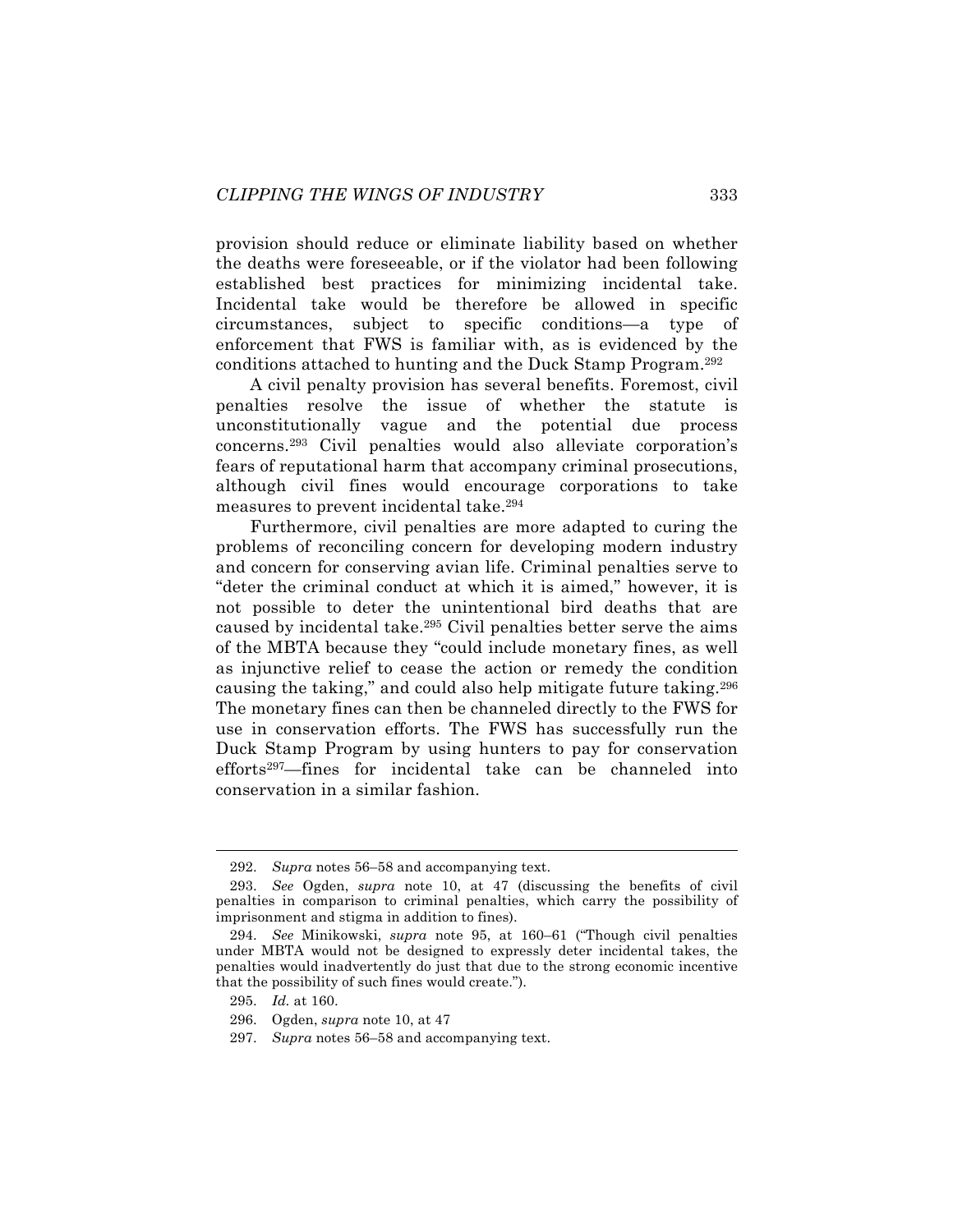Finally, civil penalties can be structured in a way that removes some of the prosecutorial discretion of FWS. The civil provisions should contain an element of foreseeability, and there should be a reduction or elimination of liability if the violator has followed FWS guidelines for mitigating incidental take. The foreseeability requirement is essential; "a civil penalty provision with a foreseeability requirement would operate most justly by only fining those that realized incidental bird deaths were possible, yet did nothing to reasonably prevent them from happening."<sup>298</sup> This is also essential to prevent absurd results truly unforeseeable bird deaths should not become a basis for liability.

Violators who have followed "best practices" for preventing bird deaths should not be liable for incidental take. FWS can issue industry-specific standards that detail the best practices in each affected industry for minimizing bird deaths, and those actors that adhere to those practices and are not negligent will have reduced or no liability under the civil provisions. These best practice guidelines should undergo notice and comment because they will have the force of law, but also because it is important for industry actors to weigh in on how best to mitigate bird deaths. This solution may be slow, but it is possible—FWS has issued voluntary guidelines to industry sectors, showing that they are capable of creating such guidelines.299 While these guidelines may necessarily have to be updated as industry changes, they would provide a much higher level of legal certainty to those who may have some incidental take than the current situation. Some industries will almost necessarily have incidental take as a consequence of their existence—the wind industry is an obvious example. However, the solution to this problem is not to paralyze those industries with an uncertain legal landscape, but to delineate under what conditions these industries may operate. This strategy would allow industry actors to determine the

 <sup>298.</sup> *Minikowski, supra* note 95, at 161.

<sup>299.</sup> *See Guidance Documents*, U.S. FISH & WILDLIFE SERV., https://www.fws.gov/birds/management/project-assessment-tools-andguidance/guidance-documents.php (last updated Feb. 29, 2016) (last visited Feb. 27, 2017) (providing access to activity-specific guidance documents for communications towers, electric utilities lines, oil and gas, and wind energy) (on file with the Washington and Lee Law Review).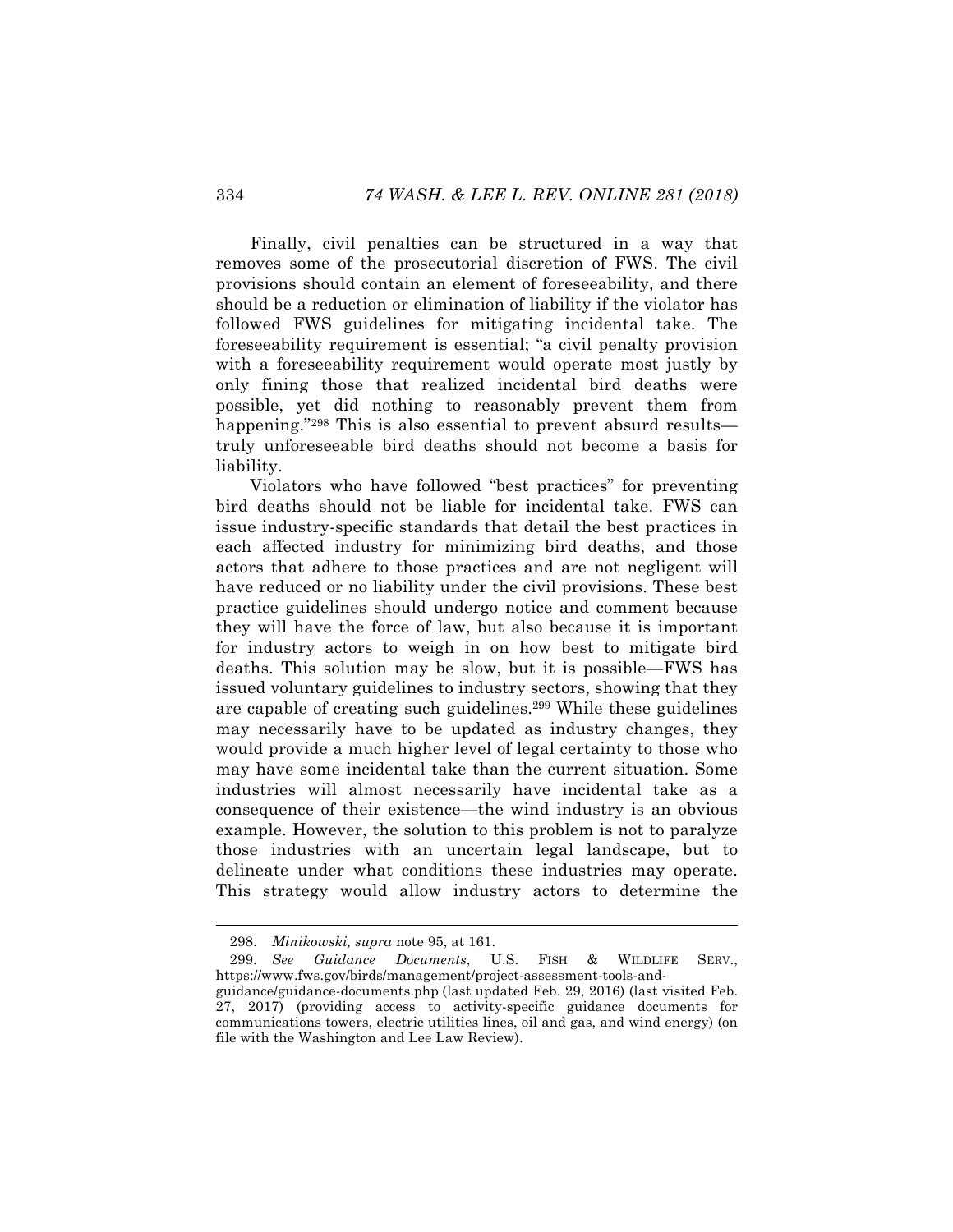legality of their actions prior to acting, and would thus unencumber desirable development, while not sacrificing migratory birds.

The civil penalties approach would be in accord with judicial decisions on both sides of the circuit split. In the case of *FMC*, FMC was likely negligent in not testing the water discharge and ensuring that the chemical treatment was in fact working.<sup>300</sup> Under the proposed civil penalties, FMC would still be found in violation of the MBTA, but for negligence and failure to take reasonable steps to mitigate bird deaths. In the cases of *Seattle Audubon* and *Newton*, however, the impact of logging on migratory birds was not only indirect, but not obviously foreseeable.301 Thus, under the proposed civil provisions, the actors would not be liable.

Civil provisions would greatly alleviate the problems with the current legal landscape surrounding the MBTA. They would create certainty where there currently is none.

#### *VI. Conclusion*

Whether they believe that the MBTA should be read broadly or narrowly, or if they come from the energy sector, the Audubon society, or the government, every commentator and academic agrees on one thing: the MBTA must be revised. The century-old statute is designed to combat overhunting and poaching; it is not designed to deal with the problems facing bird populations today. Moreover, it is clear that today's MBTA is not structured to properly protect bird populations in today's industrial society.302 FWS is attempting to deal with this problem of enforcement and legal predictability by promulgating rules that would allow interested parties to get permits for incidental take. This is problematic because the FWS does not have the authority under the current MBTA to regulate incidental taking. This action will

 <sup>300.</sup> *Supra* notes 99–104.

<sup>301.</sup> *Supra* notes 138–145.

<sup>302.</sup> *See* Ogden, *supra* note 10, at 1 ("The result [of applying the MBTA to combat modern threats to birds] has been uneven enforcement . . . legal uncertainty for potential violators, lack of compliance with voluntary guidelines, and steady escalating bird deaths.").